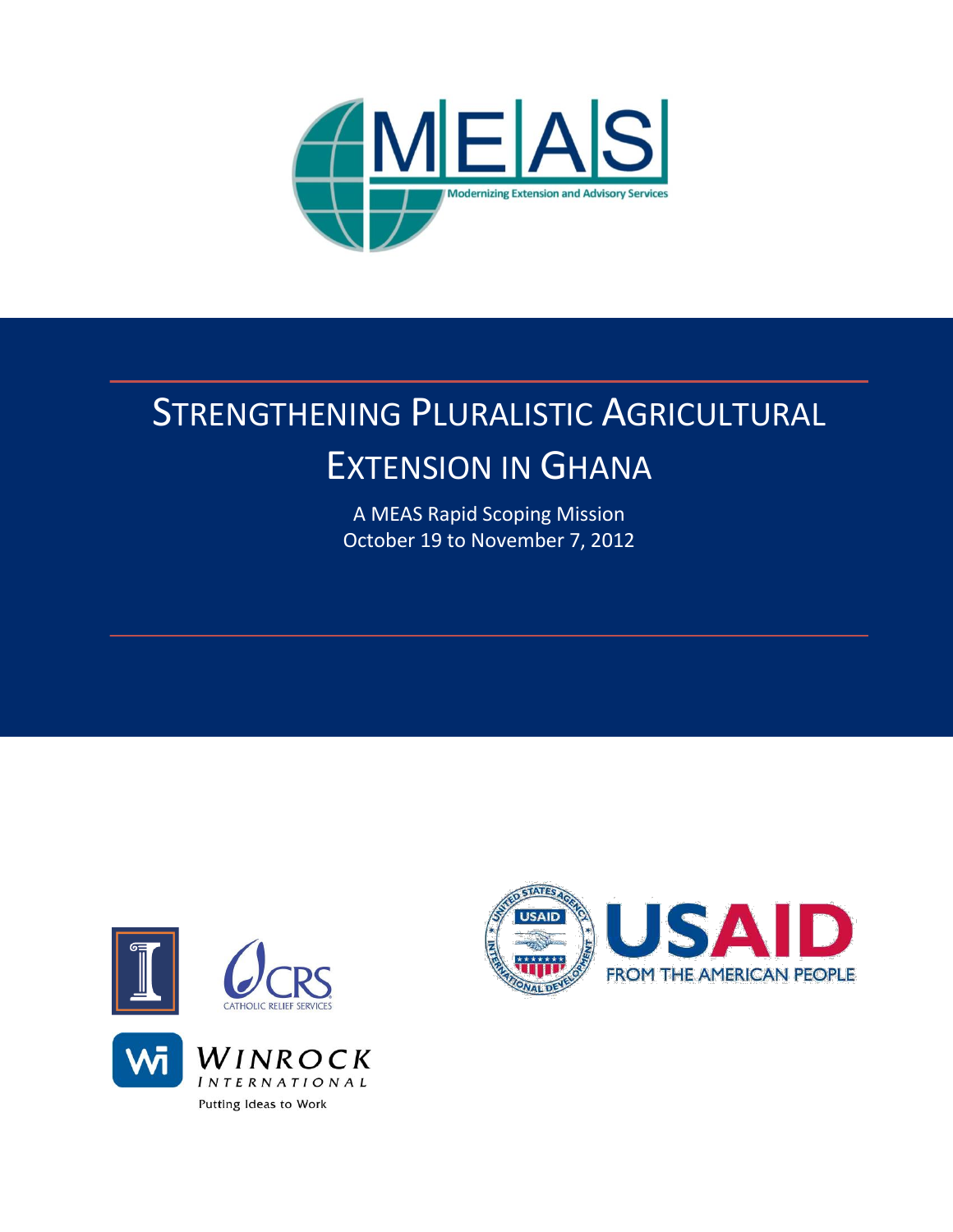# STRENGTHENING PLURALISTIC AGRICULTURAL EXTENSION IN GHANA

## Report on the MEAS Rapid Scoping Mission Field work conducted October 19 to November 7, 2012

Revised November 13, 2013 Approved January 6, 2014

Report prepared by:

**Dr. Paul McNamara**, University of Illinois at Urbana-Champaign, Director, Modernizing Extension and Advisory Services (MEAS) Project

**Dr. Joe Dale**, Winrock International

**Jules Keane**, Catholic Relief Services

**Oliver Ferguson**, University of Illinois at Urbana-Champaign, MEAS Project

**[www.meas-extension.org](http://www.meas-extension.org/)**

Leader with Associates Cooperative Agreement No. AID-OAA-L-10-00003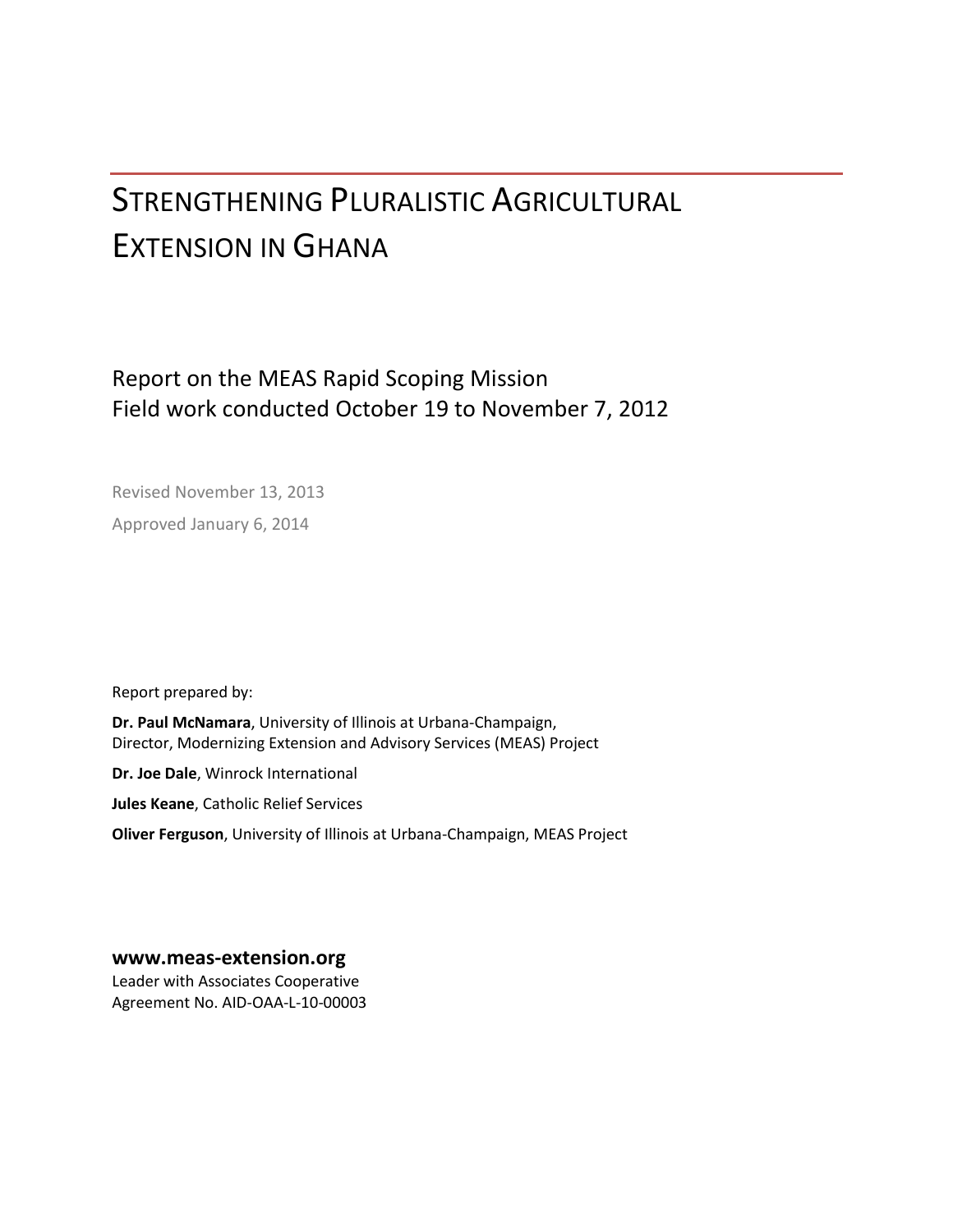## **TABLE OF CONTENTS**

| Description of Current Extension Service Providers, their Organization and Capacity3 |  |
|--------------------------------------------------------------------------------------|--|
|                                                                                      |  |
|                                                                                      |  |
|                                                                                      |  |
|                                                                                      |  |
|                                                                                      |  |
|                                                                                      |  |
|                                                                                      |  |
|                                                                                      |  |
|                                                                                      |  |
|                                                                                      |  |
|                                                                                      |  |
|                                                                                      |  |
|                                                                                      |  |
|                                                                                      |  |
|                                                                                      |  |
|                                                                                      |  |
|                                                                                      |  |
|                                                                                      |  |
|                                                                                      |  |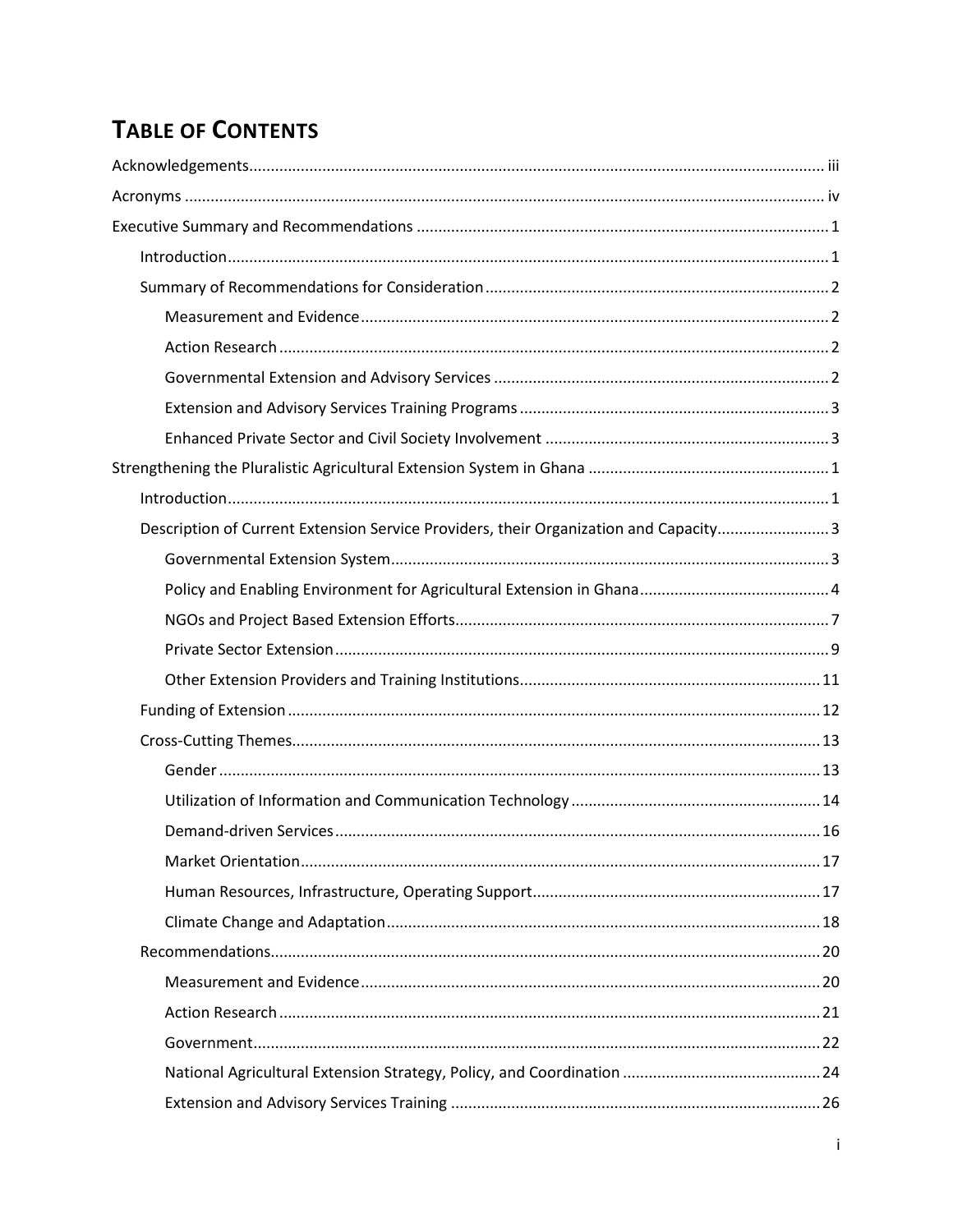| Annex B: Organizations and Key People Consulted with During the Scoping Mission |  |
|---------------------------------------------------------------------------------|--|
|                                                                                 |  |
|                                                                                 |  |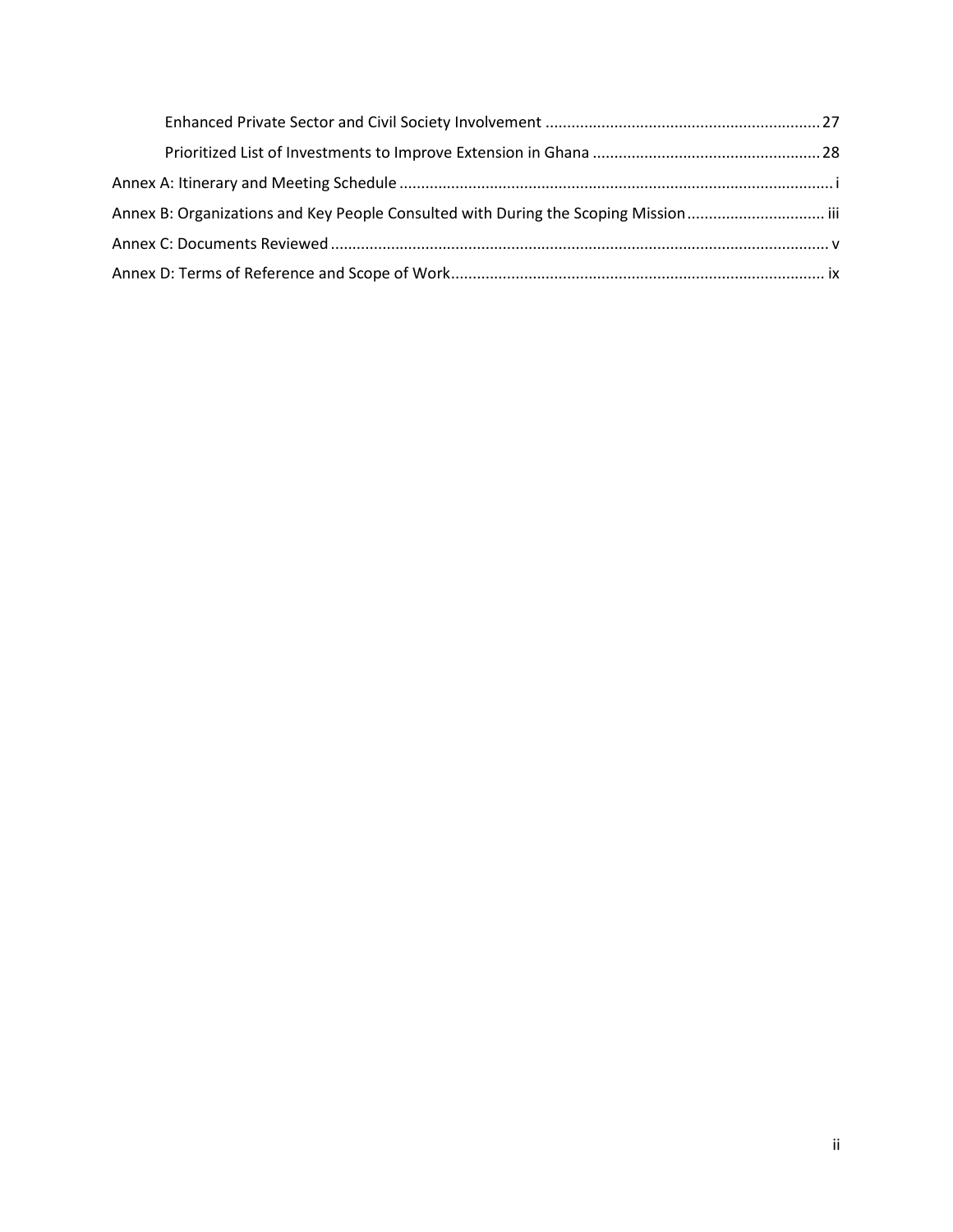## <span id="page-4-0"></span>**ACKNOWLEDGEMENTS**

A rapid scoping mission was undertaken by the Modernizing Extension and Advisory Services (MEAS) project at the request of USAID/Ghana. The scoping team members are especially indebted to the USAID mission staff, particularly Belay Mengistu and Samson Konlan, for their support both prior to and during the fieldwork of this mission.

The study could not have been carried out without the additional support of senior officials in the Ministry of Food and Agriculture of the Government of Ghana. Dr. Kwame Amezah and Charles Adams met with the study team and assisted in sharing critical background information as well as in making linkages between the teams and others within the Ministry of Food and Agriculture (MoFA) and across the sector in Ghana. The input and information provided by the MoFA staff, from the front line workers to headquarters, was essential to the success of this assessment. We also greatly appreciate the MoFA support for and participation in the agricultural extension stakeholders meeting, which was held in Accra in early November 2012.

During the fieldwork, the study team was hosted by Catholic Relief Services, CRS-Ghana. The logistical support and coordination assistance provided by Joycelyne Alorwu and Andrews Asamoah of the CRS Ghana national office is greatly appreciated by the team. Additionally, the advice and assistance with appointments and logistics provided by Lisa Washington-Sow (CRS-Ghana Country Director) and Kris Ozar (CRS Ghana, Head of Programs) is sincerely acknowledged with deep appreciation.

Previous writers on the agricultural sector of Ghana and the institutional and organizational context facing agricultural extension in Ghana have provided a good starting point for our work. Especially helpful were studies written by J. Bentley and P. Van Mele, as well as by S. Kolavalli and co-authors, as well as by the MoFA. These studies and white papers helped provide a good documentation base to our work.

Lastly, many people assisted us and the study team would like to express its thanks to staff from MoFA, other government agencies, staff from Non-Governmental Organizations (NGO), farmer-based organizations and the private sector, as well as farmers and donor representatives who met with the team and shared their time and insights with the team. These contributions of perspective and experience are invaluable and the team wants to thank them for their comments on the pluralistic extension system in Ghana. This study is a synthesis of these insights and valuable contributions. The report authors are solely responsible for any remaining shortcomings and factual errors in this report.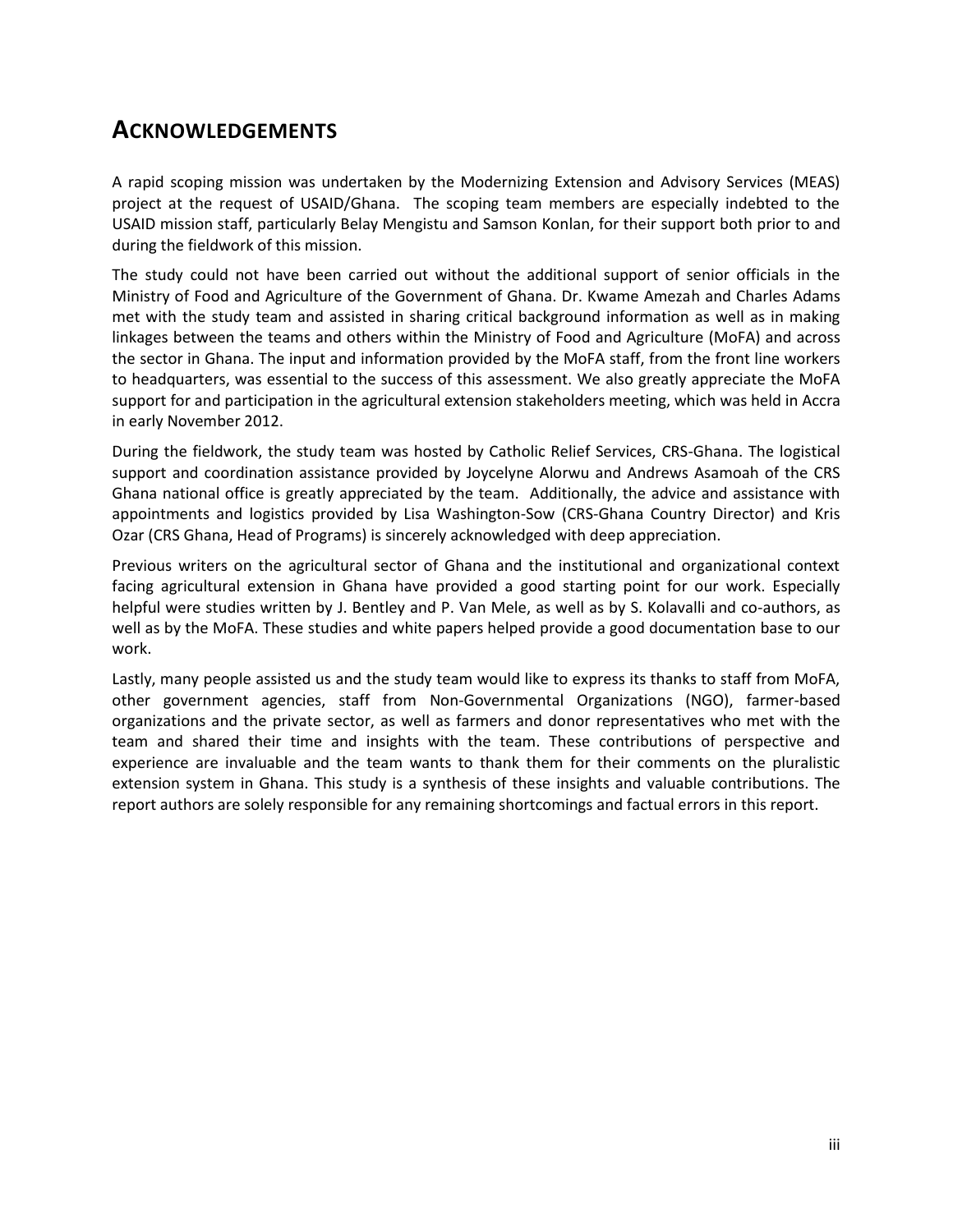## <span id="page-5-0"></span>**ACRONYMS**

| AEA            | <b>Agricultural Extension Agents</b>                                   |
|----------------|------------------------------------------------------------------------|
| ADRA           | Adventist Development and Relief Agency                                |
| <b>ADVANCE</b> | Agricultural Development and Value Chain Enhancement                   |
| AGRA           | Alliance for a Green Revolution in Africa                              |
| AusAID         | Australian Agency for International Development                        |
| <b>CAADP</b>   | Comprehensive African Agriculture Development Plan                     |
| <b>CIDA</b>    | Canadian International Development Agency                              |
| <b>CRS</b>     | <b>Catholic Relief Services</b>                                        |
| <b>DAES</b>    | Directorate of Agricultural Extension Services                         |
| DAO            | District Agricultural Officer                                          |
| <b>DDA</b>     | District Director of Agriculture                                       |
| <b>DFID</b>    | Department for International Development of the UK Government          |
| EAS            | <b>Extension and Advisory Services</b>                                 |
| <b>FAO</b>     | Food and Agriculture Organization                                      |
| <b>FBO</b>     | <b>Farmer Based Organization</b>                                       |
| <b>FtF</b>     | Feed the Future                                                        |
| GIZ            | Deutsche Gesellschaft fuer Internationale Zusammenarbeit               |
| GoG            | <b>Government of Ghana</b>                                             |
| ICT            | Information and Communication Technology                               |
| <b>IFDC</b>    | International Fertilizer Development Center                            |
| <b>INGO</b>    | International Non-Governmental Organization                            |
| <b>IRRI</b>    | <b>International Rice Research Institute</b>                           |
| <b>IVR</b>     | Interactive Voice Response                                             |
| <b>JICA</b>    | Japan International Cooperation Agency                                 |
| <b>MEAS</b>    | Modernization of Extension and Advisory Services (a USAID LWA Project) |
| <b>METASIP</b> | Medium Term Agriculture Sector Investment Plan                         |
| <b>MoFA</b>    | Ministry of Food and Agriculture                                       |
| M&E            | Monitoring and Evaluation                                              |
| <b>NGO</b>     | Non-Governmental Organization                                          |
| RADU           | Regional Agricultural Development Units                                |
| <b>RELC</b>    | Research Extension Linkage Committee                                   |
| <b>SAFE</b>    | Sasakawa Africa Fund for Extension Education                           |
| SARI           | Savannah Agricultural Research Institute                               |
| SMS            | Short message/messaging service                                        |
| <b>USAID</b>   | United States Agency for International Development                     |
| <b>WAAPP</b>   | West Africa Agricultural Productivity Program                          |
| WV             | <b>World Vision</b>                                                    |
|                |                                                                        |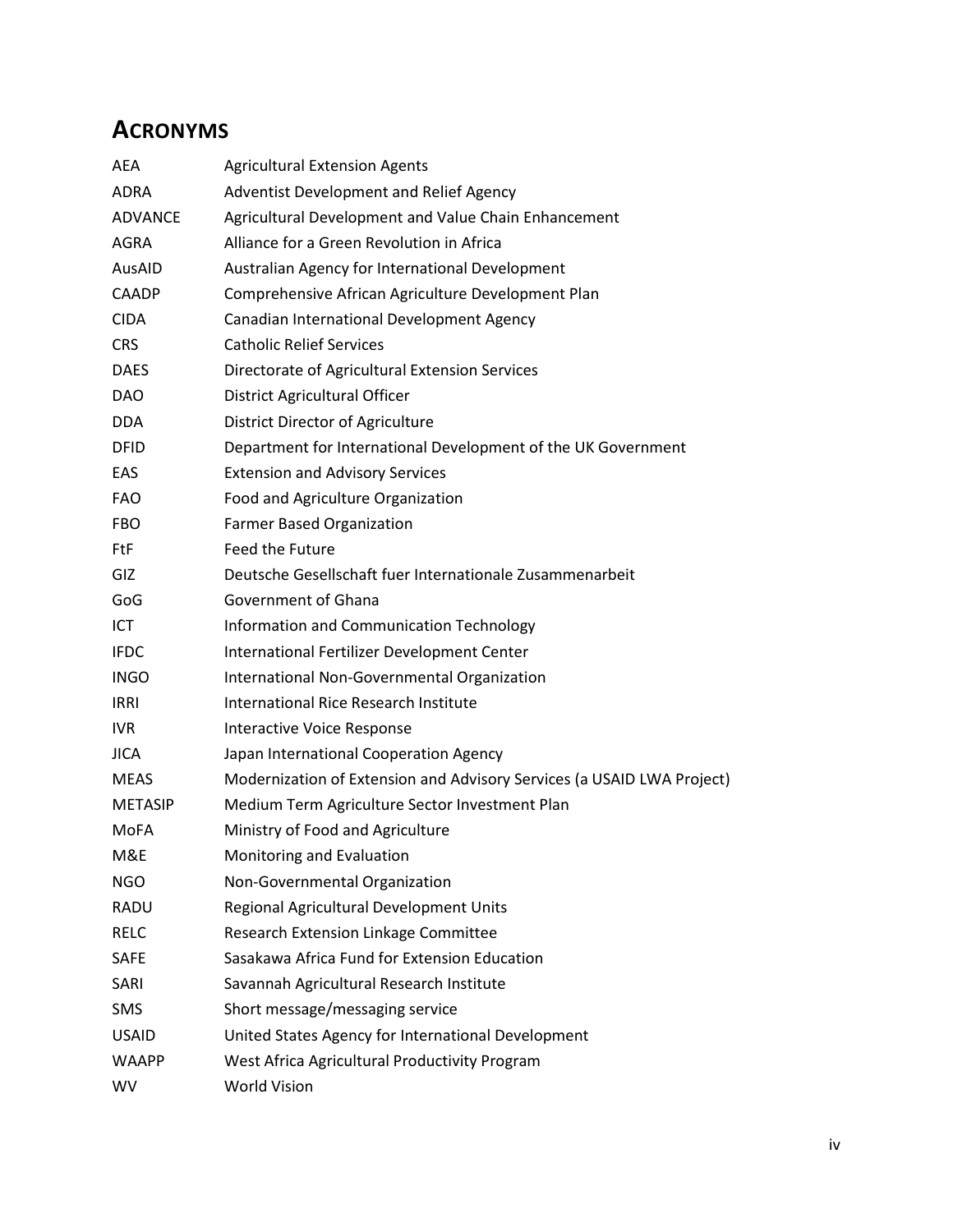## <span id="page-6-0"></span>**EXECUTIVE SUMMARY AND RECOMMENDATIONS**

## <span id="page-6-1"></span>**INTRODUCTION**

At the request of the USAID Ghana Mission, the MEAS project (Modernizing Extension and Advisory Services – a USAID funded project) conducted a rapid scoping mission to examine the pluralistic extension system in Ghana and to develop recommendations for strengthening extension and advisory services in the country. The fieldwork for the assessment work was carried out from October 19 to November 7, 2012 and included in-depth interviews with Ministry of Food and Agriculture (MoFA) staff at all levels, international and national non-governmental organization (NGO) directors and staff, lead farmers, university faculty, agricultural researchers and private sector representatives. To the extent possible, interviews were carried out on the "shop floors" of the different respondents, allowing the MEAS team to visit farms, area and district extension and project offices, universities and training centers, and research facilities. The mission aimed to understand the institutional landscape, identify the principal actors, and ascertain respective resource levels, targets, operational modalities, interorganizational relationships, areas of conflict and gaps. Based upon the information collected and observations made, the team identified a number of key issues within the pluralistic extension system in Ghana that will need to be addressed in order to develop a more sustainable, farmer-led and market driven system of extension and advisory services.

Overall, our rapid scoping assessment found very positive aspects of extension in Ghana, as well as some significant weaknesses and deficiencies. Extension assets we identified included some examples of good extension practice in a number of public sector and NGO run extension programs that employ key approaches like market-oriented extension and use of innovative ICT approaches. Additionally, Ghana is home to some promising private sector input marketing and market access approaches, which have the virtue of being financially sustainable. However, we also identified gaps in the current extension programming approaches in Ghana. Perhaps most importantly, we found a need for coordination at the national level because of the sheer number of actors and organizations operating in the agricultural extension area. Also, we heard many reports of the need for improved performance from the public sector extension services. Furthermore, the mindset of much of the extension work we observed focuses on production increases, without sufficient concern for farm-level profitability, which is necessary to induce further agricultural innovations and thereby boost productivity. At the same time, the riskiness of many proposed agricultural innovations deserves additional analysis and attention. The team also found many examples of extension programs that were not market oriented. There is a need for extension program structures that are explicitly and consciously farmer-led. In this vein, we also found gaps in the ability of some current extension programming efforts to reach women farmers. We also identified gaps in the training and capacity of MoFA Agricultural Extension Agents (AEAs) and other extension field agents as for many staff no regular in-service training programs have been available for several decades. Training in the area of ICT use and applications, as well as in extension process skills is also indicated. Furthermore, we identified numerous reports and examples of farmers and farmer groups not receiving extension services, in some cases because of lack of funds for transport for AEAs, but also due to poor staff motivation. Lastly, addressing the role and position of extension in the increasingly decentralized governmental structure of Ghana was identified as a critical need in northern Ghana.

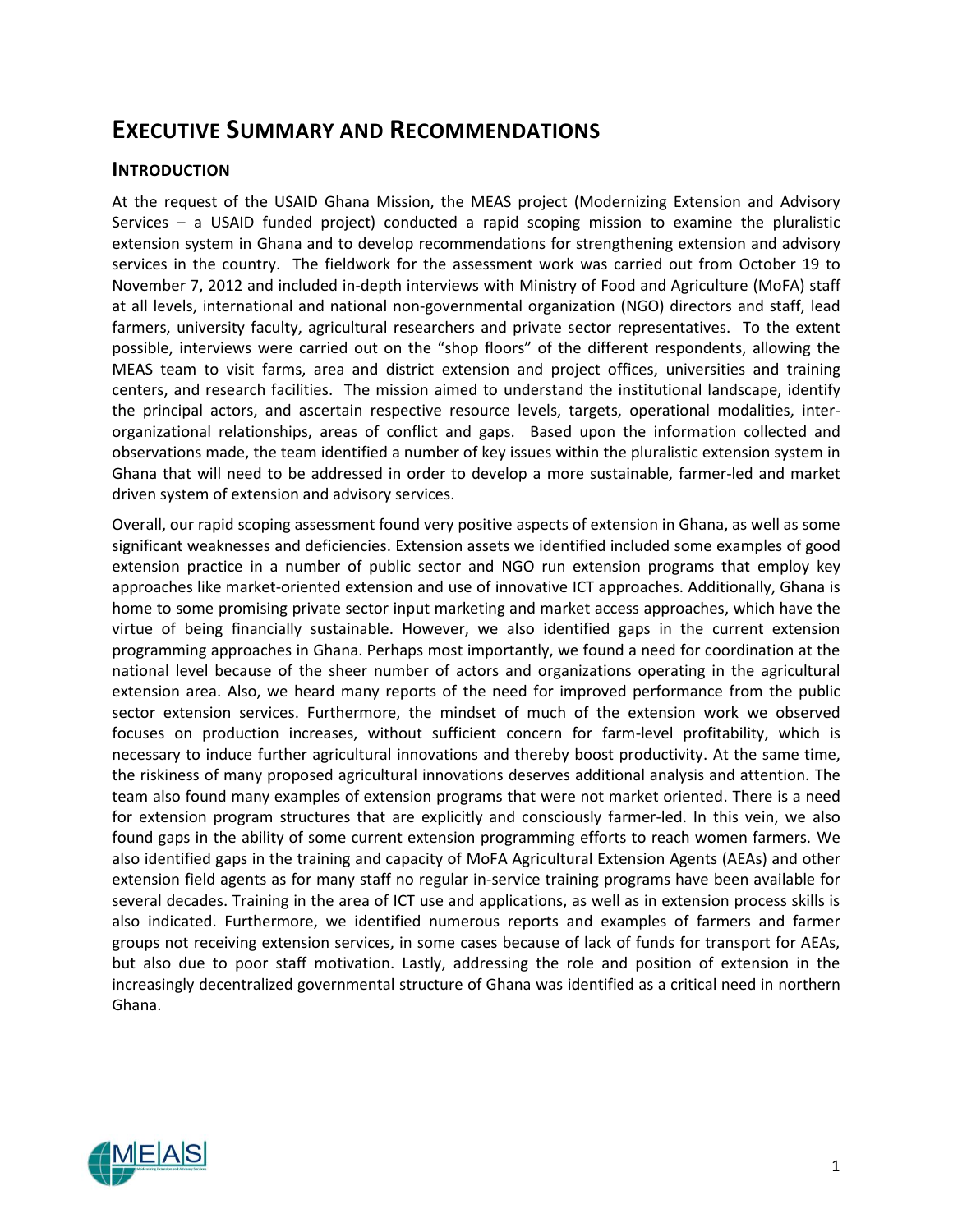## <span id="page-7-0"></span>**SUMMARY OF RECOMMENDATIONS FOR CONSIDERATION**

## <span id="page-7-1"></span>**Measurement and Evidence**

Measurement is necessary to guide extension policy and program development and coordination. Yet this function of gathering and analyzing and disseminating widely the results of extension program measurement and evidence is lacking in Ghana. Measurement at the farm level should occur annually for a panel-type sample of northern Ghana farmers and their farms so that the needed focus on farm profitability and net family farm income can be tracked, as well as providing measurements on yields and farm investment behaviors as well as food security and poverty measures. Ideally, such data gathering would be independent of major agricultural projects and MoFA extension so that some measure of the breadth and depth, as well as targeting gaps, in extension programming efforts in northern Ghana could occur. Such information could be used for improving the reach of efforts over time. Additionally, measurement efforts should include improved monitoring and evaluation (M&E) frameworks for any ongoing and new agricultural development projects that involve extension in northern Ghana. A major weakness is the lack of a suitable comparison or control group and the inability to establish real program impact, particularly beyond the life of a project.

## <span id="page-7-2"></span>**Action Research**

Action research, meaning applied research involving farmer's organizations and others involved directly in extension, should be conducted to:

- determine best-fit approaches to market-oriented extension in Ghana;
- examine the impacts of nucleus farms (hub and spoke model) on small-holder farms in terms of technology adoption and net farm revenues;
- identify best-fit methods to improve market access for farmers groups; and,
- examine good practices and their impacts in the NRM area in northern Ghana.

The learning from such action research projects would inform the design and implementation of extension programs in Ghana.

## <span id="page-7-3"></span>**Governmental Extension and Advisory Services**

In the area of public sector extension and advisory services, an overall objective should be to improve system performance, especially through better AEA motivation and incentives, particularly in the context of governmental decentralization. Also, farmers groups and organizations should receive capacity-building training to advocate for their receipt of agricultural extension services. Third, local government (District Assembly) capacity to utilize extension to improve small-holder incomes and food security should be strengthened so that decentralization does not further damage the ability of smallholder farmers to receive extension services. Fourth, capacity building at the national level is necessary to improve coordination of extension activities and programs across a wide variety of extension providers. Fifth, support and improvement via strengthening should be provided to MoFA ICT-based extension efforts. Sixth, ensure that widely available training materials and supporting supplies exist for all the major crops in northern Ghana, particularly rice, maize, and soya. These materials should be available on the internet with encouragement for their wide use. Additionally, these materials can be made available on tablets for AEAs and other staff to use and deploy at the village level. Seventh, increase the media development capacity of the MoFA Extension Directorate through training, coaching and learning by doing. Eighth, develop a properly catalogued and shared (via the internet and via a

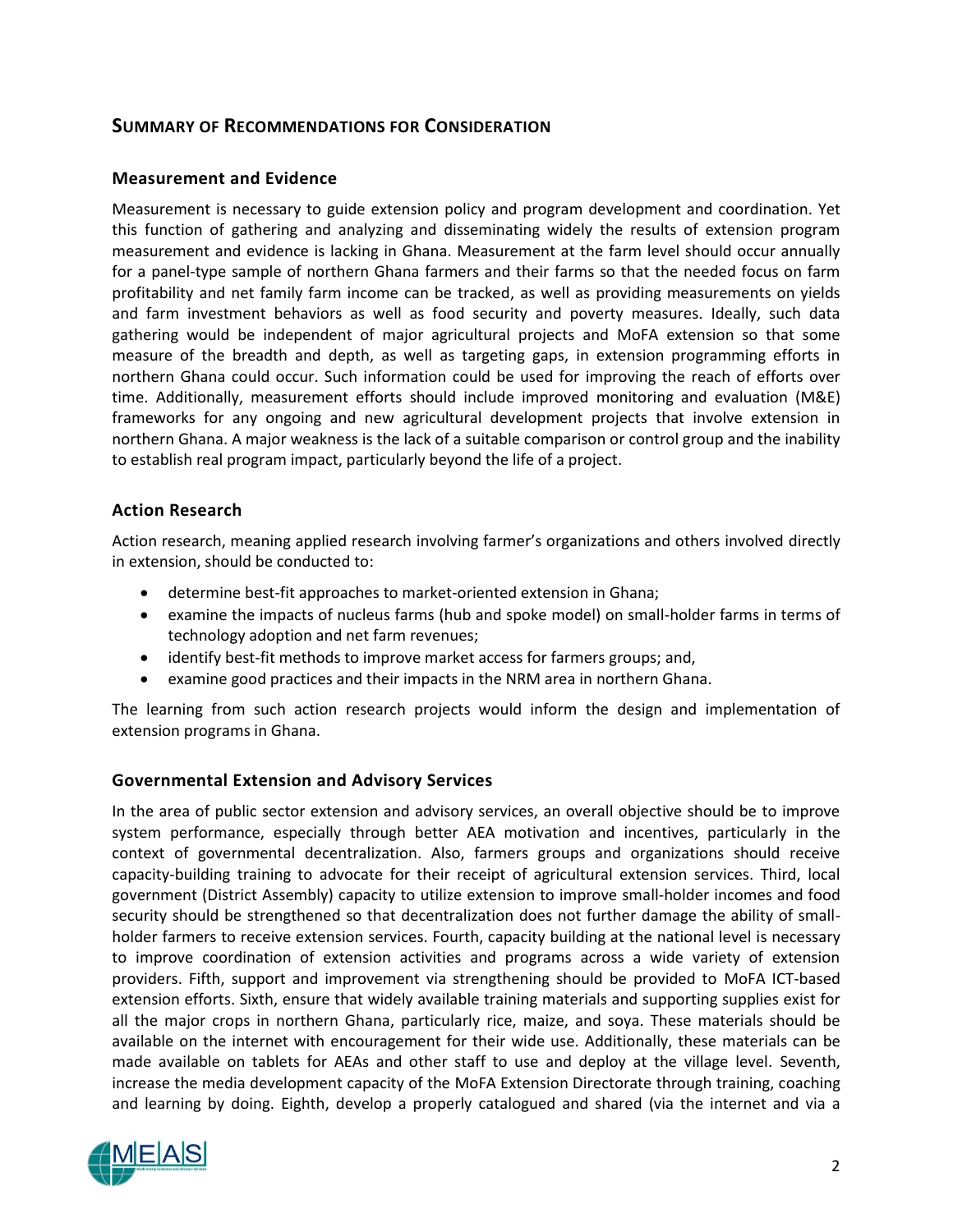resource library) set of all extension training materials for Ghana. This will lower the costs of material development and will promote information sharing and extension programs.

## <span id="page-8-0"></span>**Extension and Advisory Services Training Programs**

We recommend that AEAs and other front-line extension workers be able to access in-service training programs through a variety of delivery platforms. Using the MoFA e-extension platform to deliver existing training materials such as the Five Skill Sets<sup>1</sup> and a to-be-developed training program on climate change adaptation should be pursued. Additionally, the ability of Ghanaian university and other extension training programs to offer the strongest possible degree and certificate training programs should be enhanced through faculty-strengthening and exchanges.

## <span id="page-8-1"></span>**Enhanced Private Sector and Civil Society Involvement**

In order to promote and strengthen private sector and civil society involvement in the pluralistic extension system we recommend the following actions:

- Establish a program to pilot and enable the ability of farmers' organizations to directly hire, finance, and utilize agricultural extension agents;
- Build upon existing and previously developed and implemented programs of community extension volunteers (lead farmers, etc.) via strengthening, training, and support so that farmers' groups and their extension needs are met;
- Develop and promote small-scale independent farm advisors who provide services to farmers on a fee-for-service basis;
- Implement an extension program targeted to mechanization service providers (tractors, combines, threshers, etc.) in northern Ghana to strengthen business skills and technical capacity, as well as their business lines and offerings.

Given what we have observed in our assessment, we hold the view that with sufficient effort and carefully targeted investments, the existing extension assets can be amplified and built upon, and the gaps in the extension system addressed, so that a better functioning and supportive agricultural extension system would be in place to promote improved farm profitability in northern Ghana and concomitant increases in agricultural productivity and reductions in rural poverty. Such a wellfunctioning pluralistic extension system could quickly become a model for all of West Africa.

 $<sup>1</sup>$  Available at [www.meas-extension.org/meas-offers/training/five-skills.](http://www.meas-extension.org/meas-offers/training/five-skills)</sup>

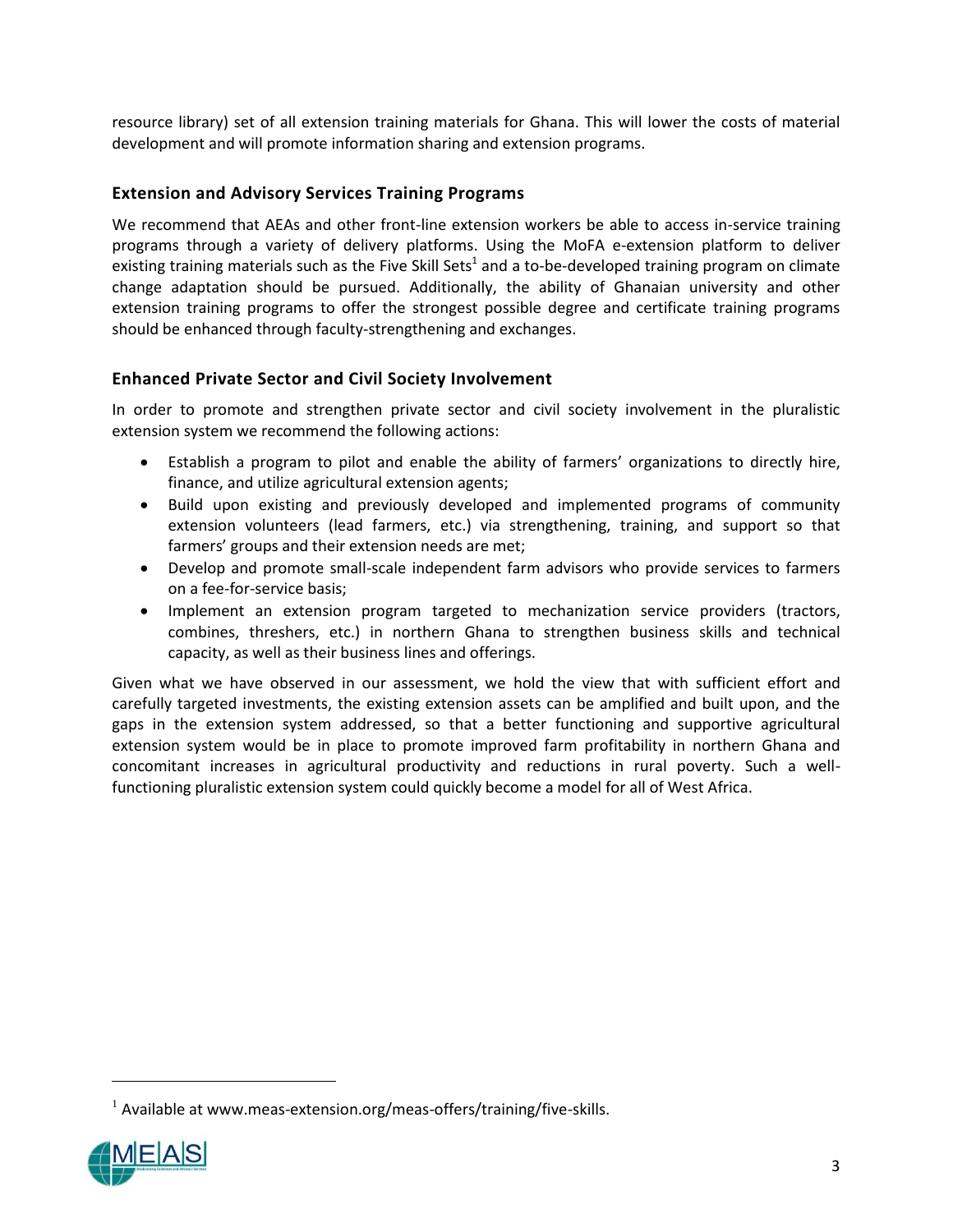## <span id="page-9-0"></span>**STRENGTHENING THE PLURALISTIC AGRICULTURAL EXTENSION SYSTEM IN GHANA**

*"A major and as yet unresolved challenge is to develop cost-effective and demand-driven advisory services through effective partnerships among farmers, public agencies, and civil society."* 

*(World Bank, Awakening Africa's Sleeping Giant, 2009, p. 18)*

## <span id="page-9-1"></span>**INTRODUCTION**

How best to develop demand-driven agricultural extension services that display a cost-effective level of performance and an orientation to markets and serve the information, training, and market access needs of small-holder farmers in northern Ghana? This report aims to answer this question for Ghana with an emphasis on agriculture in the northern savannah zone, basically north of the 8 degrees above the equator line. To get to our answer to this question, we present our analysis of the current pluralistic extension system in Ghana and diagnose what we see to be the major issues affecting the performance of the system at the current time.

Ghana has achieved an enviable economic growth rate over the past two decades. Radelet (2010) reports that over the time period 1996-2008 Ghana's average growth rate per capita was 2.6 percent, a rate above the global average of 1.9 percent. The result is, according to Radelet, that the "income of the average Ghanaian has increased by more than 40 percent" over the time period (p. 9). This growth puts Ghana in the position of being able to "become the first Sub-Saharan African country to achieve the first Millennium Development Goal (MDG1) of halving poverty and hunger ahead of the target year 2015" (p. 141, Breisinger, Diao, Thurlow, Benin, and Kolavalli). Agriculture remains an important sector in Ghana's economy even though its share of overall GDP of more than 30 percent represents a decline over the past two decades. The fact that agriculture employs about 60 percent of the labor force emphasizes the importance of agriculture and agricultural productivity growth for employment and poverty reduction in Ghana (Breisinger, Diao, et al., p. 142.). While the agricultural sector in Ghana has grown at a rate of 5.5 percent from 2001-05, its growth has primarily occurred as a result of increases in land area cultivated and not in land productivity (Breisinger et al., p. 143). Yield growth represents perhaps the most important dimension of land productivity and in Ghana the rate of growth in land productivity over the period 1994 to 2006 was 0.91 percent (in Ghanaian cedis per hectare). As Breisinger et al. (p. 144) point out, significant opportunities for agricultural growth exist simply in increasing yields to levels that are achievable with existing improved practices combined with improved seeds and other inputs. Such growth could address market opportunities for import substitution or for regional or international export. Additionally, as Ghanaian incomes increase, demand for foods like poultry and high value vegetables and fruits tend to increase, generating further opportunities for markets. A key challenge for the pluralistic extension system in Ghana will be to facilitate these market opportunities in ways that small-holder farmers can benefit from and thereby realize higher incomes.

As the above quote from the World Bank's Awakening Africa's Sleeping Giant report asserts, improved agricultural extension services linking small-holder farmers to markets and responding to farmer input and voice constitute a critical part of the agricultural productivity equation. Other observers focusing on Ghana have also raised the importance of extension and advisory services in actually realizing the gains possible from new cropping technologies. For example, in an analysis of improved maize technology in Ghana, Winter-Nelson and Aggrey-Flynn (2008) report that additional research is needed to identify the

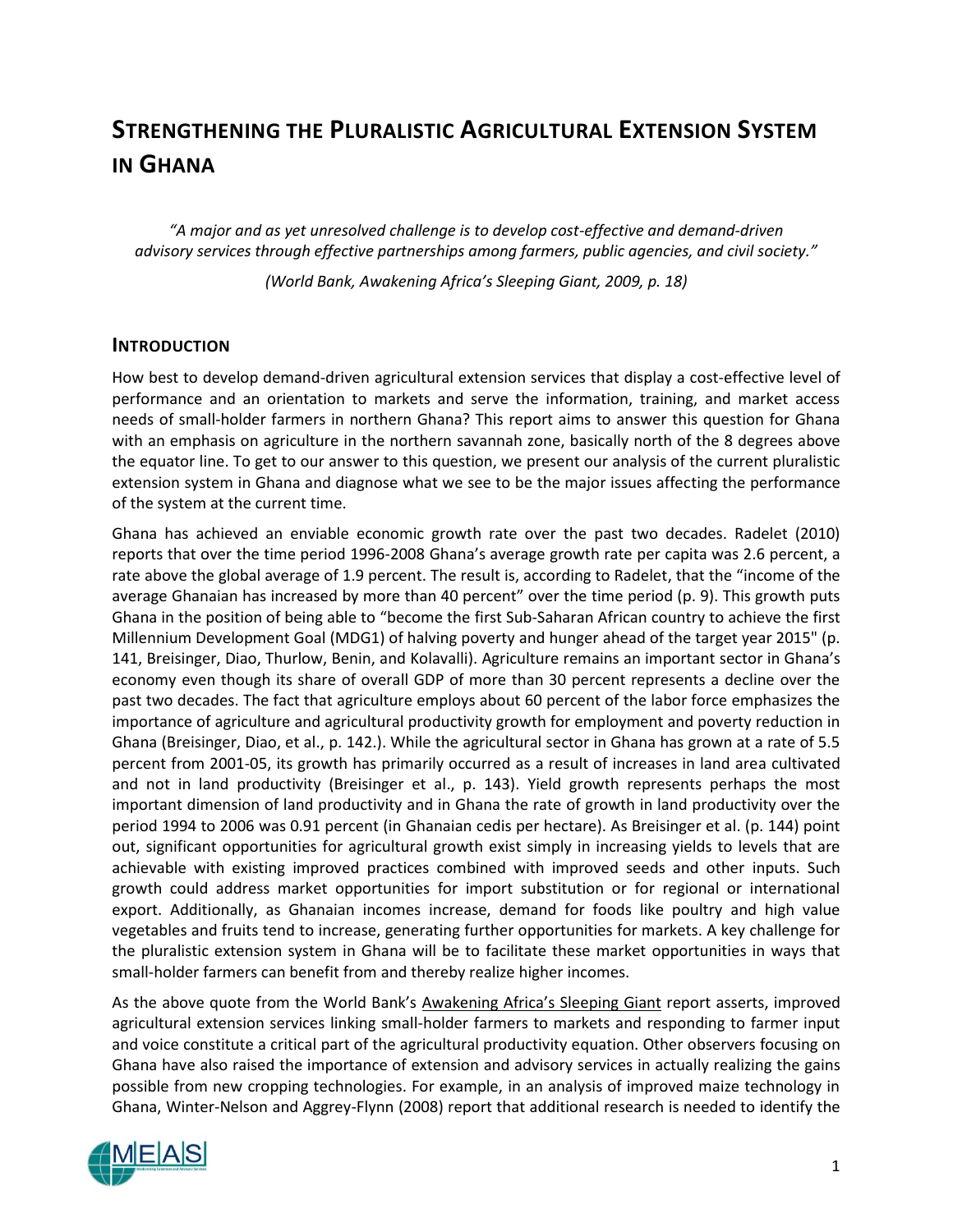best means of promoting improved maize production technology among small-holder farmers. Breisinger et al. (p. 155) point out the importance of the quality of public spending in agriculture, including public extension investments, in determining the precise amounts of investment needed to achieve higher agricultural growth rates. All three of these observers make the connection between extension and the agricultural sector goals of reduced rural poverty and higher agricultural productivity. Investing carefully in extension in Ghana is all the more important once one considers that the level of adoption of agricultural technologies is low in the country, and the potential to improve productivity and farm net incomes is high if economic technological progress were facilitated.

The importance of higher quality and more accessible agricultural extension services in Ghana, particularly northern Ghana, has been highlighted by a number of observers and agricultural analysts. However, what is meant by the term "extension" can differ according to writers and analysts. Some people use the term extension to refer to a distributional system for new seeds and other improved inputs including chemicals and fertilizers and equipment, along with the training necessary to use these. Some people use the term extension to refer group formation at the village level and the training and capacity building in the group so that villagers might organize "block" farms or shared agricultural marketing activities. Others might use the term extension to refer to the production and distribution of farm radio shows or internet or cell-phone delivered information services.

An extension program might consist of all of these activities, but from our vantage point a wellfunctioning extension system usually has the following four key elements (see Swanson and Rajalahti, 2010). A well-functioning extension system will:

- 1. address both the major food grain crops of a country or region;
- 2. development of village-level farmer groups with increased capacity over time to serve market opportunities and to respond to market demands;
- 3. training in activities (particularly small ruminants and high value horticulture crops) that can help poor households achieve higher incomes; and
- 4. natural resource management training.

The work with farmer groups brings the ability to conduct farming as a business as well as financial and marketing skills for which many small-holders need continued training. As the groups become more established and develop their own capabilities, particularly to market together, the groups can be linked into broader farmer associations with an APEX organization as the head of a set of associations. An organizational structure such as this allows farmers the ability to realize marketing economies from larger contracts and pre-arranged marketing opportunities. Farmer organizations operating along these lines, assuming capable management, allow farmers to gain a higher percentage of the market price for their crops, particularly as they learn to respond to market demands on quality and delivery timeliness.

In the sections that follow, an overview description of each of the principal actor groups is provided, followed by a summary of findings and conclusions, and recommendations in ways that their collective efforts can be strengthened.

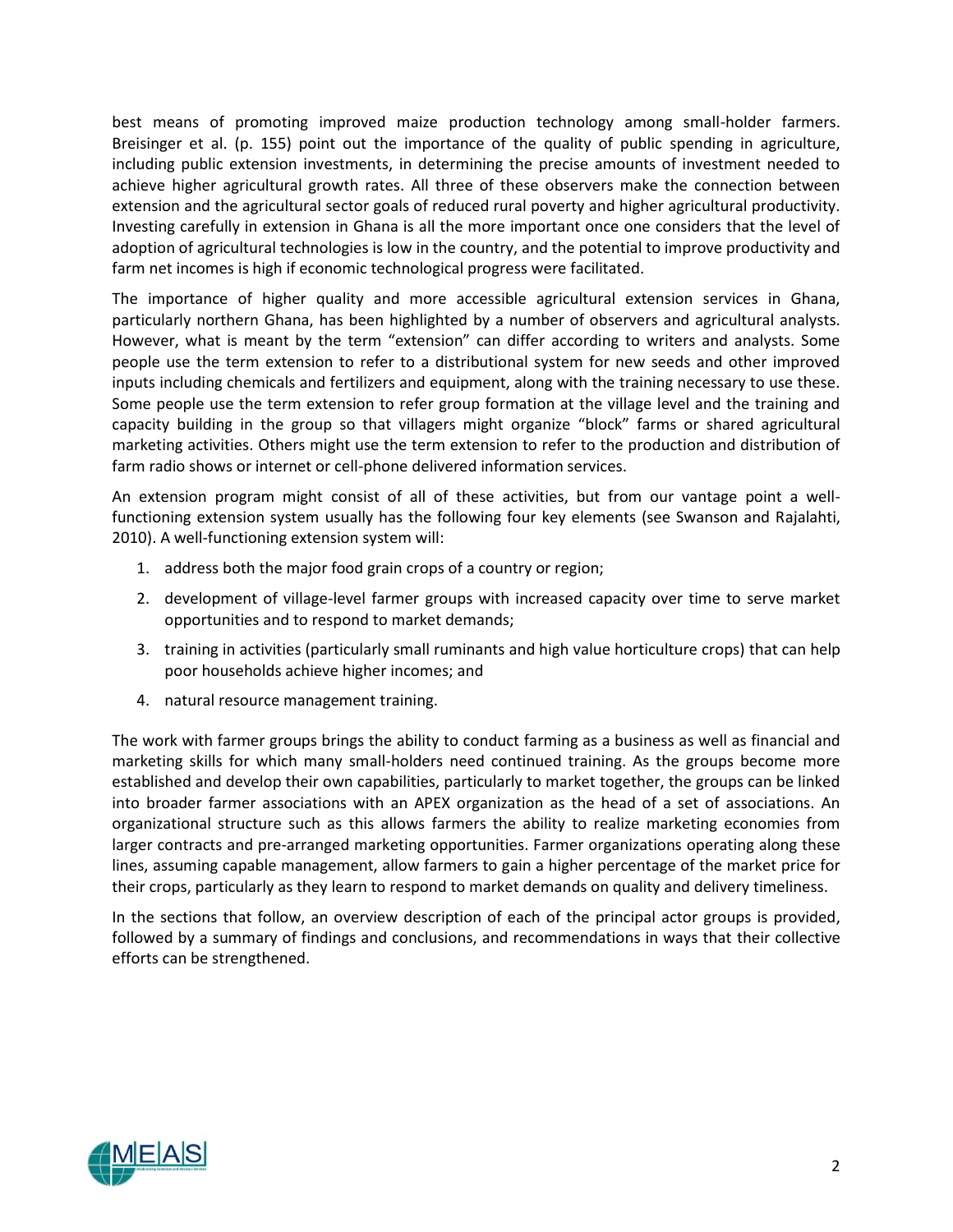## <span id="page-11-0"></span>**DESCRIPTION OF CURRENT EXTENSION SERVICE PROVIDERS, THEIR ORGANIZATION AND CAPACITY**

## <span id="page-11-1"></span>**Governmental Extension System**

#### **Ministry of Food and Agriculture Extension Services**

The primary provider of extension services in Ghana is the Ministry of Food and Agriculture (MoFA). MoFA, while not the sole provider of extension services, has the largest number of extension staff and has a footprint around the country. In the current drive to decentralize government services the national government is shifting budgetary resources directly to District Offices. Going forward, it is anticipated that District Assemblies will have the day-to-day role of managing and hiring extension field officers. However, in District Offices we spoke with in the Northern Region, MoFA staff reported that while their salaries had been paid and were current, funds that were supposed to have been received at the District level to support transportation and programmatic costs had not been received.

The MoFA extension program is directed by the National Extension Directorate. At the national level the Ministry has decided to pursue an extension strategy that involves e-extension, in part to harness the potential economies of sharing information electronically, as well as to help bridge the staffing gap. At the present time MoFA has roughly 3,500 Agricultural Extension Agents (AEAs) and yet there are approximately 4 to 5 million small –holder farmers in the country. If all these staff persons are in the field, it implies a ratio of roughly 1 field agent to 1,300 farmers. However, many of them are in fact not in the field, which implies the ratio is closer to 1 to 2,000 or 1 to 3,000 farmers. Assuming a ratio of 1 to 2,000 farmers, and if the farmers are grouped in farmer groups of 30 farmers each, it would imply that each extension field agent is working with roughly 66 farmers groups. This is a high number, particularly when one considers that agricultural extension agents have other demands on their time beyond simply conducting extension programs. Thus, the MoFA senior staff in the area of extension makes the argument for the need for additional extension field staff. However, it should be noted that in some Districts at the operational level, because of other constraints such as very bad roads, lack of transport and operating funds, the ratio of extension staff to farmers that are actually reached by programs is too high. That is, because of a lack of funds to mobilize and provide transportation for AEAs, the number of farmers actually reached to AEAs is probably very, very low.

The organizational structure for extension programming for MoFA should not be thought of as a tightly defined and closely managed hierarchy. Instead, extension programming and extension activities at the local level receive attention from AEAs but the AEAs might assist with other activities as directed, too, and certainly the AEAs are assigned to support the projects that MoFA is implementing in their District. MoFA follows an approach to extension which they call the "unified extension" approach, meaning AEAs work as generalists and do not aim their extension programming in a single focus. There are roughly 200 District Agriculture Offices in Ghana. In each District Office, subject matter staff (at the District Agricultural Officer, DAO, level) assist with technical support on areas such as monitoring and evaluation, crops, extension, livestock, veterinary services, women in agricultural development, and engineering. The District Office is directed by the District Director of Agriculture (DDA). Districts also have a staff person tasked with collecting market information. Additionally, District Offices have some staff (driver, watchmen, secretary, and store keeper) to provide support functions. Along with extension activities, the District Offices serve as the MoFA's "feet on the ground" and they assist with gathering data on agricultural conditions, weather conditions, block farming activities, and progress on major agricultural development projects. Additionally, they also collaborate with projects and organizations not being directly implemented by MoFA, such as activities with the Savannah Agricultural Research

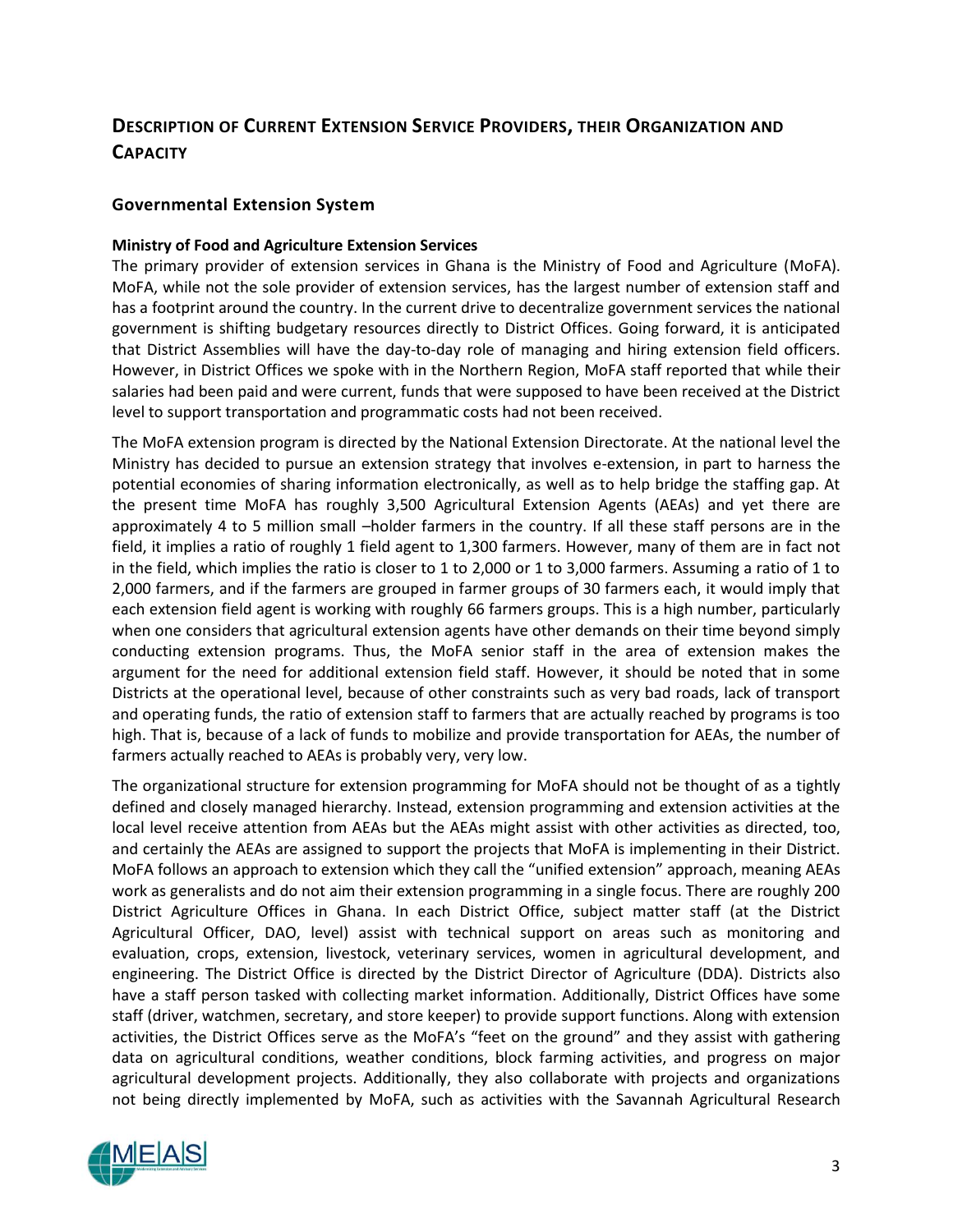Institute (SARI), World Vision (WV) and other NGOs, and groups like the Alliance for a Green Revolution in Africa (AGRA) and Purdue University (cowpea storage and post-harvest loss prevention).

We visited several district offices and surveyed their numbers of staff. As an example the Tolon/Kumbungu District near Tamale had a staff complement as follows: 1 DDA; 7 DAOs; 15 AEAs; 1 Market Enumerator; 2 Secretaries; 2 Watchman; 1 Driver; and, 1 Store Keeper. Furthermore, of the 15 AEAs in the District, 6 are women and it is likely this high a number because of the proximity to Tamale and the desirable location of that urban center. According to our interviewees, in more isolated and more rural districts it is less likely to find female agricultural field staff. In terms of age distribution of the 41 total District staff, 12 are 50 years and older and 24 are 40 years of age and older. While the age and gender distributions will vary district by district, it was commonly reported that many of the field staff had been in the service a long time, without substantial upgrading in skills and that in many districts there was a lack of female field agents, despite the fact that many farmers (likely a majority) are women and despite the fact that in some communities cultural norms make it uncomfortable or difficult for male AEAs to work directly with groups of women farmers.

In terms of educational levels of the AEAs in Tolon/Kumbumgu District, some have BSc degrees in agriculture, some hold Certificates, and some hold Diplomas. All of the Zonal Supervisors hold BScs. For in-service training, the District does not have its own budget to fund travel or meals or accommodation for such trainings. Furthermore, there is no set in-service training program from the Regional Office that addresses needed updates and skills for AEAs and DAO staff in the District. However, on an ad-hoc basis AEAs and DAOs receive invitations to trainings provided by SARI, NGOs, and projects working in the area. These training workshops and seminars constitute the major opportunity to benefit from training yet many of the MoFA field staff are not ever reached by these offerings. Furthermore, the lack of coordinated training program demonstrates the extent to which the MoFA agricultural extension program is simply a function of its ongoing partnerships and the agricultural development projects currently being implemented in a given area. Outside of these two sources, resources for program development, extension program implementation, and training appear to be lacking at the District level.

The Regional Offices of MoFA (also known as RADUs, or Regional Agricultural Development Units) provide coordination and support to the District Offices on technical and programmatic issues. Additionally, the Regional Offices coordinate implementation of the agricultural development projects which MoFA is delivering (for example, projects funded by the African Development Bank or the World Bank). They have senior staff in the functional areas that support extension services in the District, namely crops, livestock, extension, engineering, women in agricultural development, monitoring and evaluation, and veterinary services.

## **RELCs**

Research Extension Linkage Committees (RELCs) exist at the Regional level and meet quarterly to discuss the nature of agricultural issues and needed research and extension concerns voiced by farmers. While the RELCs exist and appear to be functioning in some capacity, it was clear from interviews with others outside of MoFA that many farmers have concerns and agricultural issues which cannot find voice or attention in the current structure of the links between extension and research. Additionally, some observers expressed the view that the RELCs were dominated by the research side and that field extension staff (i.e., AEAs) and farmer organizations may participate but they do not have the ability to influence the research agenda much.

## <span id="page-12-0"></span>**Policy and Enabling Environment for Agricultural Extension in Ghana**

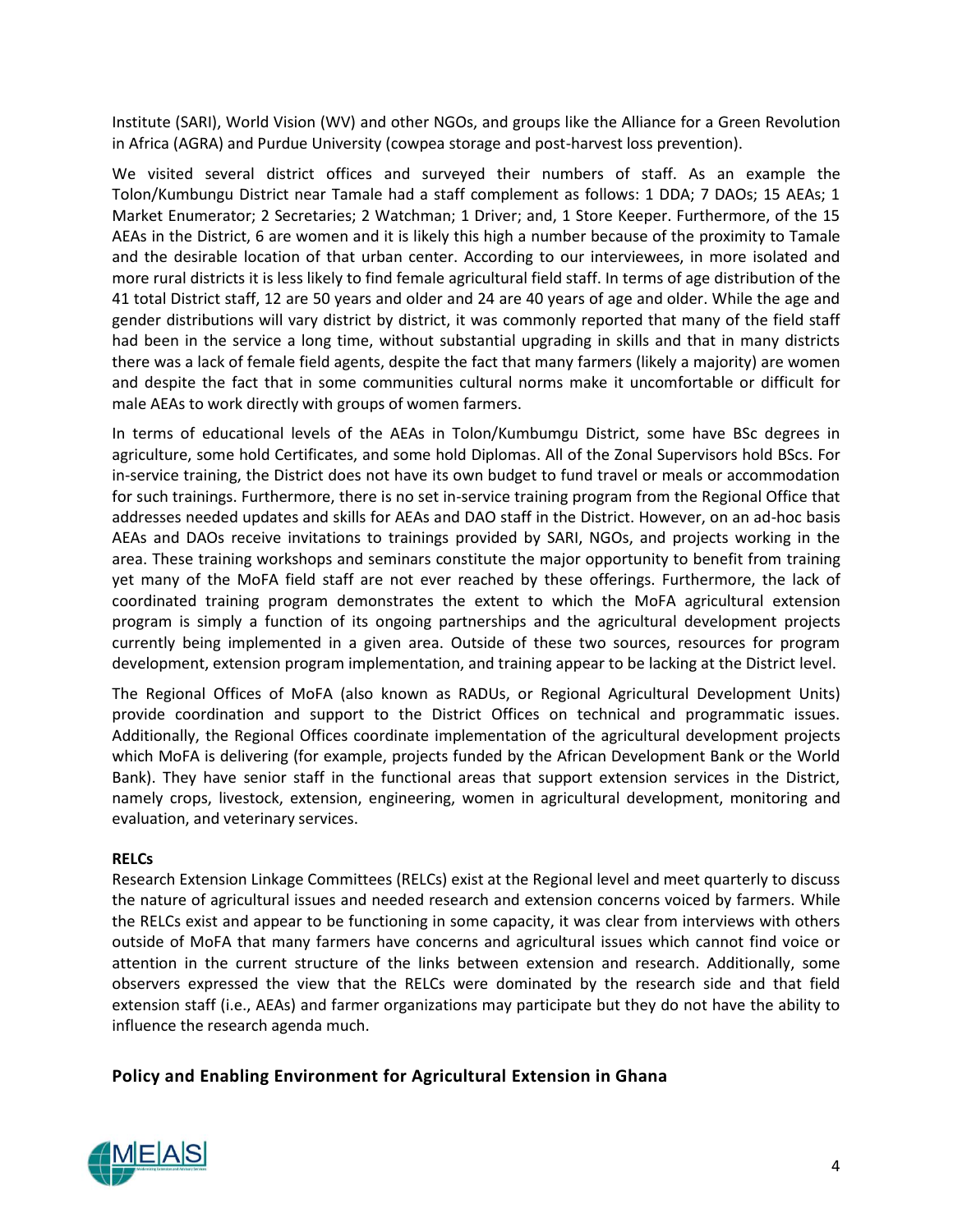For agricultural extension services to make an impact, the broader agricultural enabling environment needs to present farmers with incentives and a policy framework that will increase the chances that investments in agriculture, such as adoption of new seed technologies, will pay off for small-holder farmers.

## **Overall Agricultural Policy Approach**

The Government of Ghana (GoG) has developed the Medium Term Agriculture Sector Investment Plan (METASIP<sup>2</sup>) to implement the Food and Agriculture Sector Development Policy (FASDEP II) over the medium term 2011-2015. It emphasizes:

- growth in small-holder farmer incomes,
- food security and emergency preparedness,
- greater commercialization and competitiveness along with increased integration of the Ghanaian agricultural sector in international markets,
- environmental sustainability of agricultural practices,
- the application of science and technology into agricultural development, and
- heightened institutional coordination.

Implementation of the current agricultural policy approach will certainly benefit small-holder farmers and strengthen the overall enabling environment for agriculture. This will serve to increase the impact of effective agricultural extension programs, as things such as farm to market roads are improved, and as greater connectedness to international markets allows new marketing channels to appear for farmers. However, some people we spoke with and interviewed expressed a concern about the quality of government efforts, particularly in large agricultural development projects. To the extent that project implementation is not of a sufficient quality, then project outputs such as rural roads improved, farmer organizations developed in a sustainable manner, new techniques and improved inputs disseminated and adopted, will not be of as high a level as possible and will be an opportunity lost for enhanced agricultural growth in Ghana.

## **Decentralization**

The Government of Ghana (GoG) is in the middle of a drive to decentralize government services and channel funds directly through District Assemblies and link staff directly to Districts. The overall goal of this program is to create a greater level of accountability of government officers in line roles to the local people they serve. At the time of our mission to Ghana, these steps were in the middle of implementation, with some steps likely to take longer to be fully implemented. Within calendar year 2012 it was reported to us that the District Assemblies did not receive the promised funds for operations (fuel, transport, supplies, and other expenses). However, AEA' salaries and other local MoFA staff salaries were being paid directly by the national level of government.

 $^2$  METASIP is the framework of interventions for the agriculture sector to play its role in the national economy in the context of the Ghana Shared Growth and Development Agenda (GSGDA) which is the national program of economic and social development policies coordinated by the National Development Planning Commission (NDPC). METASIP is also in fulfillment of Ghana's participation in agriculture related initiatives of the Economic Community of West African States (ECOWAS) and the Africa Union Commission (AUC) under the framework of the ECOWAS Agriculture Policy (ECOWAP) and the Comprehensive Africa Agriculture Development Programme (CAADP). See [http://mofa.gov.gh/site/?page\\_id=2754.](http://mofa.gov.gh/site/?page_id=2754)



l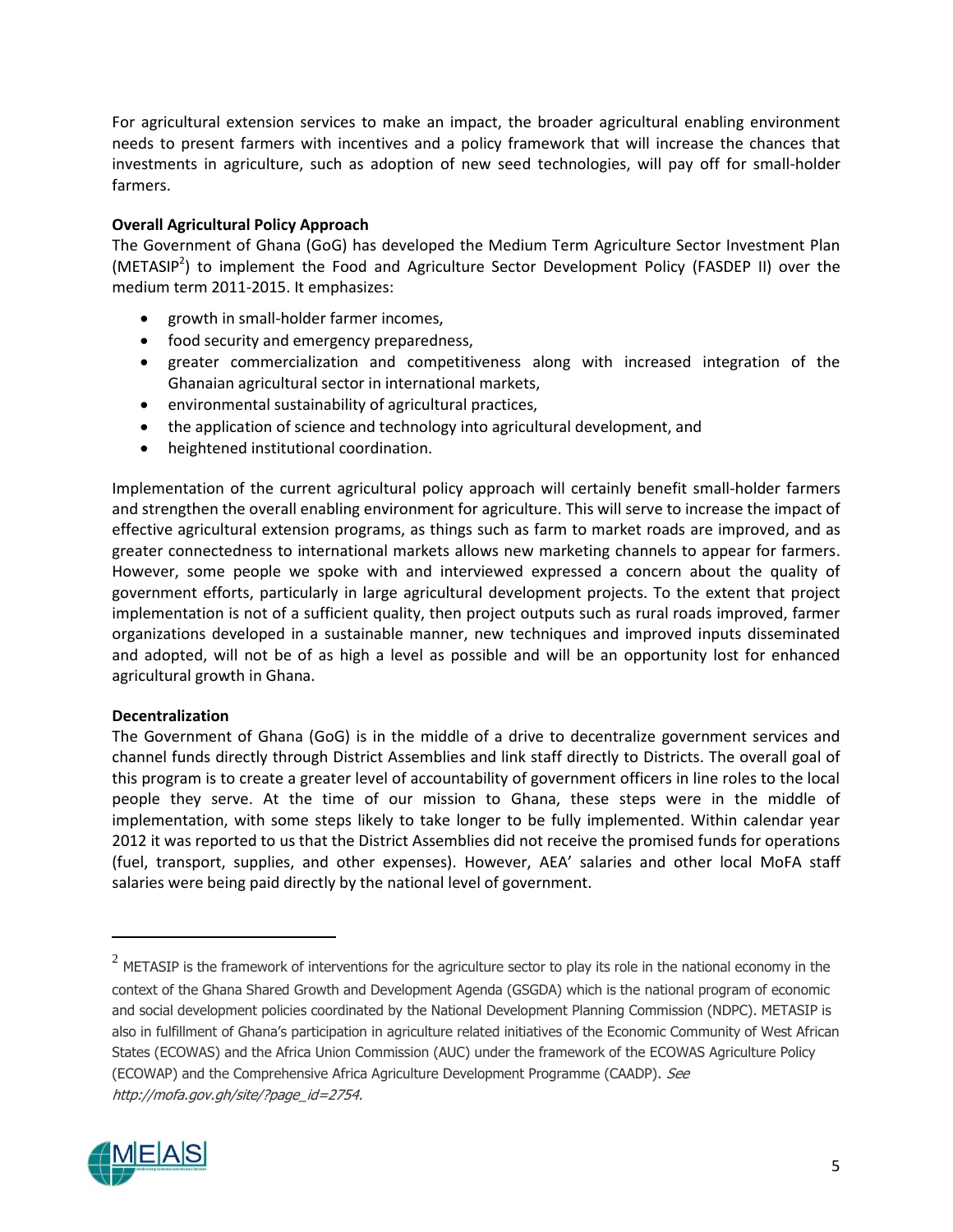Decentralization and its connection to agricultural extension has been a theme in developing country agriculture policy over the past twenty or thirty years (India, the Philippines, and Uganda are some examples). Mixed evidence exists concerning the outcomes of decentralization and its impact on the performance of public sector extension services. Much depends upon the specific implementation and the nature of bureaucratic politics at the national and local levels. In some cases, the Philippines for example, evidence exists that where local government leaders saw benefits in providing extension services to farmers and their organizations, these services were strengthened under the decentralization. Similarly, in Uganda evidence exists of some cases where extension services were strengthened under decentralization but other areas observed poorer outcomes from decentralization.

The current time period and the next several years promise to be a pivotal time for the organizational development of Ghanaian agricultural extension, given the current program of decentralized government services. Nearly all of the supporting extension services (programs such as Farm Radio, internet-delivered information and cell-phone delivered information and private sector delivered information) and allied providers (NGOs and INGOs) build in some way or rely in part upon government extension services. However, the nature of these public sector agricultural extension services in the future may either improve or worsen because of decentralization. Influencing and shaping this path of decentralization so the good outcomes for extension services are more likely should be a programmatic priority at this time. A program to influence and support the decentralization process in agricultural extension could build upon best fit approaches identified elsewhere in this report, as well as on an action oriented research and evidence framework that develops information and learning about what works in the new decentralized extension service and works to support "best fit" approaches in the Districts.

## **Projects**

A main venue for agricultural extension delivery, whether by NGOs or MoFA or other actors, is through agricultural development projects. A primary limitation of the reliance on projects for the funding and delivery of agricultural extension services to farmers is that implementers and funders target projects into a geographically limited area. Furthermore, projects usually run for a limited time period, sometimes as short as two or three years. Thus, many farmers are not reached by the projects at a given time and many receive services for a limited time. Farmers and farmer organization representatives reported that extension services stop when the project funding ends. However, without projects, under the current financial structure of MoFA extension, no or very limited resources are available for payment of the costs of extension such as fuel, vehicles, supplies and demonstration plots, etc.

Another issue raised by the dominant project focus is that nearly all the extension activities delivered currently orient themselves around projects and the themes and goals of projects. Many of the projects have a very top-down design and delivery mechanism, even if they pay some lip service to issues of farmer-led and demand-driven and market-oriented extension. For example, many projects have designs driven by consultants from Europe or the United States or by policy edicts from development organization headquarters in Rome, Washington or other foreign capitals. This makes it difficult for farmers to exercise voice and control over the agenda of what extension services are delivered, unless these project designs explicitly build in farmer voice over what crops/livestock receive attention and what activities (marketing, post-harvest handling and processing, etc.) receive attention and what problems get analyzed and researched. Some projects just focus on one crop or several crops and this can have the unintended consequence of leaving some groups out of the program due to geography or reasons around the gender-patterns of agriculture.

The point is that in some cases, the design of the project is antithetical or counter the design of a sustainable extension service that helps build farmer group and farmer business organization capacity.

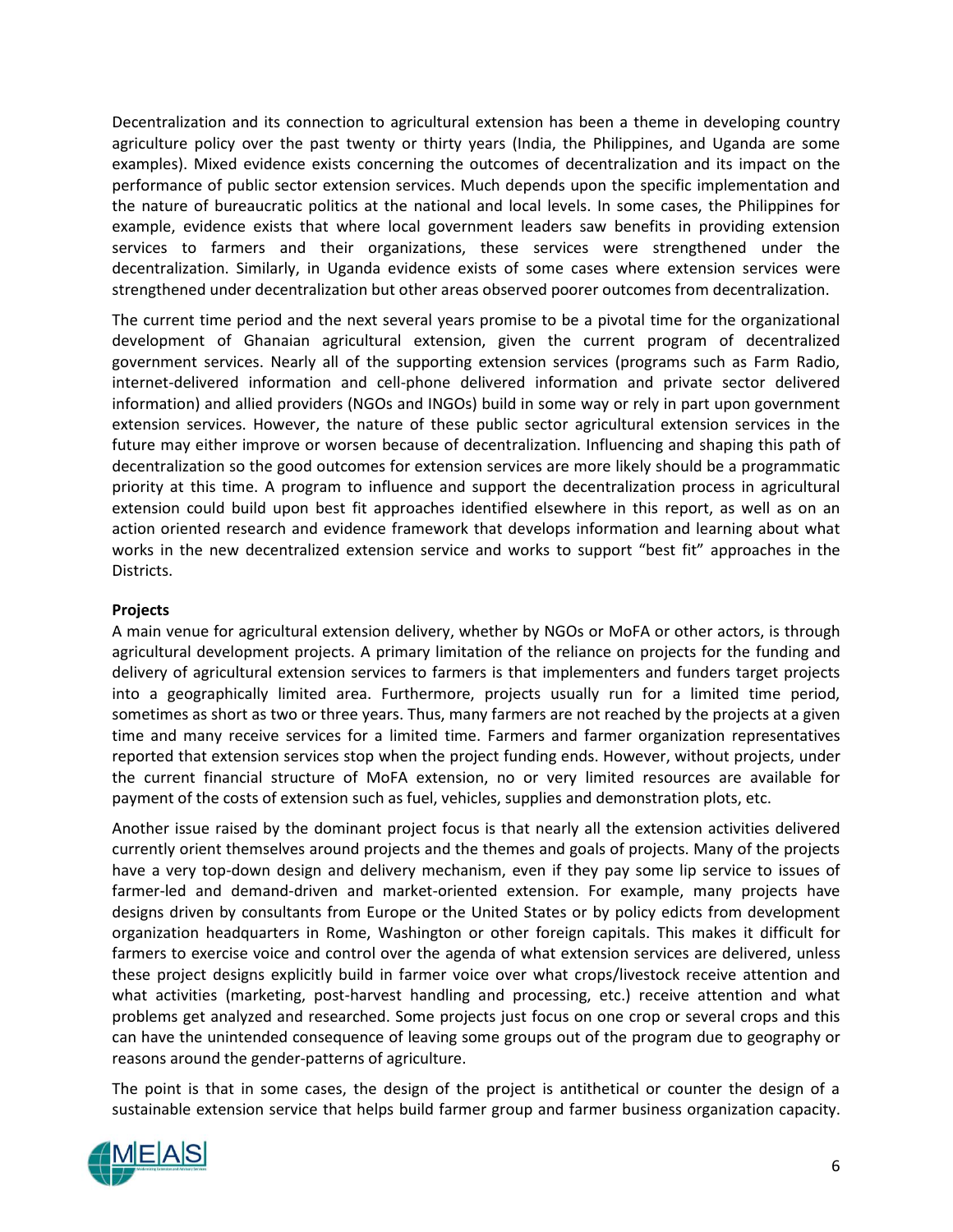The MoFA AEAs can readily serve as field staff for such projects, but the overall project efforts may not result in effective farmer organizations being strengthened or established. Instead, in interviews we heard that many farmer groups and farmer organizations have been developed by projects but that most of them in the north were dormant since they had not progressed to the stage of actually doing business together in a functional and sustainable manner (group marketing, group trainings, etc.).

## **Community Level Challenges – Infrastructure**

At the community level, particularly in the more isolated sections of the rural north of Ghana, challenges arise for programs of agricultural extension. Perhaps most important among these is the poor road infrastructure in many areas. While improvements have been made and new rural feeder road investments are underway in northern Ghana, more remains to be done.

Poor infrastructure leads to several impacts on agricultural extension programs. First, bad roads make it difficult and more expensive for agricultural extension agents to travel to villages and work with local farmers. Poor roads increase time costs as well as vehicle running costs, and both of these dimensions become more important in an organizational environment (such as the MoFA offices we visited) with limited staff and severely limited funding for motor bike fuel, maintenance, and repairs.

Additionally, poor infrastructure and bad roads specifically, tend to lead to lower farm gate prices received by farmers since the farm gate prices need to reflect the higher transport costs necessary to get the farm produce to market or the processor. This lower overall price level tends to dampen the enthusiasm and ability of farmers to adopt new technologies and expand production, relative to the situation where better infrastructure serves the community.

Improvements in the infrastructure, especially all-weather rural roads and farm to market feeder roads will serve to improve the overall enabling environment for small-holder agriculture, and concomitantly for agricultural extension, in northern Ghana.

## <span id="page-15-0"></span>**NGOs and Project Based Extension Efforts**

## **Participants**

A plethora of non-governmental organizations (NGO, national and international, INGO) operate in the crowded agriculture sphere in Ghana. Both national and international, of all stripes and sizes, these NGOs all engage in agriculture extension to some degree or another, although they may not be using the term extension as such. While the rapid scoping mission team had the opportunity to meet with quite a number of the key NGOs working in agricultural extension/development, there may be other organizations doing good work in agricultural extension that may have been unintentionally overlooked. A more comprehensive assessment that would include all organizations involved in the sector was beyond the scope of this team's mission. The experiences and insights of the following organizations informed this section: ACDI/VOCA, ACDEP, ADRA, CARE, CRS, IFDC, Engineers without Borders, Farm Radio International, TechnoServe, and World Vision.

Market-led approaches dominate the agricultural projects landscape. The majority of the organizations depend on donor funding for their projects and activities. As such, the focus of their efforts, while not exclusively, is primarily on the North (above the  $8<sup>th</sup>$  parallel) since this is where the majority of donors are focused. While the main offices of NGOs tend to be in Accra, many have field offices in this region as well.

With the need to show results in typically short project timeframes, there is limited engagement amongst NGOs on coordinating their efforts at all levels. The Agriculture Sector Working Group (ASWG)

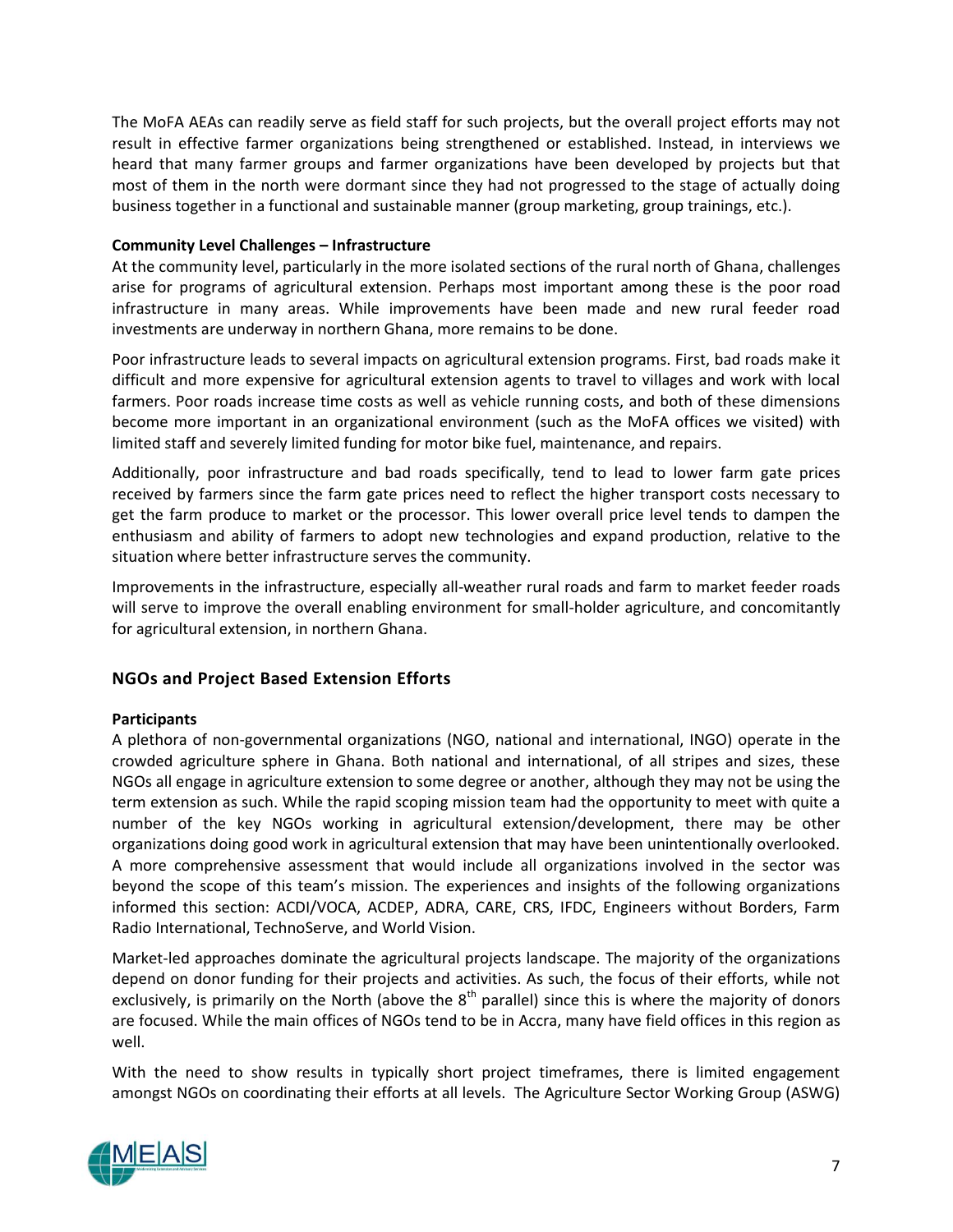in Accra partially fulfills this role at the national level, but primarily serves as a means for donors and MoFA to ensure common understanding. Despite the competitive environment for funding, most organizations expressed an interest and willingness for better coordination, especially at the local level. Most indicated that MoFA would be well-placed to convene such a forum, though may not have the human resources or incentive to do so. With no mechanism in place for sharing best practices, learning about new initiatives, and accessing knowledge generated from past projects, there is considerable room for increased efficiency and effectiveness.

## **Organization**

Despite the variety in projects and organizations, most employ variations of the same model and approach: a community- based volunteer who functions as the lead farmer/nucleus farmer/promoter that works with a group of farmers in his/her village to promote new practices supported by the project. These groups may be existing groups or new groups that are formed for the purpose of the project. This chosen individual usually benefits from extensive training from the project, which he/she is expected to pass on to farmers in his/her village. This individual may or may not get incentives (a bike, top up cards for cell phones, stipends) from the project. In addition, in some cases, community members may offer them something for their efforts (small payment, labor, gifts in kind). In other cases, the pride from having a recognized status in the community provides the incentive.

This lead farmer then serves as the go-to person for agricultural advice in the community and links community members (in the form of groups) with the MoFA AEAs. Many organizations have shown the effectiveness of using community groups as a platform for agricultural extension.

Despite the popularity of this model, there is very little if any evidence that such a structure would continue beyond the life of a project. It is possible that it is a sustainable model, if the community members value the service they are receiving and show their appreciation in ways that match the expectations of the lead farmer (i.e., small payment, recognition).

A variety of methods are being utilized for agricultural extension, with the most popular being: demonstration fields, Farm Days, trainings, videos shown in communities, various aspects of information and communication technology (ICT; radio, mobile phones, internet, etc.). As mentioned in the above section, without a practitioners' forum, lessons learned and materials developed under previous projects are under- utilized, often resulting in re-inventing the wheel.

*Capacity:* Most NGOs have field-based staff to support the implementation of projects, yet these staff may not have specialized agricultural knowledge. In addition, many NGOs recruit staff from MoFA for their projects. While this may help the effectiveness of that particular project, in the long-term, it results in brain drain of many capable staff from within the Ministry ranks.

Virtually all NGOs seek to engage the district-level MoFA agriculture extension agents in their projects. As one interviewee bluntly stated, "They [MoFA] don't have the funds and you [NGO] don't have the personnel." This can lead to an environment where various projects are competing for the attention of the very same over-stretched AEAs.

The issue of "projectization" was a theme throughout all the interviews and stakeholder meeting. With the time horizon of projects often too short to create and sustain real change, NGOs are under pressure to show results. In order to meet project goals and establish sustainability by working through local institutions, each project seeks to engage with MoFA via their AEAs. With an already over-burdened and under-resourced workforce, "top ups" provided by projects enable AEAs to reach farmers they may not otherwise serve. "Top ups" can take many forms, including stipends, funds for transport, transport to the field in project vehicles, and multiple trainings. Although almost universally mentioned as a real

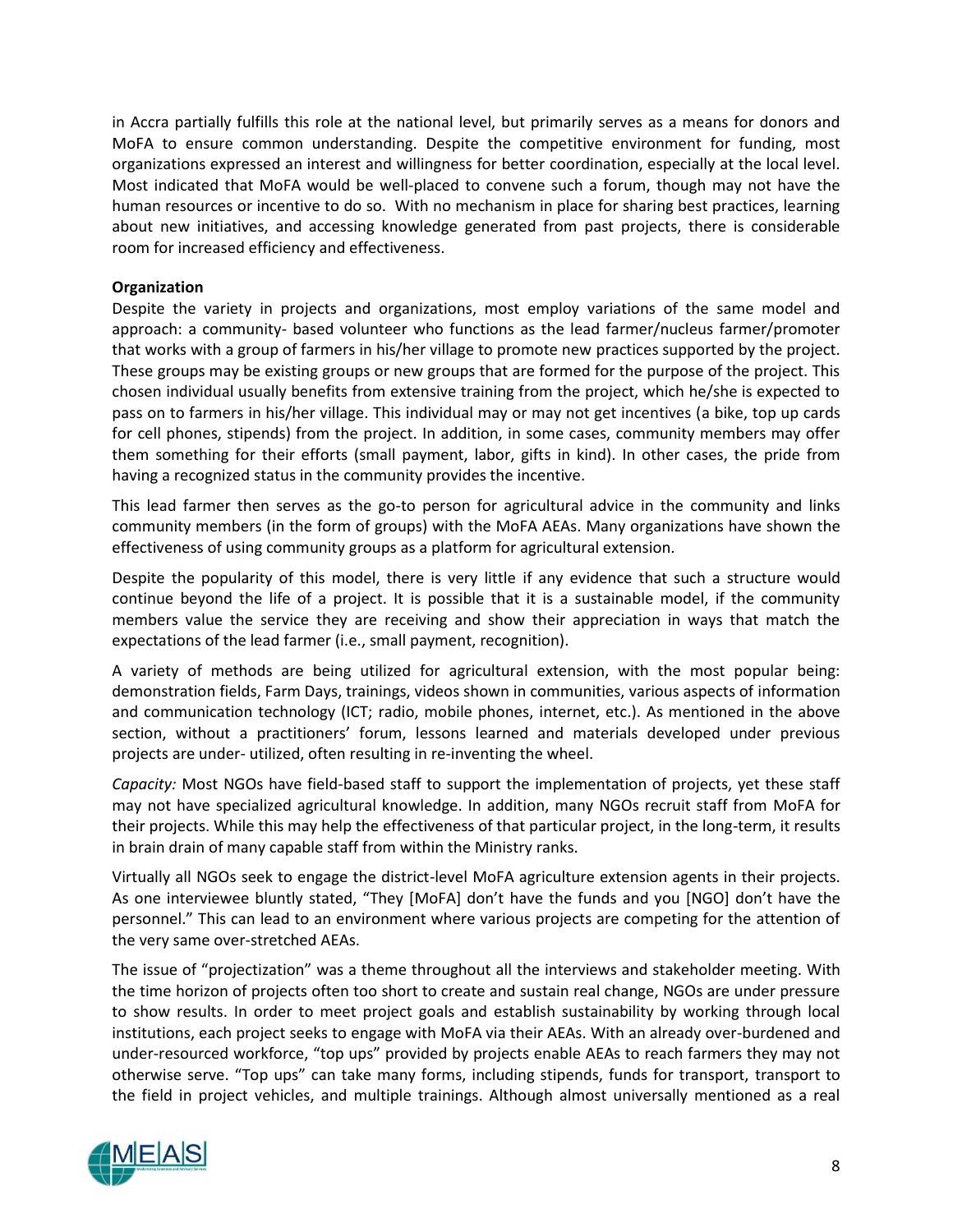problem, most NGOs provided some form of "top up" to the AEAs with whom they work. With already not enough extension agents, this approach further ties up the ones who are there and likely results in farmers who are not in project areas receiving even less attention than they would normally.

## <span id="page-17-0"></span>**Private Sector Extension**

For-profit companies' involvement in agriculture in Ghana is rapidly growing and expanding (suppliers of inputs such as seeds, fertilizers, agro-chemicals, equipment; processing and marketing companies). This involvement is growing in terms of numbers of firms involved as well as their revenues derived from the sector and expanding in the depth and breadth of involvement in agriculture. Part of this expansion is the provision of information and advisory services in the agriculture sector.

## **Embedded Services/Nucleus Farmers**

An approach that is becoming more common in the private sector is the embedded services model. In this approach, companies (primarily input supply companies and dealers) provide information and advice of the product as an unidentified component of the sales price. This information and advice has a wide range and multiple delivery methods. It may be as simple as providing basic advice on use and application at the point of sale. In some circumstances it may entail one or more visits by technical specialists to the production site. This is more likely when there are multiple sales in an area, particularly if the sales process includes a farmer group. An alternative/accentuation of the farm visit is through on-farm demonstration plots. In this way farmers can see results first hand and get more direct interaction with sales/technical representatives who are likely to visit the sites often.

The USAID-funded Advance project is supporting this approach in their promotion of input supplies and improved seeds. Input supply companies are establishing demonstrations, usually on the farms of the project's nucleus farmers. This allows their contract farmers to observe and contemplate the use of products that will increase production and income. Doing this as part of the satellite farmer scheme also limits the cash outlay of the potentially cash strapped satellite farmer by providing for crop in-kind payback through the nucleus farmer.

## **Direct Private Provisions**

A more direct approach for provision of advisory services is private processors/marketers provided information and advisory services. In this approach the company generally wants to ensure a specific amount of production and often with a specific market quality requirement. Therefore it is in the company's self- interest to provide advisory services. There is usually no direct charge for this service but there may be an "in-kind" payment through part of the crop produced or the cost of the system is factored in as part of the determination of profit margin.

Olam International employs such a service in its cotton enterprise. The company sends representatives into villages and arranges a large meeting where they explain who they are and what they plan to do. If there is sufficient interest they work with the village to form farmer groups to ease the burden of working with hundreds of individual farmers. Once they have farmers identified, they map out the farms for each farmer group. At the beginning of each season a contract price is determined and the company provides mechanical support/mechanization services (provided by hired individuals from the local area) and input support for the cropping season. All of these inputs and services have a cost assigned them by farmer group and the cost is ultimately subtracted from the ultimate production income earned by the group. They are presently working in 175 villages producing on 10,000 hectares of land (1 hectare per farmer on average).

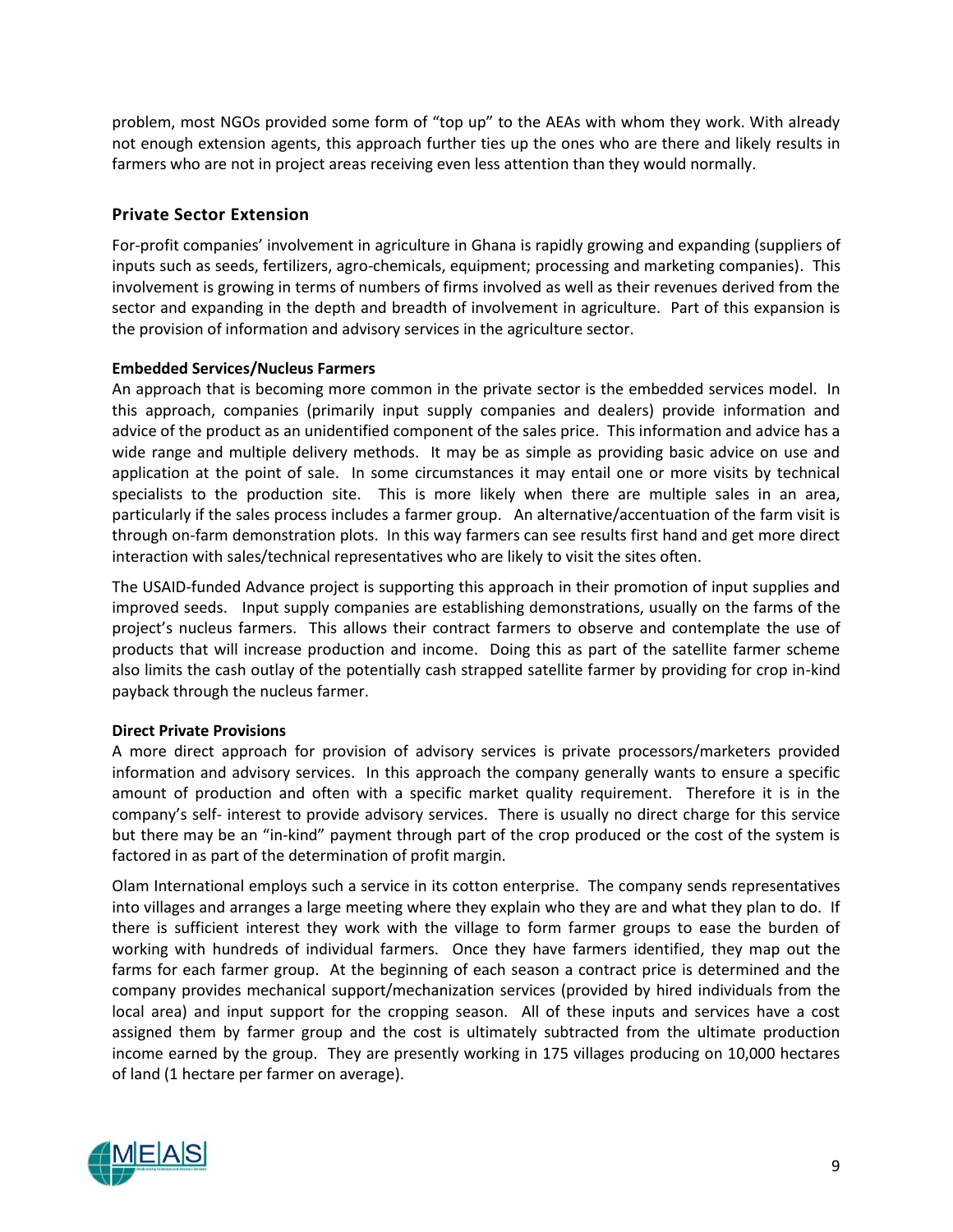For the provision of advisory services, the company has hired 100 extension agents (and other technical specialists) to conduct training on good agricultural practices on 100 demonstration plots. About 20 percent of the extension agents are former employees of the former state conglomerate that was responsible for cotton production. The rest of the agents are recent graduates from local agricultural colleges with either certificates or diploma level degrees. The twenty experienced agents act as supervisors to the 80 new agents (4 to 1 ratio). The 80 receive what is essentially on the job training from the experienced agents so there is no formal additional training process utilized by the company for the young agents. In general the company is satisfied with the level of technical training. Their young employees generally understand the terms and concepts of agricultural production, which eases the on the job training they receive from the older agents in the field.

Results of the venture to date have been favorable. In the first year they started at 6,000 ha with 600kg/ha yield, 2nd year 10,000 ha with 750kg/ha yield, and last year 14,000 ha with 900 kg/ha yield. So there has been a 50% increase in productivity over the three years that Olam International has been operating in this region. This has generally translated to a greater than 50% increase in income to participating farmer families, due to an increase in world cotton prices from \$110 to \$160 from year 2 to 3.

Of particular interest is that the company plans to expand into maize and soya to integrate with the cotton area. But unlike cotton, where they are the only available buyer, farmers have multiple outlets for selling maize and soya. In a multiple buyer system there is the risk of contracts being broken when a buyer offering a better price comes into play. If the company does not take delivery of the commodity from participating farmers the in-kind pay back system for inputs (including extension services) falls apart at the expense of the company.

Olam is attempting to decrease the risk of this by selecting only their top 20 to 30 percent of cotton producers who they most trust to integrate maize and soya and adhere to the contract. If these producers do not deliver to Olam they risk losing their cotton contracts too. Through this method they hope to be able to influence producers to honor contracts. Maize and soya trials have just started but they hope to be producing on 15,000 hectares in 3 years and on 60,000 hectares in 5 years.

## **Farmer Organization Provision**

Another method of direct supply of advisory services is through direct provision by producer cooperatives/associations. Through these types of organizations advisory services are paid for by the cooperative/association as part of the cost of doing business. Payment can be made by farmer cash contributions as part of the cost of being a member of the cooperative/association or if the cooperative/association handles the marketing of the commodity, the cost of the provision of advisory services is part of the cost of the cooperative/association doing business.

One such example is Kuapa Kokoo, which is a cocoa production union. The union is made up of 65,000 members and has its own marketing/trading business unit that was formed in 1980. Kuapa Kokoo is Fair Trade certified. They operate in 57 districts of the 5 southern most regions of Ghana and produce 42,000 tons of cocoa. The union itself conducts some technical and social research and also undertakes capacity building and infrastructure development.

In terms of provision of advisory services, the union has 32 extension staff in the districts who are employees of the union. There is one supervisor for every 8 extensions staff. The extension advisors and supervisors are responsible for transmission of technical production information as well as fair trade requirements and certification. While now at approximately 1 extension staff for 2 every districts, their goal is to get the ratio to 1 to 1. Ninety percent of their extension staff have certificates or diplomas.

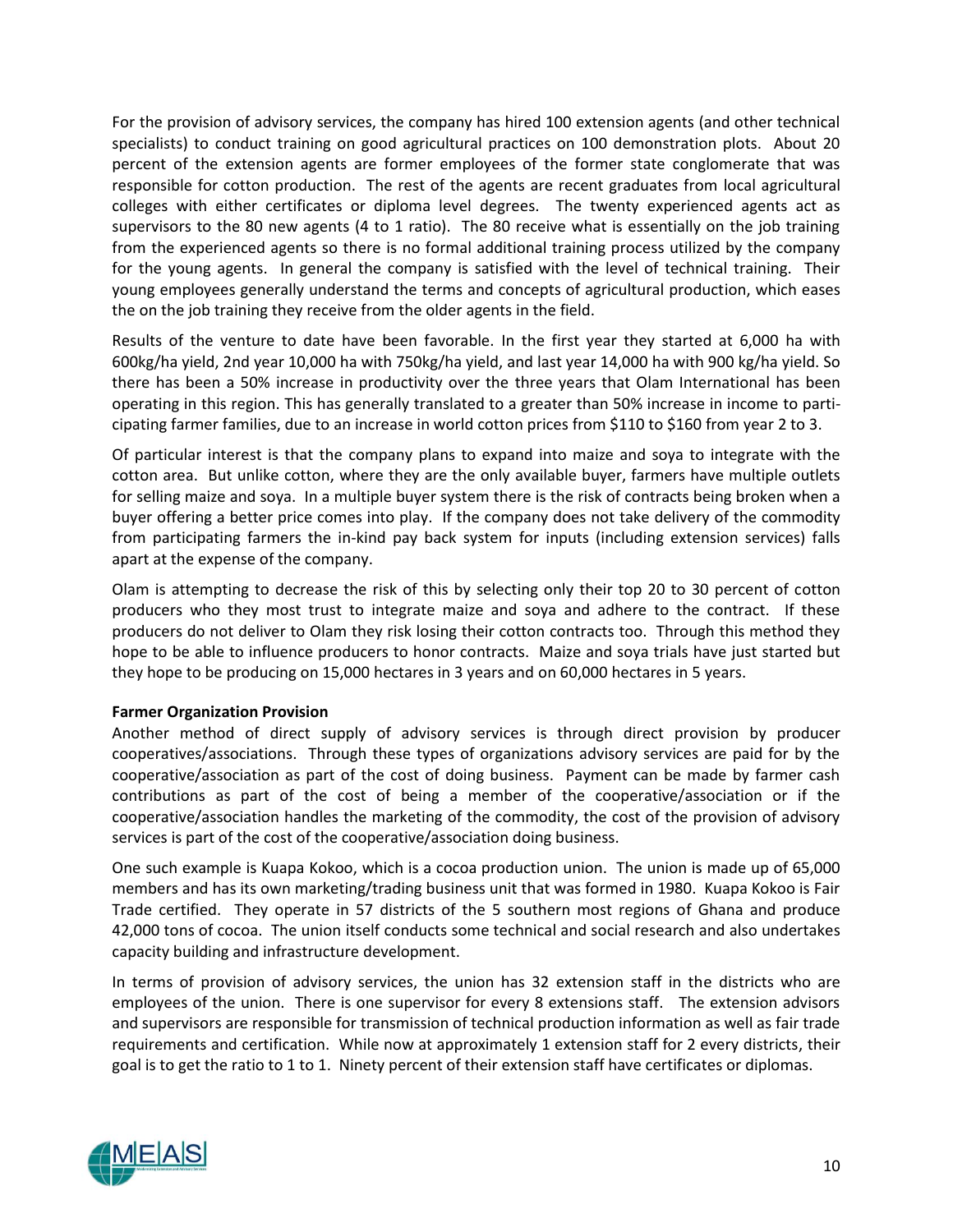The agents are mostly fresh agriculture schools graduates. Kuapo Kooko provides them with additional training on technical aspects of cocoa production as well as how to communicate with farmers and how to build relationships. The agents work through local community "groups" of union members, which have already been formed. The program cooperates with MoFA on farmer field schools on cocoa and they generally do training twice a year.

For Free Trade certification purposes, agents hand pick 2 or 3 community members to do checks on local community growers for adherence to Fair Trade regulations. The agent then comes back and randomly spot checks a sample from the community to make sure data is accurate

## <span id="page-19-0"></span>**Other Extension Providers and Training Institutions**

Agricultural extension departments and programs at universities contribute to the strengthening of extension through the delivery of pre-service training and degree attainment opportunities for in-service extension officers. Ensuring that such programs contain up-to-date curriculum and faculty who have access to the international trends and scholarship in extension is a necessary component of this pillar of a well-functioning agricultural innovation system. To examine the state of university training in extension in Ghana, the study team met with faculty and instructors from the Department of Extension, Rural Development and Gender at the University of Development Studies (UDS at Nyankpala) and the Department of Extension at the University of Cape Coast.

At UDS faculty reported their program emphasizes participatory approaches in agricultural extension. Furthermore, the students spend one trimester a year in their first three years of study in communitybased practicals. Usually the practicals involve affiliations with community-based organizations and NGOs in the field. These attachments provide the students with a good appreciation for the challenges faced by farmers in northern Ghana and in the realities of extension field work. At the present time, with MoFA hiring on a very limited basis, the graduates from UDS in agricultural extension take positions in a wide range of organizations and sectors. For example, graduates become teachers, work in banks, go to private business, work in NGOs, and take positions in MoFA. The extension training program at UDS could be strengthened with better access to the global academic community in extension via better internet and through small grants for travel to international conferences sponsored by GFRAS, MEAS, and AFAAS and other organizations. A strengthening plan based upon a detailed curriculum review and study of training and upgrading skills needed for the current 25 faculty in the Department would also improve this extension asset in northern Ghana.

At University of Cape Coast the extension program in Department of Agricultural Economics and Extension has been the focal point of a unique strengthening effort with the Sasakawa Africa Fund for Extension Education, SAFE. In addition to providing further training opportunities for the faculty and staff of the Department, SAFE has sponsored candidates to the Department from other African countries. Another critical contribution of the UCC extension training program is the training of midcareer officials from MoFA. Roughly 25 to 30 students per year join a class and MoFA controls admission for the mid-career training opportunities. A difficulty has been the identification and recruitment of women into the program. Presently the Department does not have any women faculty. However, several women are abroad presently and receiving PhD-level training and hopefully they will return and contribute to the Department. The UCC extension program is currently undertaking a curriculum revision and the new curriculum will take an integrated view of agriculture from farm to market and across types of farms and crops and activities. Additionally it will incorporate value chain concepts into the pedagogy. Furthermore, teaching will emphasize global markets and international dimensions of agriculture as well as teaching about innovation platforms. At UCC there remains a need for further

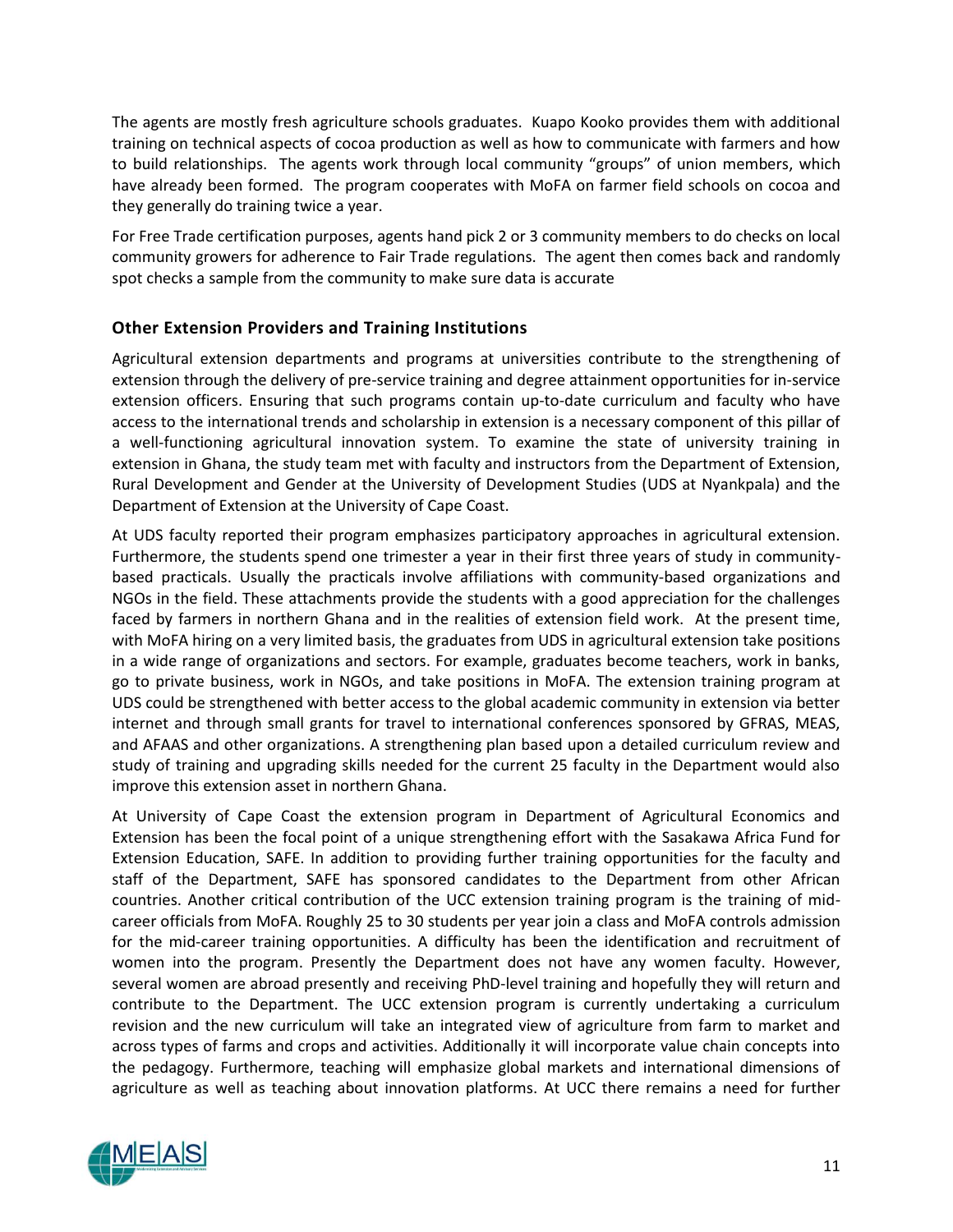linkage of extension faculty to other scholars in Ghana in the extension area, as well as with international extension conferences and scholarly communications.

## <span id="page-20-0"></span>**FUNDING OF EXTENSION**

In Ghana, funding for extension comes from multiple sources. First, some GoG resources go into covering a portion of the budget of MoFA and the field staff, however, it is unclear due to the role of projects exactly what percentage of the overall extension activities of MoFA are paid by domestic revenues. In the extension area, the GoG through MoFA partners with a number of donors who support and engage with MoFA extension. At the present time these partners include CIDA, AusAID, the World Bank, FAO, and GIZ among others. It is clear that these projects form a core source of MoFA funding for extension activities. Furthermore, it is clear that this patchwork quilt of project-based funding has downside of making all extension activities inherently time-bound to the project cycle as opposed to the needs of farmer groups and farmer-based organizations. Furthermore, the predominance of this type of funding has the effect of shaping the extension teaching agenda into themes of projects and not necessarily themes identified by farmers, thus this sort of funding mechanism can, if great care is not taken in project design and implementation, work against extension principles of farmer-led extension in terms of topic of focus and identification of research and extension needs. If projects adhere to bottom-up planning principles there is still a possibility that the time frames of projects do not match up with the extension needs in a given community or that extension needs identified by the community (such as cassava or natural resource management and land access for vulnerable farmers and youths) do not make it on the agenda of a given agricultural development project. Overall, MoFA staff reported funding shortages as demonstrated by their inability to hire needed staff, and by the shortages of funds for operating expenses to fund transportation and program development and delivery costs.

Another stream of funding of extension services in Ghana is of donor-funded projects which NGOs and other agencies implement. These projects form a large percentage of the projects in Ghana. Some of these projects collaborate closely with MoFA in their implementation despite the fact the NGO serves as the management unit for funds, and others distance themselves from the MoFA AEAs in their implementation. The challenge posed by these efforts is more at the policy-level where very little accountability and information sharing occurs across the projects. Some projects have different approaches on things such as the pricing of inputs and other agricultural equipment and credit. These variations make coordination and communication challenging.

A last stream of funding is private sector funding either generated through marketing margins of companies such as Olam or with nucleus farmers or through input dealers, or through farmer direct payment either individually or through farmer business organizations. These types of funding sources have the benefits of the potential for a long-lived presence if the underlying business model is sustainable and profitable. A downside that has been noted for these types of funding is that the types of extension activities that will be provided through these private sector channels usually will not address more public good dimensions of extension such as natural resource management, farmer group and farmer business organization management and capacity, and other public good dimensions.

To sum up, several types of funding for extension services exist in Ghana at the present time. The most significant in terms of size is the project-based funding, either channeled through MoFA or through NGOs and other agencies. Opportunity exists to increase the flow of funding in the private sector channel by increasing capacity of marketing channel-based extension providers as well as the ability of farmers and farmer organizations to directly hire and contract for extension.

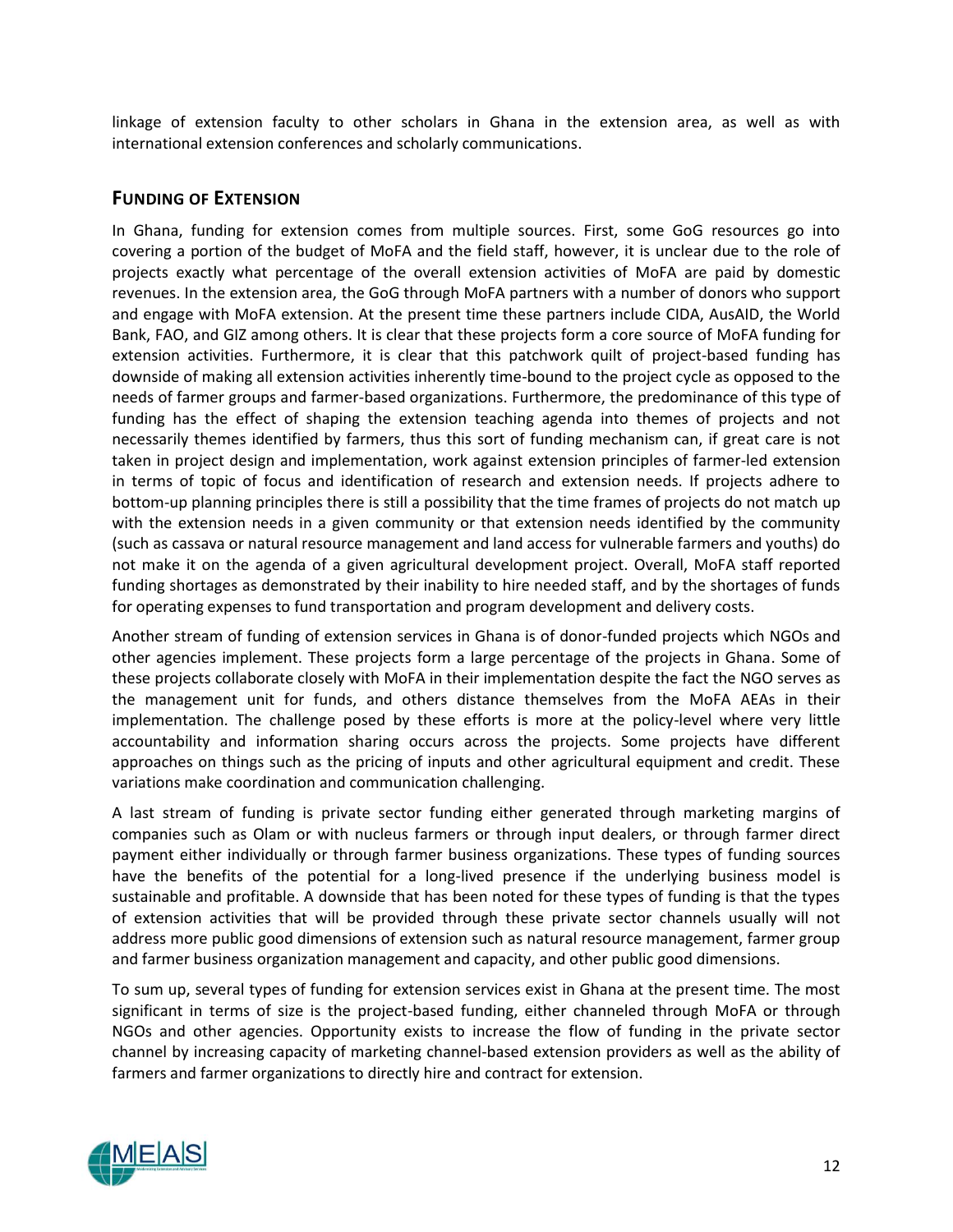## <span id="page-21-0"></span>**CROSS-CUTTING THEMES**

## <span id="page-21-1"></span>**Gender**

The assessment found widespread acknowledgement that addressing gender issues around agricultural extension are critical. However, in almost all interviews and discussions, "gender" and "women" were used interchangeably. While in the Ghanaian context the understanding may be blurry, USAID's distinction is clear: *Sex is the classification of people as male or female. At birth, infants are assigned a sex based on a combination of bodily characteristics including: chromosomes, hormones, internal reproductive organs and genitalia. Gender is the socially defined set of roles, rights, responsibilities, entitlements, and obligations of females and males in societies."<sup>3</sup>*

In regards to agriculture extension, consensus emerged that it is a supply side problem: there are not enough women in the agriculture sector at all levels (e.g., universities, extension agents). Yet, the shortage of women engaged in agriculture is not a new issue, but rather a persistent one that has not been adequately addressed. Cultural biases about what women can/should/want to do undoubtedly perpetuate the problem. Assumptions—held by both men and women-- that "women are not interested in science" or only want to live in cities persist. While these assumptions may hold in many cases, they are not universal or unique to women. For example, preference for city living is actually common for both male and female extension agents, in part due to better access to schools and health care and the prestige factor. More needs to be done to understand the true barriers and design strategies to remove or minimize those barriers.

Promising efforts are underway to better understand and address the shortage of female extension agents. For example, many NGOs use female community-based volunteers as extension agents/lead farmers who are better able to address the needs of women farmers. MoFA is also replicating this model in some districts. USAID's continued support to WIAD will contribute to the assuring it is a priority. The forthcoming MEAS Ghana case study *Exploring the Women Extension Volunteer (WEV) Programme as a Tool for Increasing Extension Provision to Rural Female Farmers* will provide further insights and recommendations. If truly moving to farmer-led advisory services, at a minimum, more female extension agents need to be brought on board and retained.

USAID Ghana committed to support gender equitable agricultural growth and nutrition programming by using the following principles to guide its investments: *1. Overcome gender-based constraints to agricultural productivity; 2. Address the distinctive needs of women; 3. Improve resiliency of vulnerable rural populations; 4. Design equitable access to the rewards from agricultural enterprises; 5.Engage men and women in improving nutrition of all household members; 6. Foster equitable participation in decision-making processes at all levels; 7. Promote the use of gender analysis by policymakers and analysts as a tool for improving the enabling environment; 8. Improve knowledge of the performance of USG investments in supporting women and reducing gender inequalities in agricultural and nutrition programming; 9. Strengthen capacity and confidence of USAID personnel to lead gender-equitable agriculture and nutrition programs.*<sup>4</sup> Until all stakeholders genuinely share this commitment, the gender issues will likely see limited improvement, despite donor interests and intentions.

<sup>4</sup> USAID Ghana Feed the Future FY2011-2015 Multi-Year Strategy



 $3$  March 2012. USAID Policy on Gender Equality and Female Empowerment, p. 3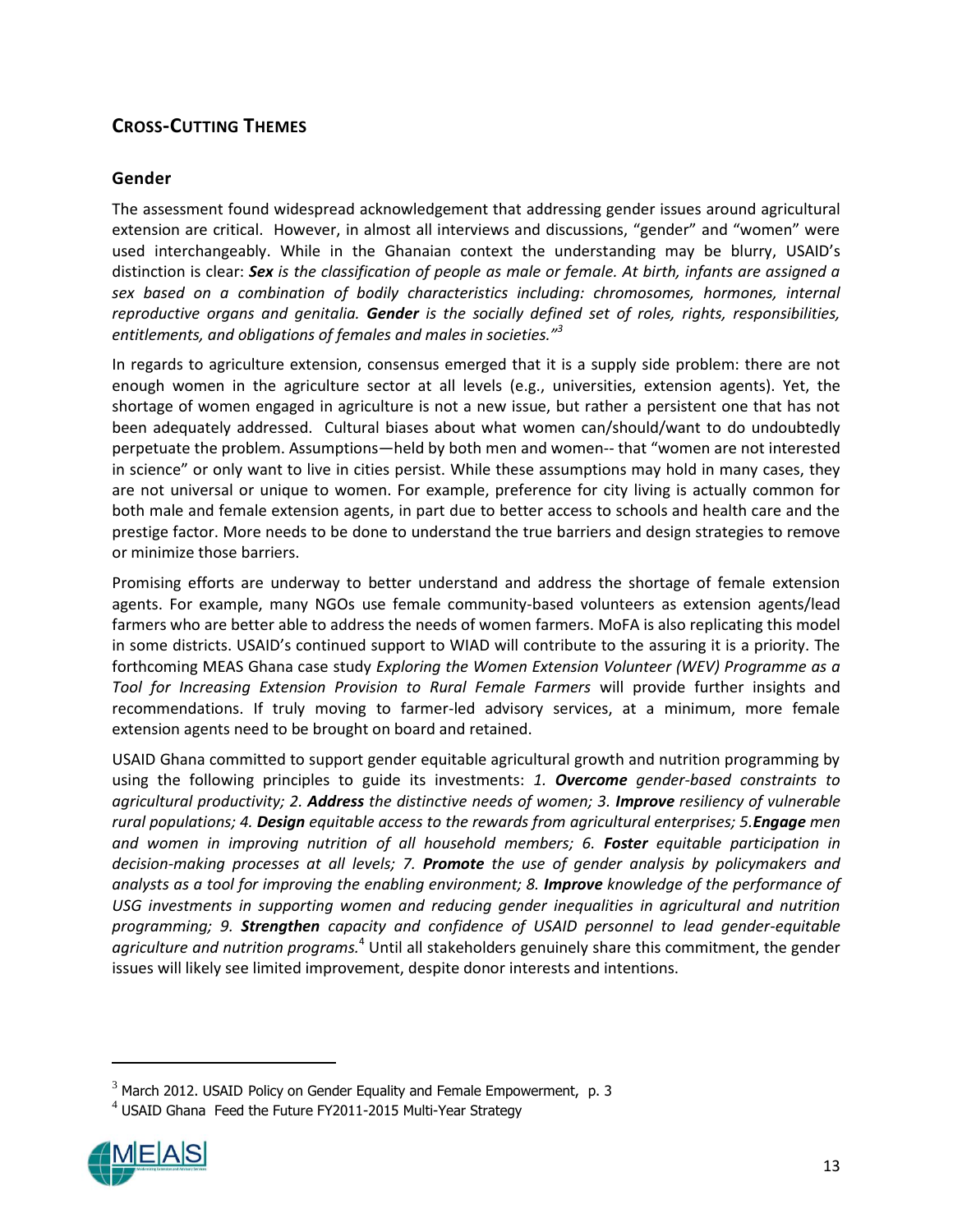## <span id="page-22-0"></span>**Utilization of Information and Communication Technology**

Ghana is one of the leading countries in Sub-Saharan Africa with regards to telecommunications infrastructure and access. Ghana's mobile network covers approximately 85% of the country, and more than 65% of rural residents have access to mobile phones. There are approximately 225 radio stations in Ghana which allows for more than 80% of the population to have access to radio. Ghana was one of the first African countries to liberalize its telecommunication sector in 1994, embracing the potential of ICT to contribute to innovation and generate economic growth. The telecommunications sector has benefitted from massive infrastructure investments from private companies and the government of Ghana has invested heavily in training for the ICT sector<sup>5</sup>.

The extensive development of Ghana's ICT infrastructure has facilitated the application of various ICT platforms in the delivery of extension and advisory services. Several different actors in the extension space, including MoFA, NGOs and the donor community, have launched initiatives utilizing a wide variety of ICT tools for agricultural extension in recent years. Ghana has become something of an incubator in Sub-Saharan Africa for incorporating ICT into extension/ agricultural development. The overall goal has been to be able reach more farmers in remote areas with timely and actionable information. Many of these farmers were not able to receive consistent contact from government or NGO extension providers because of their remote locations. ICT has allowed for extension and advisory services to access more farmers than was possible before.

The Directorate of Agricultural Extension Services (DAES) is making a significant investment towards the use of mobile technology in their extension and advisory services provision. This new approach places the use of ICT at the center of their service delivery framework. With the financial assistance of the World Bank's West Africa Agricultural Productivity Program (WAAPP), Ghana is in the process of piloting the 'e-Extension' platform<sup>6</sup> for their AEA. They are now in the process of piloting the e-extension platform in 50 districts across the country. These districts will also serve at labs or hubs for the eextension platform as it is rolled out across the country.

The new e-extension platform is a phone based application, and the plan is for each AEA to be provided with a smartphone. Each unit is loaded with an application that allows the AEA's to remotely access information while in the field with farmers. The platform integrates information from MoFA, WAAPP and Ghana's agricultural research institutes. District Officers will have a desktop version of the software, which will allow them to provide effective management oversight of the AEAs. The underlying software was developed by Prep Eez Limited, an Accra software development firm. The World Bank had supported travel by MoFA officials to Uganda to study the Grameen Knowledge Worker model. After initially agreeing to adapt the Grameen model, MoFA eventually decided to develop its own software. Private software developers were invited to submit proposals and Prep Eez was selected by a review panel consisting of MoFA and World Bank Officials. Prep Eez is providing the training and technical support for the platform.

USAID's own Agricultural Development and Value Chain Enhancement (ADVANCE) Program has a significant ICT component. The lead agency for the ADVANCE Program, ACDI/VOCA, states that they have found radio to be the most effective method of transmitting information to small farmers. They have formed listening groups to discuss the content of the respective broadcasts. The radio is used to deliver market information, make meeting announcements, and pass on cropping information.

 $^6$  http://e-extensionMoFA.com/web/MoFA



 $<sup>5</sup>$  Bell, M., Bohn, A. (2013 – publication pending)</sup>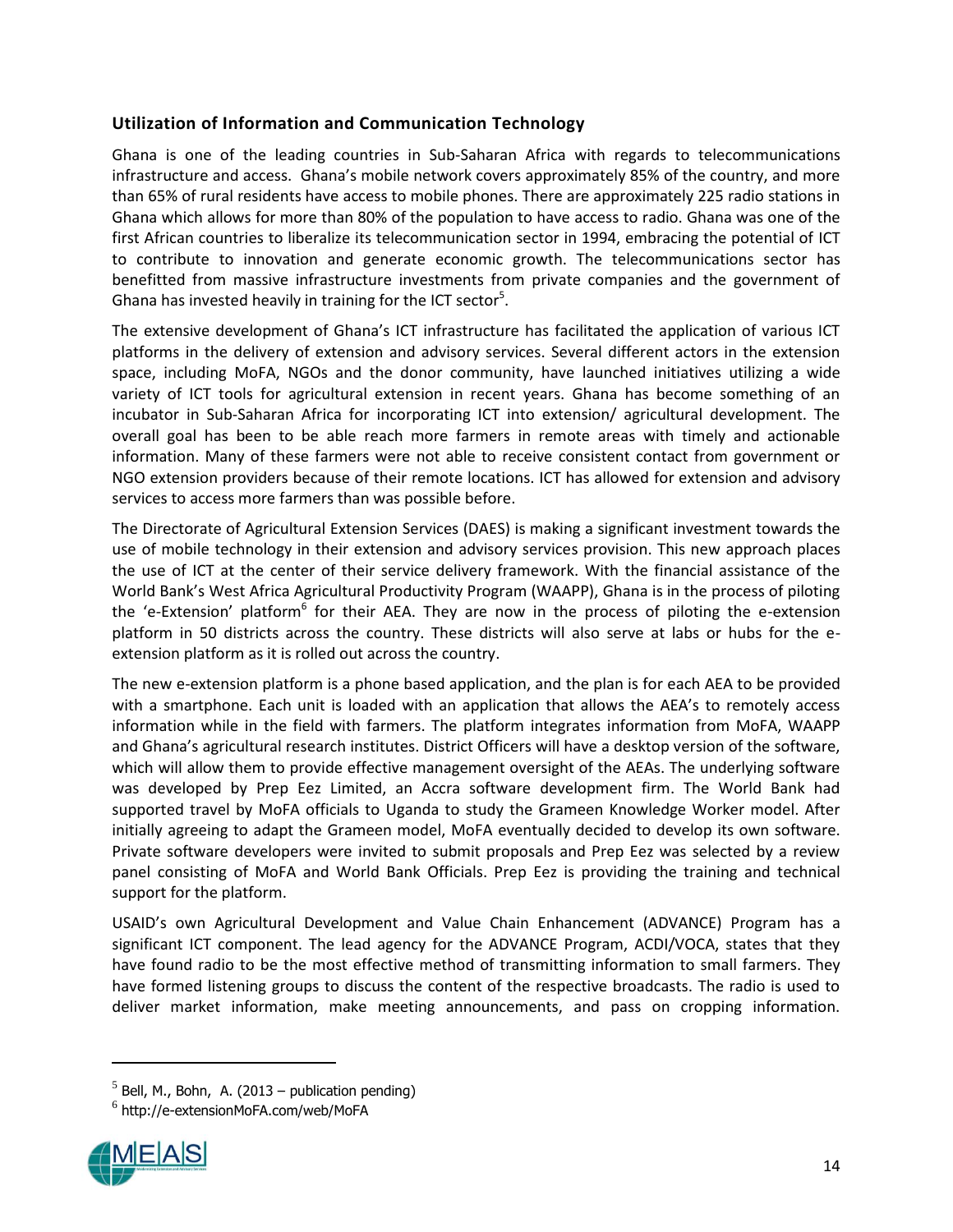ADVANCE also utilizes Esoko's short message/messaging service (SMS) based mobile platform, which provides nuclear farmers with up to date weather and price data.

There are approximately twenty seven other projects currently being implemented in Ghana<sup>7</sup> that include the use of ICT to provide information to farmers. These projects utilize a wide variety of applications and are targeted at farmers at various levels of sophistication and have a wide array of business models. A sample of the more promising initiatives includes:

- **Africa Cashew Initiative**, serving approximately 400 farmers in the Brong-Ahafo Region, which provides pricing, weighing and other advisory services via SMS.
- **Cocoalink** is an outreach program created by the Hershey Corporation in collaboration with the World Cocoa Foundation and the Ghana Cocoa Board. If currently serves 25,000 cocoa farms with an aim to expand to 100,000 by 2014. The Cocoalink program combines voice and text messaging which provides farmers training on technology usage, agronomy and social issues, such as child labor. The platform is a two way vehicle which provides farmers the opportunity to send inquiries to experts via SMS.
- **Farm Radio International** is executing the Ghana portion of a multi country African Farm Radio Research Initiative (AFFRI) project in Ghana. They worked with five radio stations in each country, training station personnel on how to create engaging and entertaining programing which would be responsive to farmer's needs. The programs are based on farmer interest and listening habits, The AFRRI project is funded by the Bill and Melinda Gates Foundation.
- **Esoko** is a mobile applications platform development company that currently focusses on the provision of market and weather information by SMS. Currently, their main application is more suitable to sophisticated farmers who have a high degree of literacy and numeracy skills, such as the lead farmers in USAID's ADVANCE Project. Their platform could be used more extensively and intensively to provide a broader range of information to farmers. They had previously utilized this program in the Techima region under a GIZ funded project. Their own internal survey suggests that up to 50% of those farmers would be willing to pay for the service. They are currently piloting a product which would expand their offering to include production information backstopped by a multi-lingual call center for trouble shooting.
- **Nutrient Manager for Rice**, is a decision making tool utilizing web-based and mobile applications to provide rice farmers with specific information about growing rice. The program is being set up by the International Rice Research Institute (IRRI) and is expected to be released in Ghana sometime this year.
- **Prep Eez**, which is developing the e-extension platform for MoFA, has also developed a mobile application called Farm Direct. Farmer Direct is an interactive voice response (IVR) mobile service allowing farmers to call in and receive pre-recorded production and market information. It will initially be launched over the MTN network and talks are underway to implement the service through another mobile provider.

Overall, the landscape for the use of ICT in extension in Ghana presents a number of opportunities. Many of these recent initiatives have been implemented only in the last two to three years, and have yet to prove their long term viability and effectiveness; however the opportunity for experimentation of a variety of approaches provides a good basis for what to scale up and how.

 $^7$  Bell, M., Bohn, A., (2013, publication pending)

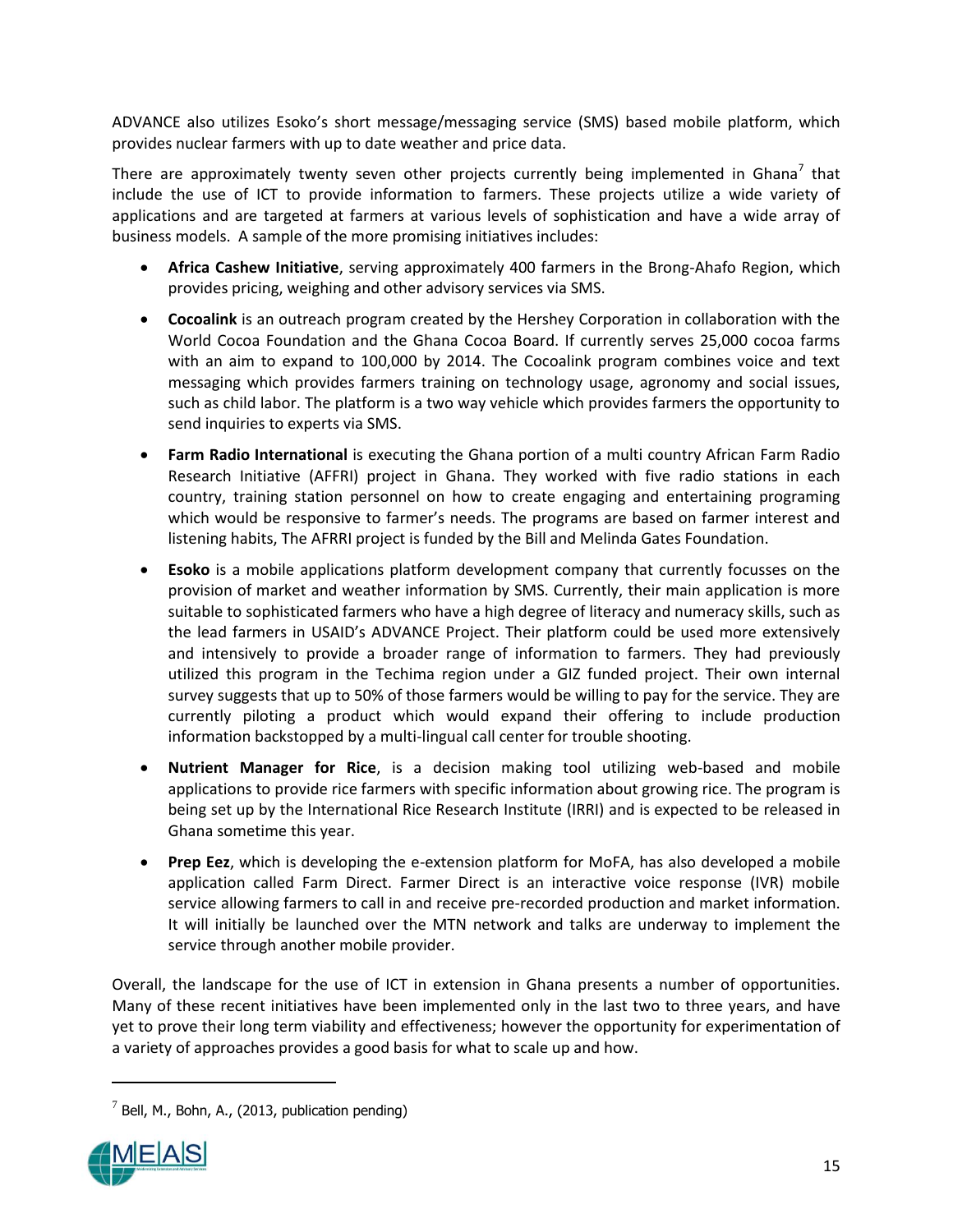Going forward, here are some thoughts about ICT in extension in Ghana:

- There are concerns that that DAES might not have the capacity to effectively manage the requirements of the e-extension platform. One of the main features of modern ICT has been decentralization and interactivity. The DAES seems to be geared more towards centralization and control. A more open approach to ICT development can contribute to continuous improvements and ensure that the systems will be flexible enough for the inevitable changes that are also characteristic of modern ICT development.
- Most applications are from donor or NGO funded approaches and are all fairly recent. What approach will be most sustainable is still an open question at this point, and there is need for additional experimentation in various models which include fee based services or ones that can facilitate the be underwritten by advertising from input suppliers. Input suppliers and implement dealers are conspicuously absent from the use of ICT in extension and there could be an opportunity for them to assist in developing sustainable business models.
- Even though mobile phone applications can be cheapest and quickest means of reaching farmers, they are limited by the ability of farmers to read and effectively understand the information. This is a particularly acute problem in the Northern parts of the country. This means that projects utilizing radio and video need to be supported as they are able to overcome this limitation. MEAS experience in other countries has emphasized the need for linkages between ICT extension efforts and other aspects of extension service provision, for example, face-to-face services and links to farmer groups and farmer business organizations. Also, ICT extension efforts can target extension intermediaries such as community "knowledge workers" and extension volunteers or extension agents (AEAs) and NGO field staff.
- Very few of the existing initiatives are aimed at assisting farmers to communicate with each other. ICT projects could operate in efforts aimed at capacity building of farmers and farmer group formation and strengthening. Also market information could be expanded beyond prices, to include information about how farmers could work together in purchasing inputs and other services and jointly marketing their products.

## <span id="page-24-0"></span>**Demand-driven Services**

To what extent is farmer demand driving the design and delivery of agricultural extension services in Ghana? While we observed some examples of farmer input and farmer ability to shape extension services, in general what we did not observe strong responsive to farmer demands in both public sector and in NGO extension services.

An example of extension programs that strongly responds to farmer demand are the community based extension volunteer or extension worker programs of the NGOs CRS and CARE. Both of these programs display elements of strong farmer voice into the topics of extension work and the support of the extension volunteer.

While farmer input is solicited into many of the donor-funded efforts that provide extension services via NGO staff and AEAs from MoFA, the ability of farmers to affect the crop of emphasis or other dimensions of the extension program is limited.

To help extension services become more demand-driven, some experimentation with alternate forms including vouchers and performance-contracting and farmer representation on District-level advisory councils for extension is indicated. The changes underway in Ghana presently, including the drive for decentralization, offers room for some of this to be tested in a pilot manner.

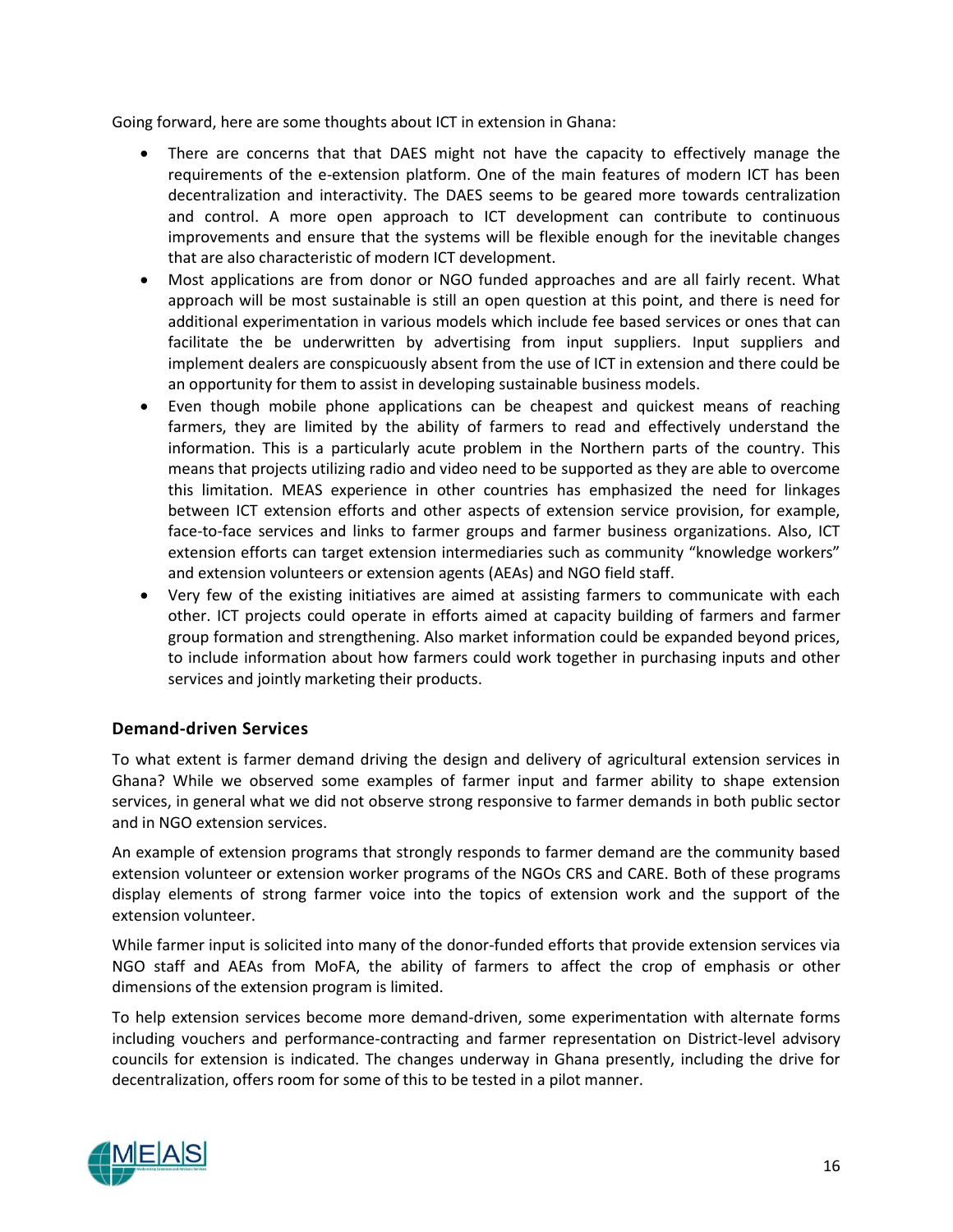## <span id="page-25-0"></span>**Market Orientation**

Our assessment found some evidence of extension field agents (i.e., AEAs) and other extension actors discussing their work and programs in terms that demonstrated a market orientation to the extension programming. We also observed and heard about specific actions by extension providers which demonstrated a distinct market orientation. For example, in Kolon/Tumbungu the District Agricultural Director, Ms. Hawa Musah, reported about how their extension office was actively linking a major rice company from the Kumasi area to an APEX organization of rice farmers in her area for the purpose of large scale marketing and access to finance for the farmers. Many other examples in the field were observed of these types of linking and brokering activities being conducted by AEAs and other MoFA staff as well as by NGO field staff and private sector company staff. This is a heartening trend and represents an asset for agricultural extension programming in Ghana that can be built upon and amplified through peer training and support.

While examples of market-oriented extension approaches exist, we also saw ample evidence of extension approaches which ignore the market dimension and market realities of small-scale farmers in northern Ghana. Many people defined extension simply as the task of getting "new seeds" and "improved varieties" or fertilizer in the hands of farmers, ignoring the risk farmers face, particularly if trusted and proven market channels are not available for their (hopefully increased) production. Such a reductionist working definition of extension does not augur well for the implementation of market oriented extension. For the agencies and staff which focus their extension work on dissemination of improved varieties and training on input use, the danger exists that farmer groups and organizations will not develop capacity overtime to respond to market opportunities in a proactive manner and as such will miss substantial value added opportunities on the marketing side that can come about through bulk supply contracts, grading and quality improvements, and long-term marketing relationships that reduce farmer-side risk. We recommend that an action research project on best-fit approaches to marketoriented extension in Ghana be conducted and that from the research a training program for extensionists is implemented.

## <span id="page-25-1"></span>**Human Resources, Infrastructure, Operating Support**

Looking at extension in Ghana through a human resources lens raises a number of different issues. A starting point is the simple issue of coverage and the ratio of extension agents to farmers. The team heard a number of different ratios from the people we interviewed and the range of extension agents to farmers went from 1:1500 to 1:4000. If one bases the calculation on the number of MoFA extension employees (about 3500) and an estimate of 4 or 5 million farmers in Ghana, then one gets a ratio of 1:1,142 to 1:1,428, or closer to 1:1500 ratio. However, many of the MoFA staff involved in extension assignments but also other duties so the full-time equivalent of extension staff in MoFA may be lower than 3500. Furthermore, the number of farmers in Ghana is not precisely known and it could be different from the estimates used here.

A second issue concerns the age structure of the MoFA staff. Numerous interviewees reported that the extension field staff include a significant cohort of older agents who are 50 years old or older. Some of these agents have a wealth of agricultural experience and knowledge. Others have not been able to advance in their careers and were categorized as not very dynamic and active. A common trait for most of the older cohort is limited ITC ability with computers, video, electronic equipment, though cell phones are a good platform for these workers. Another dimension of these older workers is that they have not received a steady exposure to strengthening in extension technical and process skills. They

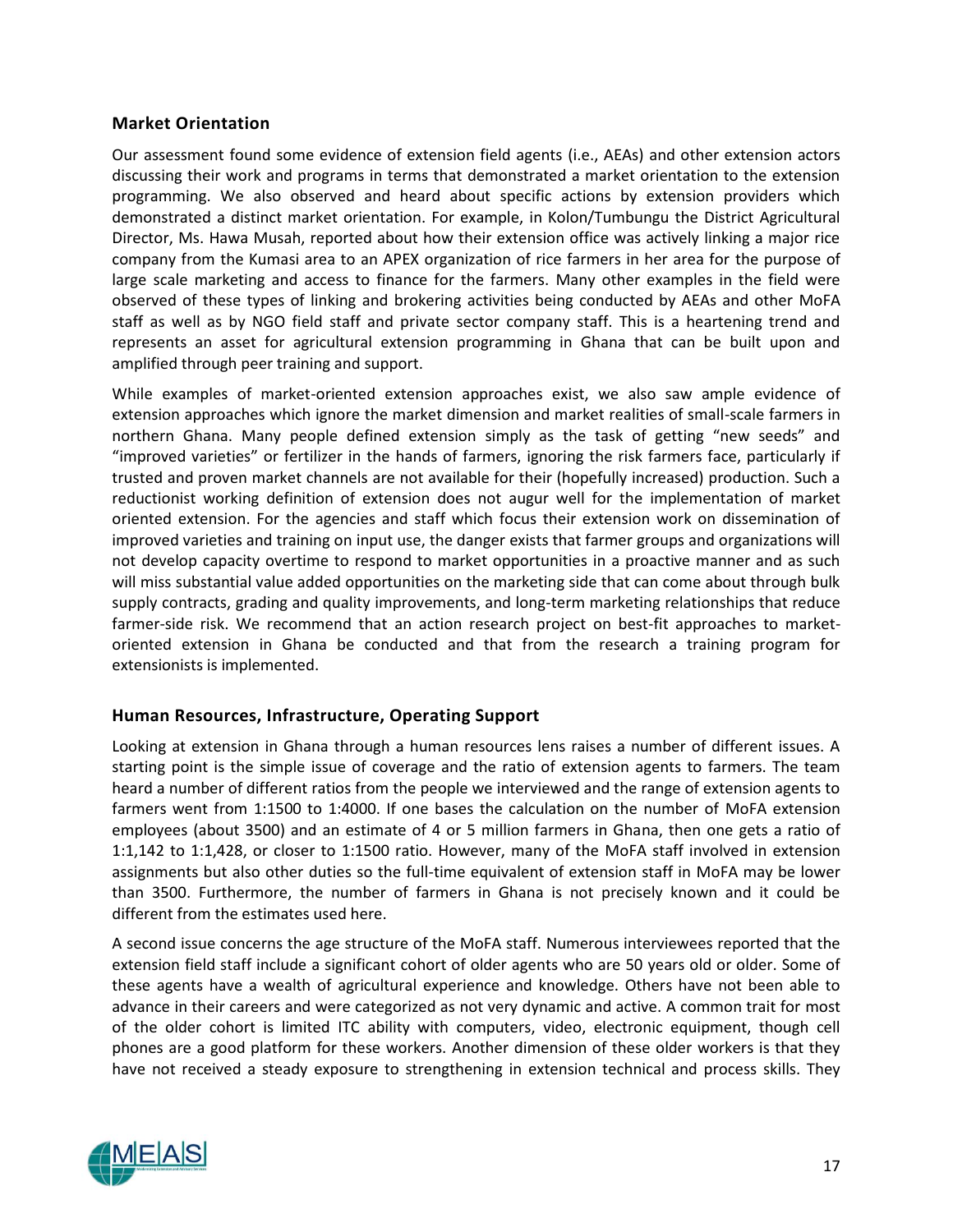would benefit from an in-service training program that addressed these limitations, though some of these workers may retire within a relatively short amount of time.

A younger group of MoFA field extension staff exists and these too would benefit from a dedicated inservice training program that addressed process skills as well as technical skills and topics. Training on internet, computer skills, and ICT skills in extension would also benefit these workers. Past experience has shown that a significant number of these workers will move into the NGO world or private sector agriculture over time, so this cohort of workers is a strategic pool of staff to invest in for both the shorter term as well as the longer term human capacity in Ghana's pluralistic extension system. This younger group should also receive priority for longer term investments in human capacity, such as the degree program at University of Cape Coast in Agricultural Extension.

Another significant cohort of extension workers is the volunteers mobilized by various NGO projects and donor-funded initiatives over the years. While less is known about these extension workers in terms of their level of activity past a given project, they might also represent a group which would benefit from strengthening, particularly if they are currently active in serving a farmer's group, no matter whether they are unpaid, paid in-kind or paid a modest payment. Innovative low-cost means of reaching these workers would need to be developed in a manner that takes into account their literacy and formal education backgrounds.

Other private sector workers, such as agents for agricultural marketing companies and input supply dealers, tend to be better educated and have education levels closer to that of the AEAs. These workers would also benefit from training resources tailored to their crops and activities of main focus. These training materials might be developed in partnership with an agro-input dealers association or other groups.

## <span id="page-26-0"></span>**Climate Change and Adaptation**

Climate scientists and agriculturalists working on climate change have generated some future climate scenarios that indicate changes in rainfall patterns and average daily temperature may lead to future yield losses compared to the present or recent climate, assuming no changes in technology. Nutsukpo, Jalloh, Zougmore et al. (2012) describe results from global climate models (GCMs) and their projections of the impact of climate change on agriculture in Ghana. They report the GCMs as indicating diverse projections of climate change impact on agriculture. While two models they review indicate small changes in average annual precipitation in Ghana in 2050, two other models (namely, the CSIRO model and the MIROC model) indicate significant changes for agriculture (p. 1, Nutsukpo et al., 2012). By 2050, the CSIRO model projects rainfall decreases annually of 50 mm or more in southeastern Ghana, 50-100 mm in the Northern Savanna, and 100-200 mm in the middle section of the country. Likewise, the MIROC model projects decreased annual rainfall in the north, but a decrease in the south.

In terms of average daily temperatures all the GCMs reviewed by Nutsukpo et al. (2012) show increases by 2050 on the order of 1 degree Celsius to 2.5 degrees Celsius depending on the model. The different GCMs vary in the geographic distribution of the changes in the average daily temperatures projected. Together with the rainfall projections Nutsukpo et al. (2012) present projections for yields with climate change in 2050 compared to yields under the 2000 climate. In general, for rainfed maize, rainfed rice, and rainfed groundnuts, they project a decline in yields of ranging from 5 percent to 25 percent, assuming no technological advancements. Hence, increasing agricultural productivity in Ghana over the next four decades requires a functioning and highly engaged agricultural innovation system with strong linkages between farmers, extension programs and institutions, and research programs and institutions.

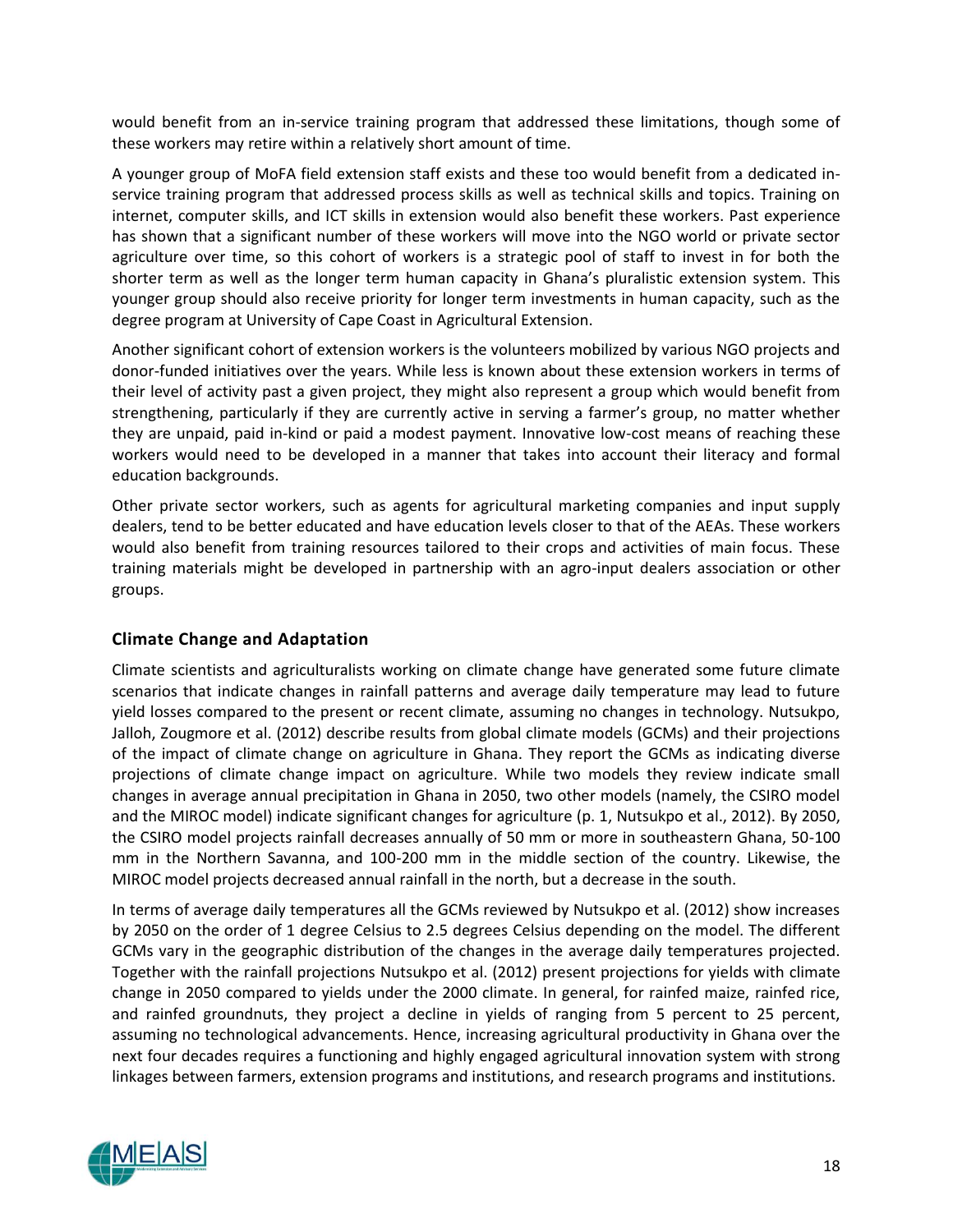While few of the agricultural leaders and extension staff from NGOs, the public sector, or the private sector mentioned the role of climate change and the possible role of extension in mitigating the impacts of climate change in Ghana, others have noted the link. For example, De Pinto et al. (2012) state:

"Existing institutions, such as community organizations, NGOs, and extension services, play a fundamental role in the farmers' uptake of climate change adaptation and mitigation practices. Investing in their capacity to tackle these new challenges and engage with small-holder farmers would be a first step towards tackling the challenges of climate change in Ghana." (p. 5)

Others have identified specific research and extension topics related to climate change in Ghana. In the case of cassava, yams, and cocoyams, Sagoe (2006) notes the need for improved technologies extended to small-scale farmers for irrigation. Akon-Yamga et al. (2011) researched the state of farmers experience and knowledge concerning rainfall variations and their responses in The Gambia and Ghana. They conclude that a pressing need is for extension agents to be trained on available climate adaptation technologies and innovations for dissemination to farmers.

Based upon our field meetings and interviews, it is clear that climate change is not very high on the list of priorities of extension players (MoFA, NGOs, private sector) in Ghana at the current time. It will be necessary to develop and catalogue suitable climate change adaption innovations and technologies as well as organizational and institutional innovations, so that extension efforts can be supported. Further, participatory rural appraisal of methods employed by small-scale farmers in northern Ghana to adapt to rainfall variations and stress from dry periods could be employed to document "bottom-up" best practices for these agro-ecological zones. Additionally, further emphasis should be placed upon natural resource management topics and extension capacity in this area. MEAS has an ongoing theme regarding extension for climate change adaption and management and Ghana would be an appropriate country to develop training materials and supportive training.

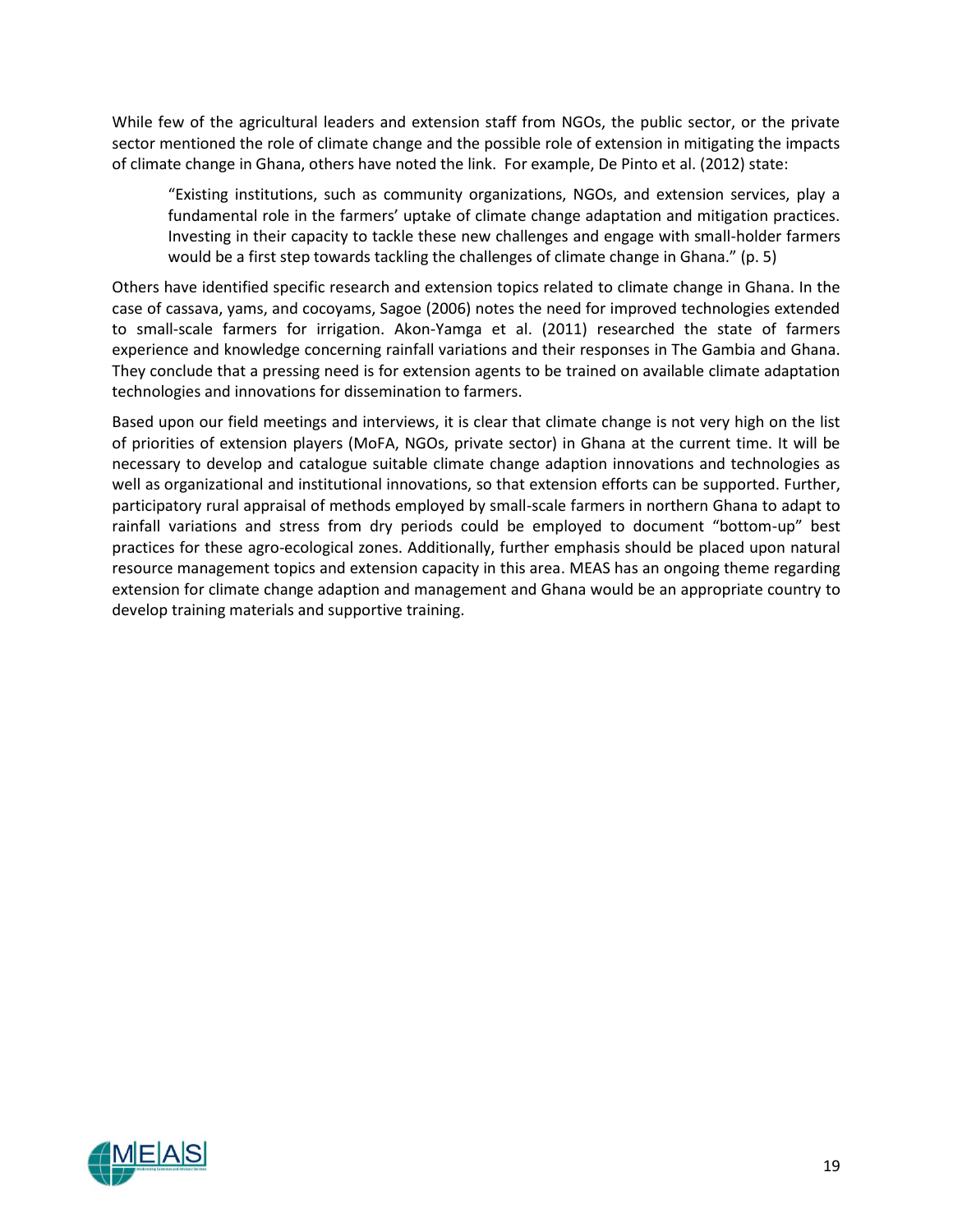## <span id="page-28-0"></span>**RECOMMENDATIONS**

In northern Ghana we observed some promising and useful extension practices and these represent "assets" for the extension effort and can be built upon. Examples of such good practices include public and private partnerships, an example of which is the nucleus farmer approach or the linking of a rice company with an agricultural APEX organization of farmers groups and farmers associations. Other good practices include community-based and farmer-led extension programs at the village level such as promoted and implemented by the NGOs CARE, CRS and others. Additional good practices include lessons for extension in northern Ghana gleaned from extension within the cocoa sector, where public and private partnerships support extension programming aimed at small-holder cocoa growers.

Overall, though, the extension system in northern Ghana at the present time lacks some critical elements of a well-functioning or "best fit" extension system. Importantly, the current system fails to reach a significant proportion of the farmers, yet MoFA pays for substantial staff resources in the form of AEAs and others more senior staff who dedicate their time to extension. At the financial level, the MoFA system provides staff resources, but practically it is mostly donor funded projects that provide the supporting financial resources necessary to mobilize and utilize field staff well. This may simply be the environment of agricultural development in West Africa circa 2012 but it has the effect of making AEAs not linked to a project more or less ineffective due to lack of resources. A number of other weaknesses in the system were identified above, including a large number of NGO actors and others implementing extension or "extension-like" activities but a lack of coordination, communication, sharing of information, and open learning from experiences among these actors.

The recommendations laid out below aim to strengthen the extension system in Ghana, with a particular focus on northern Ghana. The end we have in mind is an extension system that reaches the broad majority of small-holder farmers in one manner or another and that increases their farm incomes and commensurately reduces poverty. Right now is an opportune time for targeted investments that are most likely to bring about improvements in the performance of the pluralistic extension system over the longer term.

## <span id="page-28-1"></span>**Measurement and Evidence**

Organizations and programs intending to change or improve something rely on information that can indicate impacts attributable to the program and they measure the key variables related to producing the outcome of interest. In the case of extension services and agricultural information systems that will lead to agricultural innovation among small-holder farmers in northern Ghana there are currently no organized information systems that are above the within-the-project Monitoring and Evaluation (M&E) efforts. Hence, there is no organized information system that can indicate the scope of the extension challenge in northern Ghana or potentially measure the aggregate impacts of investments.

Others analysts have pointed out the need for strengthened monitoring and evaluation around the pluralistic extension system in Ghana (see for example the report by Jeffrey Bentley and Paul Van Mele titled Agricultural Extension in Ghana, January 2011). Bentley and Van Mele observe "The formal sector in general places great emphasis on evaluating projects while they are being conducted, but pays scant attention to projects after they end" (p. 24). While in the field, we observed the same tendency in northern Ghana. Others repeatedly pointed out this phenomenon to us, too.

The top strategic priority for extension services in northern Ghana is to provide market-oriented and farmer led extension services in order to help make farming more profitable. However, very little is actually known about farm profitability in Ghana and measurement of actual farm budgets and uses of

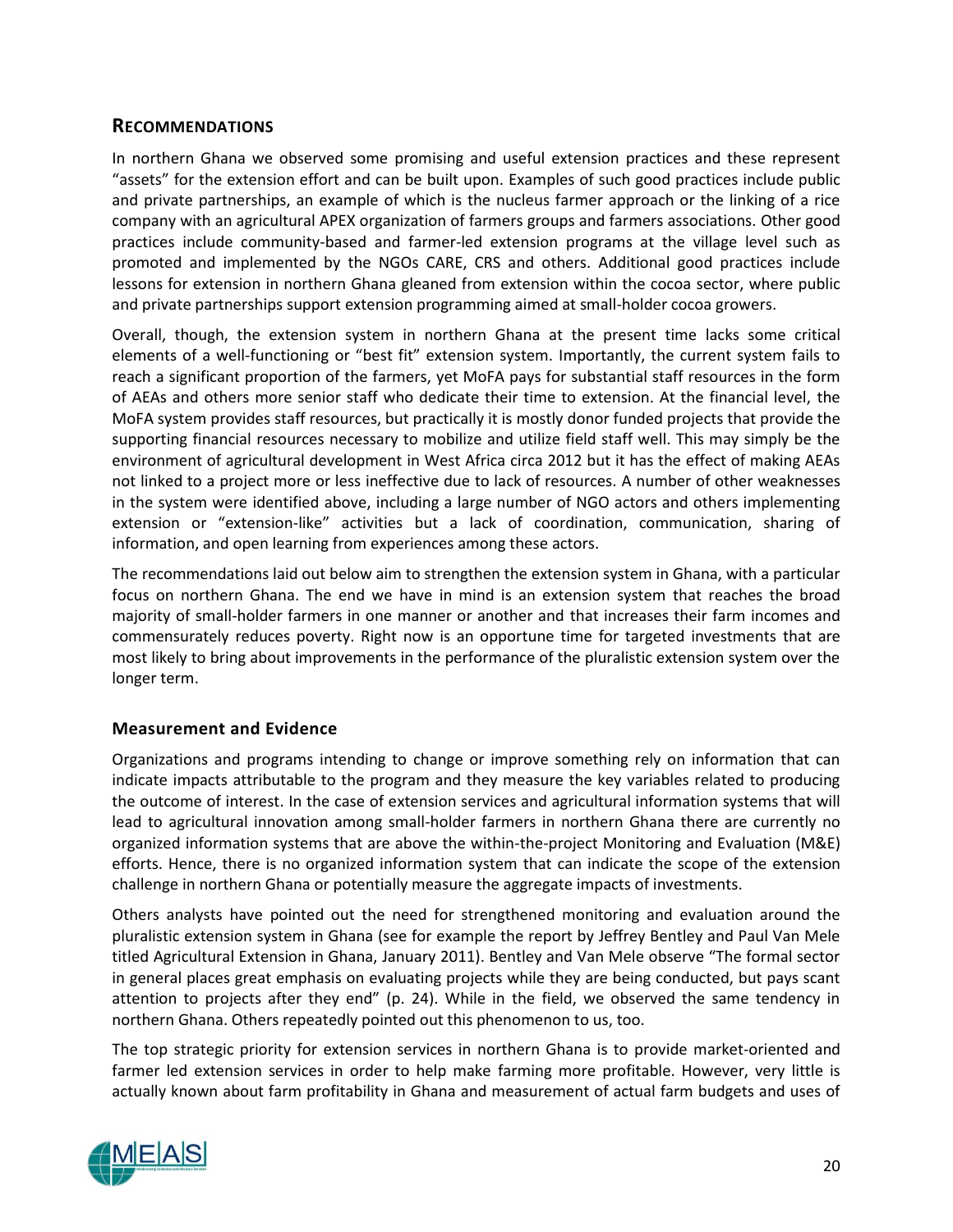resources and net returns is a critical need at this time. Agricultural analysts and policy makers need to keep in mind that it is possible to increase yields and output on a per hectare basis but still not increase farm net income very much at all. Thus, we recommend first that systems be developed to measure and track on-farm resource use and net incomes. This will help orient the entire agricultural development effort in the north from simply a production point of view to farming as a business point of view. A very useful tool for this purpose is the Farmbook system developed by MEAS partner CRS under the MEAS project. This tool provides an information platform that can be used to follow farmers and farmer groups over time and it can yield data on farm production, use of inputs, and net farm revenues. Such data on farm profitability should be benchmarked by district for a set of farmers who are followed over time and data should be analyzed and the anonymized results made publicly available on the internet. In following a sample of farmers from northern Ghana, the survey should examine: What extension services are they receiving? What improved practices are they familiar with? What is their access to a functioning farmer field school, demonstration plots, or extension agent to answer a question? For farmer groups/FBOs in their village or that they are a part of, what extension services has the group received within the past year? Who delivered them? What are their most pressing agricultural issues and questions?

Also, further M&E efforts for Feed the Future (FtF) investments in northern Ghana and other major agricultural development project should be improved so that learning can occur and conclusions about approaches and project-attributable outcomes can be made. M&E frameworks need to add components that are aimed at a random sample of farmers (not convenience sample) and farmer groups and farmer business organizations. They must include farmers not involved in the project and farmers similar to the target farmers but who are not targeted by the project. For sound conclusions to be drawn counterfactuals and comparison groups must be built in to the project design and M&E approach from the beginning. Else, there is no way to attribute to the project gains in farm productivity, farm net income, farmer household standard of living, etc. because the M&E design fails to account for general trends and other confounders.

## <span id="page-29-0"></span>**Action Research**

Action research, defined as applied and practical research involving organizations and individuals who face the question to be studied (farmers' groups, APEX organizations, NGOs, MoFA, District Agriculture Offices, private sector firms and organizations, as well as academics or researchers), could help build the knowledge base concerning extension and best fit approaches for Ghana. A number of areas for action research came to the attention of the team while we were conducting our field research. These potential action research themes include:

- 1. An action research project on best-fit approaches to market-oriented extension in Ghana be conducted and that from the research a training program for extension providers is implemented;
- 2. Examining the impacts of nucleus farms (hub and spoke model) and their links to other smallholder farmers in terms of technology (seed, chemicals, fertilizer, etc.) dissemination and smallholder incomes. Further, action research is needed regarding the gender impacts and dimensions of the hub and spoke approach.
- 3. A study of farmer groups and organizations to document best fit management practices that lead to improved market access for small-holder farmers in northern Ghana.
- 4. An action research project that emphasizes natural resource management themes in northern Ghana, particularly around good practices for access to good quality land for vulnerable groups

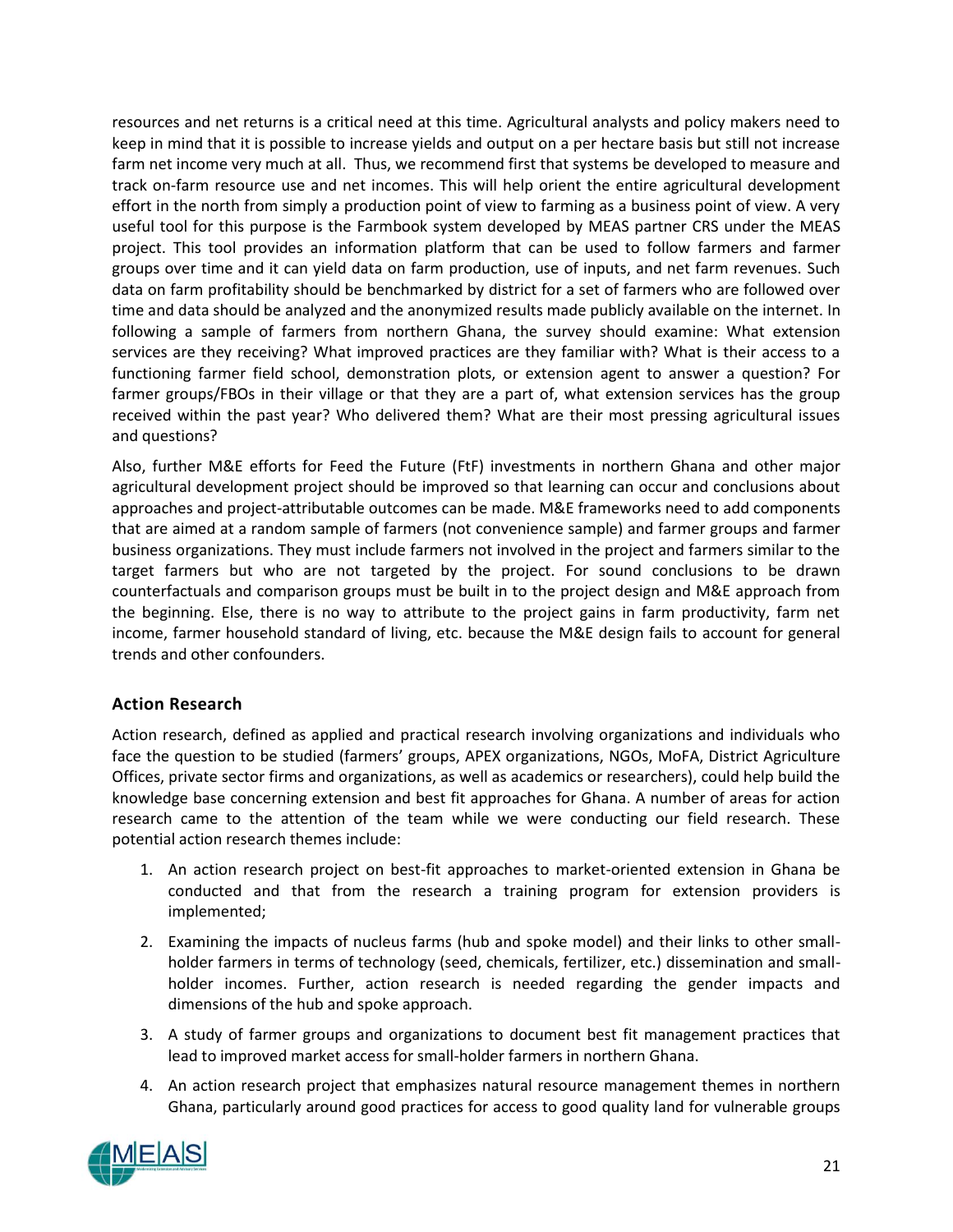(youth and women) and water management, irrigation for rice, dry season irrigation, and soil conservation and soil fertility management.

These action research projects should be based in extension organizations and tied directly to farmer groups and farmer organizations. Learning and outputs from these efforts should be tied directly into extension programs, including radio spots and talks, fact sheets, facilitated peer farmer education events, presentations at agricultural fairs and at farmer group meetings. Other topics might arise from discussions with more farmer groups.

USAID has previously supported Innovations for Poverty Action (IPA) to conduct research related to agricultural development and extension themes. Previous IPA research on the role of risk versus lack of capital as an explanation for underinvestment by smallholders on inputs such as fertilizers and improved seeds showed that weather risk insurance led to farmers investing more into their use of inputs and land preparation and hired labor. In IPA research in Ghana with Mumuadu Rural Bank (MRB) on the impact of crop price insurance for maize farmers and eggplant farmers, they found that there were not large effects of a crop price insurance product on the agricultural investment behaviors of farmers. They suggest the reasons for a lack of a stronger effect might be due to a poor understanding on the part of farmers concerning the insurance, or an insufficient track record of the insurance product with the farmers. One broad level theme emerging from this research is potential importance of access to financial instruments (weather risk insurance in the above example) for agricultural development. Research in this vein is useful, but more research specifically on the issues of agricultural extension service delivery (quality, sustainability, willingness to pay, uptake of technologies, etc.) would be helpful and supportive of the national strategy to improve agricultural productivity and reduce rural poverty.

## <span id="page-30-0"></span>**Government**

At the top of the list of recommendations for the public sector's extension efforts is the implementation of systems and management practices that incentivize and reward extension agent performance of extension duties. The decentralization process underway allows working on performance-based extension systems since the Districts themselves will be having additional autonomy and control over staff and programs in the decentralized system. An example of a well-known extension system that relies on the pay-for-performance principle for field staff is the Uganda Grameen Community Knowledge Worker program. In this CKW program the field workers receive payments that are a function of their tracked calls into a call center on behalf of the farmers and farmer groups they work with. Other approaches to incentivizing extension program performance exist, and they can be targeted at the field agent level, the zone level or the District level or combinations. We recommend an approach of working with a subset of Districts that express willingness to pilot enhanced extension program monitoring and evaluation (measurement) linked to payments or rewards for performance. Such incentives do not have to include simply financial payments, though they are the most direct means of incentivizing. They could also include training opportunities, equipment or resources for the District extension office or the educator, or a higher level of support for transport. The overall point is that by strengthening the incentives for performance, more extension work will occur and more farmers will be reached. Such a system could involve third-party supervision or independent assessment of performance. Based on our interviews there is a great potential for increasing the extension system's performance.

Another recommendation for public sector extension involves a capacity-building program for farmers groups in advocating for public extension services. While this is not an intervention aimed directly at the public sector extension providers, it provides their clients with the skills needed to advocate for service provision. Similar programs have been implemented in the health sector and in local government services in Uganda and Liberia, respectively. This recommendation involves a non-governmental entity

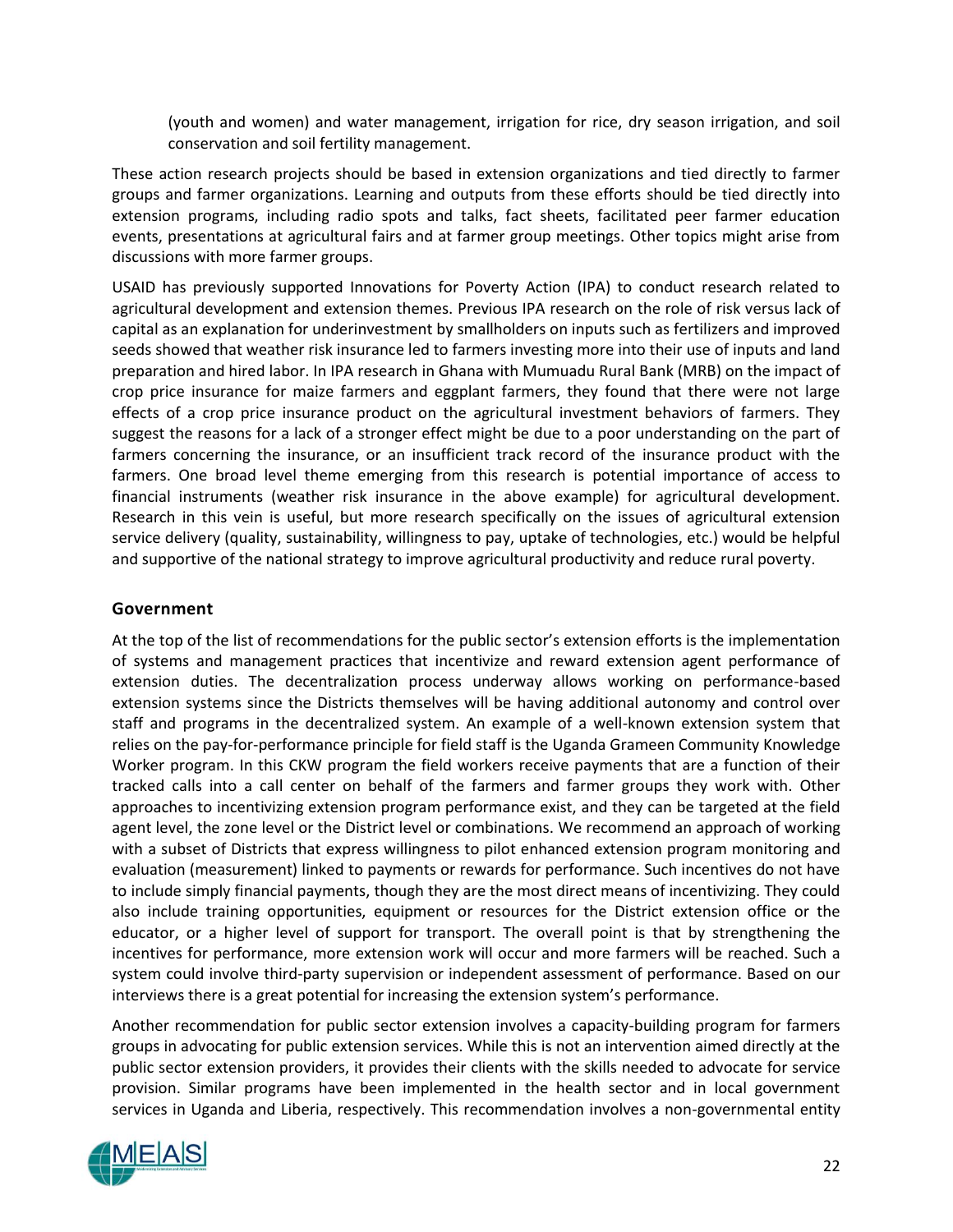providing training and coaching to farmers groups in expressing demand (advocacy) for agricultural advisory services aimed at the District assembly and then monitoring and evaluating the impact of the intervention in terms of improved service delivery.

A third recommendation for public sector extension involves building the capacity of Districts in the decentralized system of government provision of services to manage and deliver agricultural extension services under this new administrative model. Many District Assemblies may not appreciate the benefits of a well-performing extension system and management improvements may be necessary at the local level to help transition the District-level extension work to the new governance model. With the national extension Directorate focusing on ICT approaches in extension, there may be a strategic need to assist District-level extension with support for in-service-trainings for staff, assistance engaging with farmers in order to achieve farmer-led extension programming, and other aspects of the extension paradigm shift identified in this report. We recommend strongly for the development of formal and informal channels to allow farmer voice and control of extension efforts. At the District and zone levels this requires the development of extension services committees that would direct extension programming (including from projects) and would include at least 75 percent of the members from small-holder farmers and a significant fraction of the committee should be women farmers (perhaps 33 percent to 50 percent).

A fourth recommendation for public sector extension is to strengthen the capacity to coordinate and facilitate extension activities across the set of pluralistic providers, including public sector, civil society and NGOs, and private sector providers. While some good efforts are underway with the support of MoFA and agencies such as Engineers Without Borders, it was apparent to our team that coordination in the extension area in Ghana is in need of improvement. Such coordination requires time and resources, but also, importantly, commitment from both MoFA and the main development partners working in agricultural extension in Ghana, including GIZ, USAID, JICA, CIDA, DFID, the World Bank, the African Development Bank, and others. Hence, such technical assistance for coordination should engage a high level extensionist with a broad international agricultural extension experience. This person would be charged to assist the Directorate in furthering coordination of agricultural extension efforts in Ghana, with a focus on northern Ghana, in order to reduce geographic duplication of programs. He or she would assist with the sharing of information and program materials (including use of the web and other ICT tools to achieve this sharing), and ensure geographic and topical and vulnerable group (including gender, youth, minor ethnic groups, and remote rural areas) targeting.

A fifth recommendation is for strengthening of ICT-based extension in Ghana, including support of MoFA ICT-based extension efforts, as well as efforts by other providers. Fruitful areas for potential consideration include utilization of MEAS experience in Bangladesh in strengthening ICT-based extension and deployment of the Farmbook ICT extension platform (developed by CRS with partial support from MEAS) and other similar platforms. Also, utilizing the experience of MEAS in evaluating ICT efforts (Uganda with the Grameen CKW evaluation and in evaluation of the Farmbook deployment in Zambia) would also generate learning and evidence outcomes in this area.

A sixth recommendation is to assist MoFA in its ICT-based extension so that freely available extension training materials, particularly for the crops which FtF emphasizes (maize, soya, and rice), but also for other important crops and agricultural activities are available for use by anyone in Ghana. Such training materials include lessons on agronomics and cultivation (soil health, seed choice, soil and seed match, agronomic practices such as fertilizer application and spraying) as well as harvesting, post-harvest handling and processing, and marketing. For rice, additional training materials on field development and bund or berm construction as well as water management should be freely available. Lessons should include a set of training materials that are aimed at limited literacy level audiences (ample pictures or

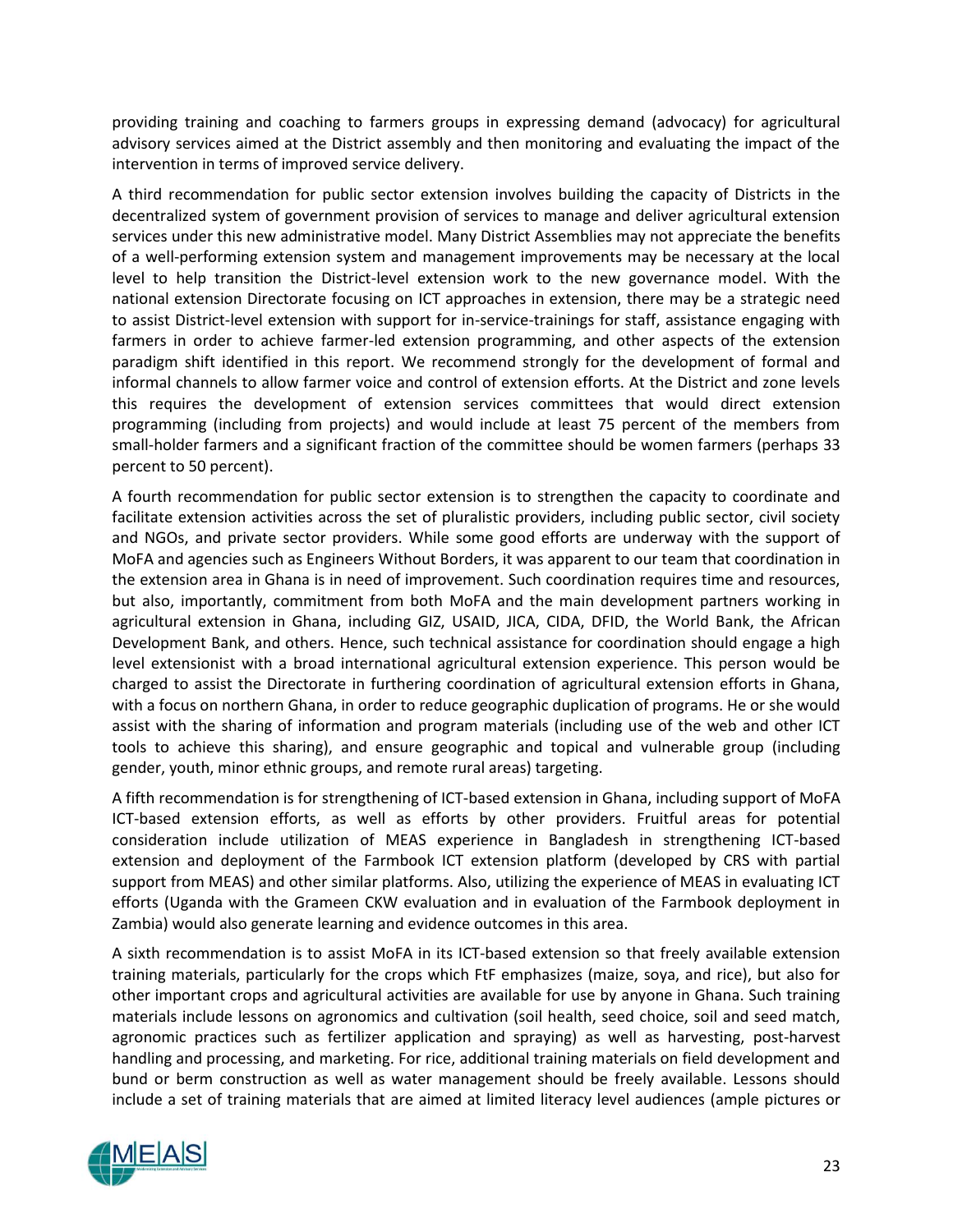videos), along with lesson plans for extension agents and extension volunteers. Supporting videos and audio materials in the local languages should be made available. Lowering the cost of delivering extension programs through the free availability of materials that agents and NGOs can adapt and modify for their purposes should be the goal of this assistance. Providing support through training of trainers on these materials will also have to be a component of this activity.

A seventh recommendation (related to the ICT efforts and freely available extension training materials) is to increase the capacity of MoFA and other extension agencies in developing professional quality extension materials, through training on educational writing, material development, filming and recording, audio and video and print editing, and production and dissemination. This training activity could be implemented as a learning-by-doing activity, in which the participants are charged and enabled and coached to develop high quality agricultural extension training materials such as mentioned under the sixth recommendation above.

An eighth recommendation for strengthening is to develop a repository and catalogue (both physical and online) of all relevant extension and agricultural training materials for Ghana's agricultural extension. The National Extension Directorate should have a complete collection of materials that have been developed by externally-funded agricultural development projects in Ghana. This collection should be scanned or saved electronically as well as having physical copies of materials (fact sheets, handouts, training books and notes, videos and audio files). The collection should be made available electronically. Relevant available international materials should also be placed in the online and physical collection.

## <span id="page-32-0"></span>**National Agricultural Extension Strategy, Policy, and Coordination**

Like many Sub-Saharan Africa countries, Ghana's MoFA has a policy approach to extension, expressed in presentations and agricultural policy documents, which is pluralistic and recognizes the multiple actors in extension and the multiple sources of funding. The key elements of MoFA's current extension policy include:

- 1. Utilization of e-Extension and ICT enabled extension programs (Farm Radio etc.);
- 2. Recognition and encouragement of pluralism in extension delivery;
- 3. Decentralization (an overall Government of Ghana policy implemented in the agricultural area as well) of extension services to units of local government;
- 4. Reliance on major donor funded projects (World Bank, ADB, etc.) for many key initiatives providing agricultural extension services (especially for provision of travel funds and other program expenses);
- 5. Use of multiple extension approaches including training and visit (modified T&V), participatory approaches, farmer field school;
- 6. Encouragement of private sector role in extension (input companies, marketing channel actors, and outgrowers); farmer business organizations as extension platforms and providers; and, other approaches in MoFA extension programming.

In analyzing a country's extension policy, both the stated policy and its implementation require examination. The MoFA extension program has received criticism in the past (and their senior staff are aware and open about the nature of these concerns) of their ability to reach farmers with needed agricultural advisory services. They acknowledge their own limitations due to lack of staff and also shortages of funding for travel and program funds to meet the needs of all farmer groups. However,

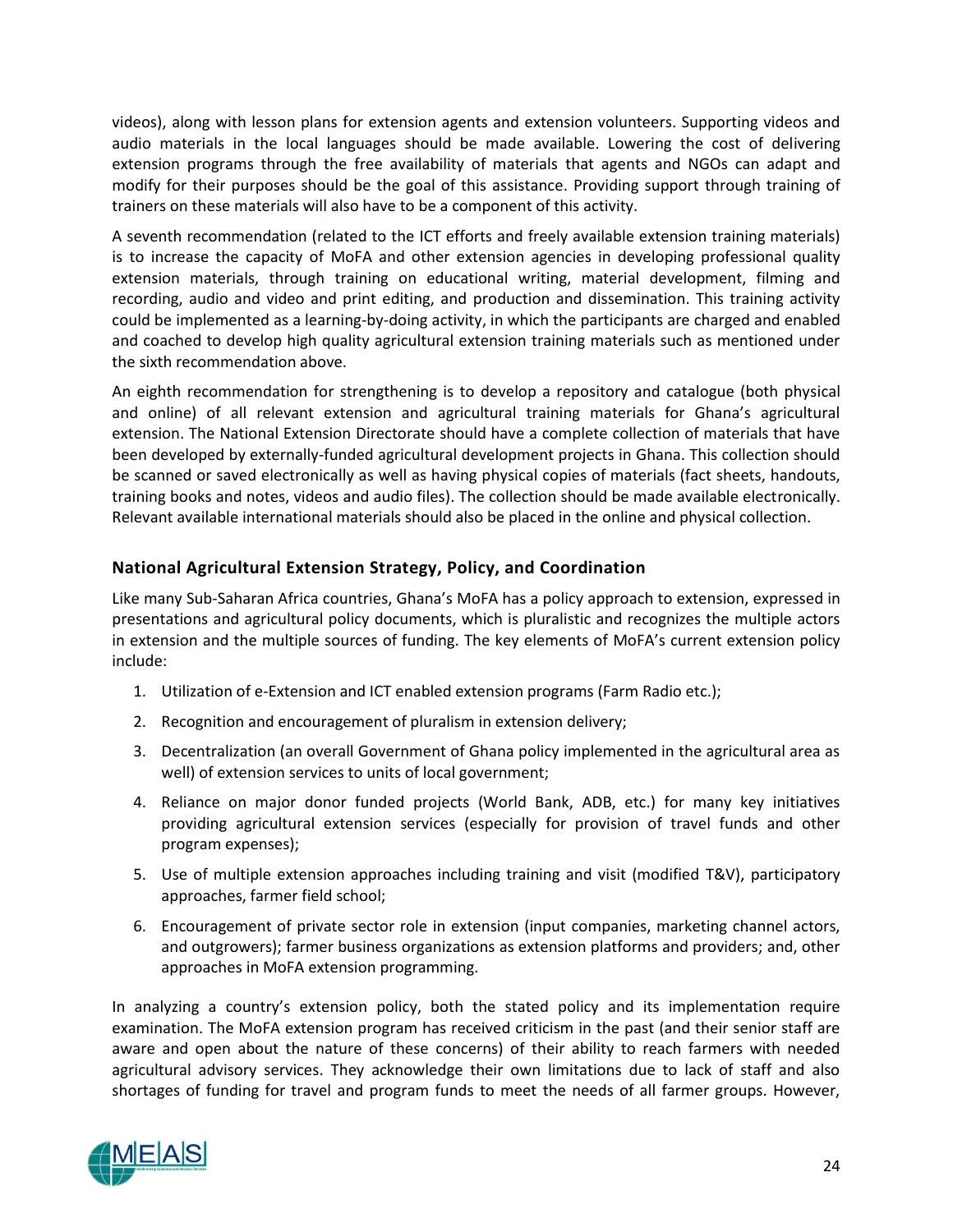MoFA is committed to delivering and supporting extension services in the context of Ghana's pluralistic extension system. MoFA continues to deploy and support a significant number of field staff and it is developing important capacities in the area of ICT-enabled extension, including e-Extension.

The policy dialogue on extension in Ghana could be strengthened by the development of a clearly articulated national extension policy that involves input from all the key stakeholder groups including farmers and rural people, FBO representatives, women's agricultural group leaders, private sector input supply firms and other private sector entities, NGOs and civil society groups, MoFA, research institutes, extension staff and the Ghana national level extension forum, other government agencies and Ministries, as well as international donors and agencies. Such a national extension policy should hold the support of the national government and provide a framework and understanding regarding the roles of the public sector, private sector extension and advisory services, and civil society and NGO delivered services. Issues around resources for extension and the overall level of access to extension services should be addressed. Another issue sometimes addressed in a national extension policy includes government's approach towards critical inputs such as fertilizer and seeds and the role of the public and private sectors in their provision. An additional critical issue regards financing of extension staff and the provision of sufficient resources for their transportation to the field, demonstration plots and farm-level experimentation and demonstrations, in-service training, and other program costs. Such a national policy is best developed through a set of open meetings involving stake holder groups and the opportunity for public comment and discussion once a policy is drafted. Furthermore, development of a specific national policy on agricultural extension should not be undertaken unless MoFA has a strong commitment to seeing the process through and concludes such a specific policy on agricultural extension is in the national interest. A number of countries in Sub-Saharan Africa have developed national extension policies within the past several years including Kenya and Liberia, among others. Senior staff should note that in the case of Kenya, given the involvement of the parliament and the Minister in the Government's approval and vetting process, it took a long time (about 10 years) to arrive at the final approved national extension policy.

Along with a clearly articulated national policy, a second element of an effective national strategy towards agricultural extension is that MoFA has a set of clearly identified and widely available extension programs and accompanying materials. These core programs should be called "national programs" and should be seen as part of the core competency of field extension agents. In Ghana, given MoFA priorities, it is easy to imagine a set of five to ten crops, livestock species, and other management topics (natural resource management, including fire prevention and soil conservation techniques) that form the core of the national agricultural extension program. AEAs throughout the country would be supported in their access to training on the core programs and materials. While elements of the set of core programming topics would be determined by MoFA, given our assessment, crops and activities such as irrigated rice, maize, cassava and root crops, soya, vegetable production, small ruminants, poultry, and natural resource management should be considered for inclusion in the set of core programs supported and delivered by MoFA. Along with print materials, web-based materials and video (such as Digital Green-type or other agricultural videos) should be provided to AEAs, NGOs, and private sector extension staff freely via the internet, preferably through a well-maintained site or several sites, as well as on DVDs.

A third element of the national extension program should be a set of core competencies for national extension field staff. Defining and communicating and then supporting through in-service training should be a key element of the national extension strategy. These core competencies include both process skills as well as technical skills in agriculture, soils, NRM, and agriculture as a business. One process skill which is becoming more important throughout Sub-Saharan Africa in extension is the ability

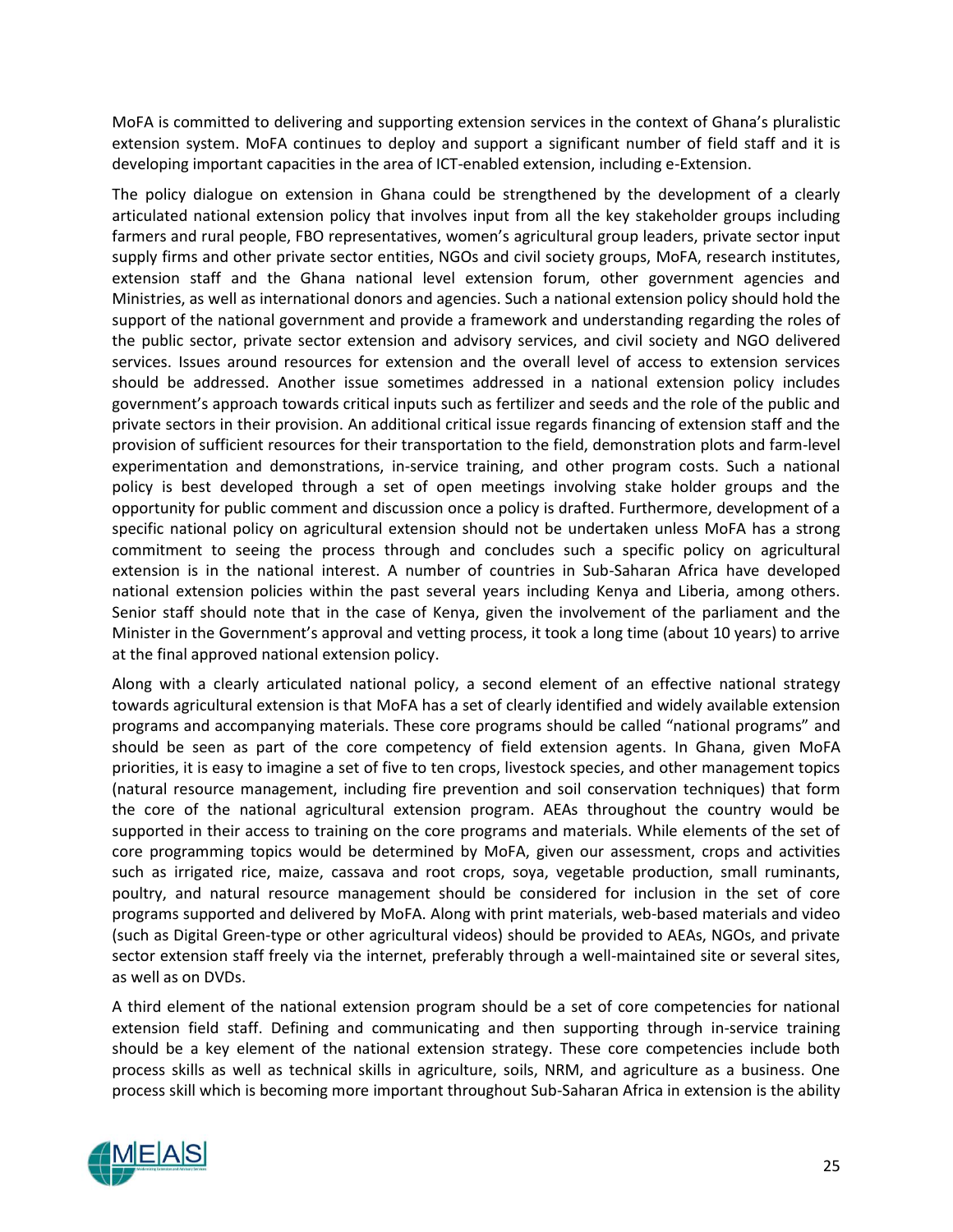for extension agents to link farmers not only to market opportunities but to financing and information from other actors in the value chain or supply chain. After definition of core competencies a program of in-service training, including through on-line or computer-based training should be provided to support development of these competencies. MEAS already has developed through its partner CRS a set of adaptable training materials on a number of key extension process skills and these are being field-tested presently with the Government of Kenya's Ministry of Agriculture as well as with CRS field staff in other parts of Africa.

A fourth element of a well-functioning national extension strategy is the development and support of a national level group such as the extension forum linked to AFAAS, or a national agricultural policy council, where MoFA staff and representatives from key stakeholder groups can share information and assist in coordination of extension in the country. Coordination or the lack of it was a concern voiced by a number of our interviewees. Making information widely available especially about the geographic targeting or the program focus of agricultural development projects is a significant public good for extension and development. Another useful thing to share via the country forum is program materials and supporting materials such as fact sheets and videos. Such a forum should also strive to make links with private sector actors involved in extension and with educational institutions providing pre-service and in-service training for extension workers. This country forum on extension should also be a focal point for research, learning from project and programs, and evidence on extension in Ghana. Meetings of the forum should occur regularly and involve senior figures from the Directorate of Agricultural Extension of MoFA among others. Minutes from the meetings should be available on a website and efforts should be made to facilitate guest speakers from a variety of organizations. Overtime the role of the forum should include advocacy for the extension needs of rural people and farmers so that policy makers outside of agriculture can see the importance of well-delivered and supported agricultural extension services.

A fifth element of a strong national extension system involves ensuring that farmer representatives have clear opportunities to communicate their needs and priorities to the extension system and that the system responds to this voice. This needs to occur clearly at the sub-District, District, Regional (including farmer representation on RELCs), and national levels. In the case of Ghana, with their move to decentralization, it is necessary to follow closely at the District and sub-District level how farmer input and voice feed into extension programming. Furthermore, it will be necessary to follow and likely provide support to Districts as they assume greater responsibility for delivery of agricultural extension services.

A last key element of a strong national extension strategy is the ability to utilize ICTs to further the extension program nationally. MoFA has already committed significant time and resources through a World Bank project into ICT enabled extension in the form of a website for e-Extension programming. Further capacity in video, audio, and other ICTs for extension, including print media such as magazines, newsletters, and fact sheets, should be developed in Ghana. Some of the capacity might be within MoFA and some might be within the private sector and NGO community. This ability to deploy programming through multiple means is a key component of a national strategy.

## <span id="page-34-0"></span>**Extension and Advisory Services Training**

The team identified a number of opportunities for improving the impact of AEAs in MoFA and for others involved in providing extension services through programs such as in-service training programs, the strengthening of degree and certificate programs, as well as providing widely and freely available training and support materials on the internet. Within MoFA, supporting their e-extension efforts through the adaptation of existing training materials such as the Five Skill Sets appears to be a very direct and easily implemented way to introduce and support themes such as financial management,

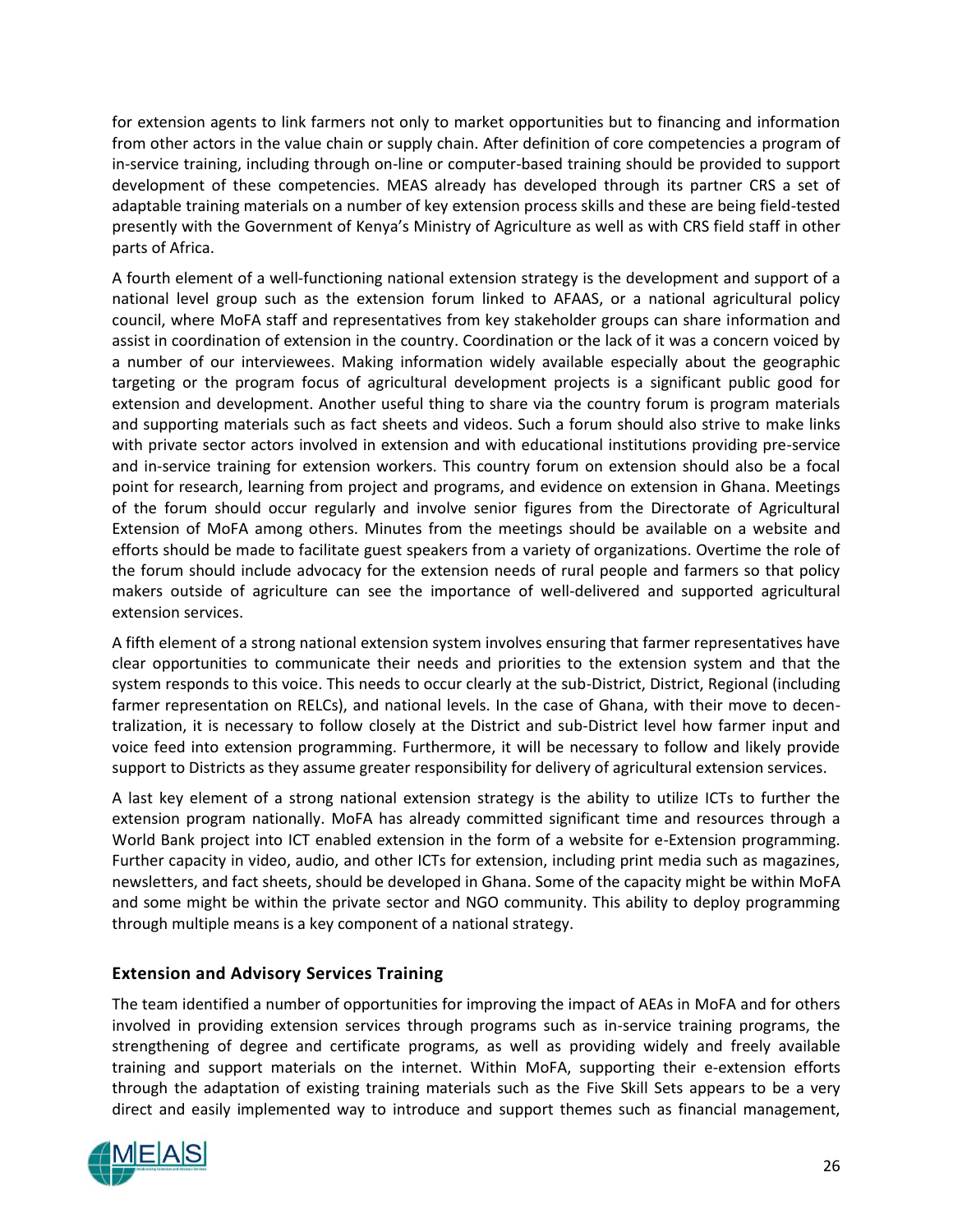farmer group organization, farming as a business, marketing, natural resource management and participatory rural appraisal and participatory extension. Twinning the electronic delivery of these materials with some face to face training and group exercises might be the best way to ensure their long-term impact. Also, developing a cadre of trainers (domestic consultants and designated staff within organizations such as MoFA and NGOs) would support the sustainability of the training program and lower the costs of program delivery. Other topic areas that require training programs include ICT use and skills, climate change and adaptation, and reaching women farmers.

Strengthening of extension training programs in universities in Ghana as well as in the associated fields of rural development, agricultural economics, and community development will also serve to increase the quality of the human resource base in agricultural extension. Some efforts that would improve extension training programs at the university and other higher education institution level include the following measures. First, undertake an in-depth assessment of each training program in Ghana from the top group of programs, including UDS and UCC. Examine the training of the faculty and lecturers and identify candidates for both short-term intensive study abroad and longer term (PhD level) training abroad. The ability of Ghanaian university and other extension training programs to offer the strongest possible degree and certificate training programs should be enhanced through faculty-strengthening and exchanges. Additionally, PhD-level training in Ghana in extension can be strengthened by offering PhD students the opportunity to study abroad for one year at US universities with significant capacity in the agricultural extension education area. MEAS partner institutions are among the foremost providers of such education in the world.

## <span id="page-35-0"></span>**Enhanced Private Sector and Civil Society Involvement**

With a goal of enhancing farmer-led extension services and ensuring that extension services are responsive to farmers and that the farmers' voices are heard, programs that pilot and strengthen the ability of FBOs and APEX organizations and other farmer business organizations to directly finance, hire, and utilize extension staff should be developed. Such programs can build upon the Kuapa Kokoo model or the voucher experiments that have been implemented in Latin America and elsewhere. Additionally, they can start modestly with a co-pay model, where the FBO would perhaps pay 25% of an agent's costs, while the program would pay 75 %. Over several years they could transition through 50%/50% cost splitting and then on to an assumption by the FBO of 75% cost assumption. A third party could assist in implementing the program for a fixed period of time, and this implementing organization would ensure quality of services delivered by the extension agents through in-service training and support.

A second recommendation involves building upon the successful local community volunteer model of extension workers (such as developed and implemented by CRS,CARE and others in northern Ghana). Provide a level of training and support for these volunteers so the work continues and the village-level groups are promoted and can grow. Additionally, it is necessary to explore and further develop the village level savings and lending groups that are funded with member funds only (no outside funds) and study the potential links to agricultural activities of members. Can these microfinance groups help members insure against agricultural losses? Can they help provide financing for bottle-cap fertilizer applications in maize and other crops?

Third, in some African countries, bicycle-borne extensionists who receive payment in kind and in small amounts from farmers directly have proven to be a sustainable model for service provision that is private sector. This model has been developed and implemented in East Africa (Tanzania and elsewhere) and could be investigated through a pilot for northern Ghana.

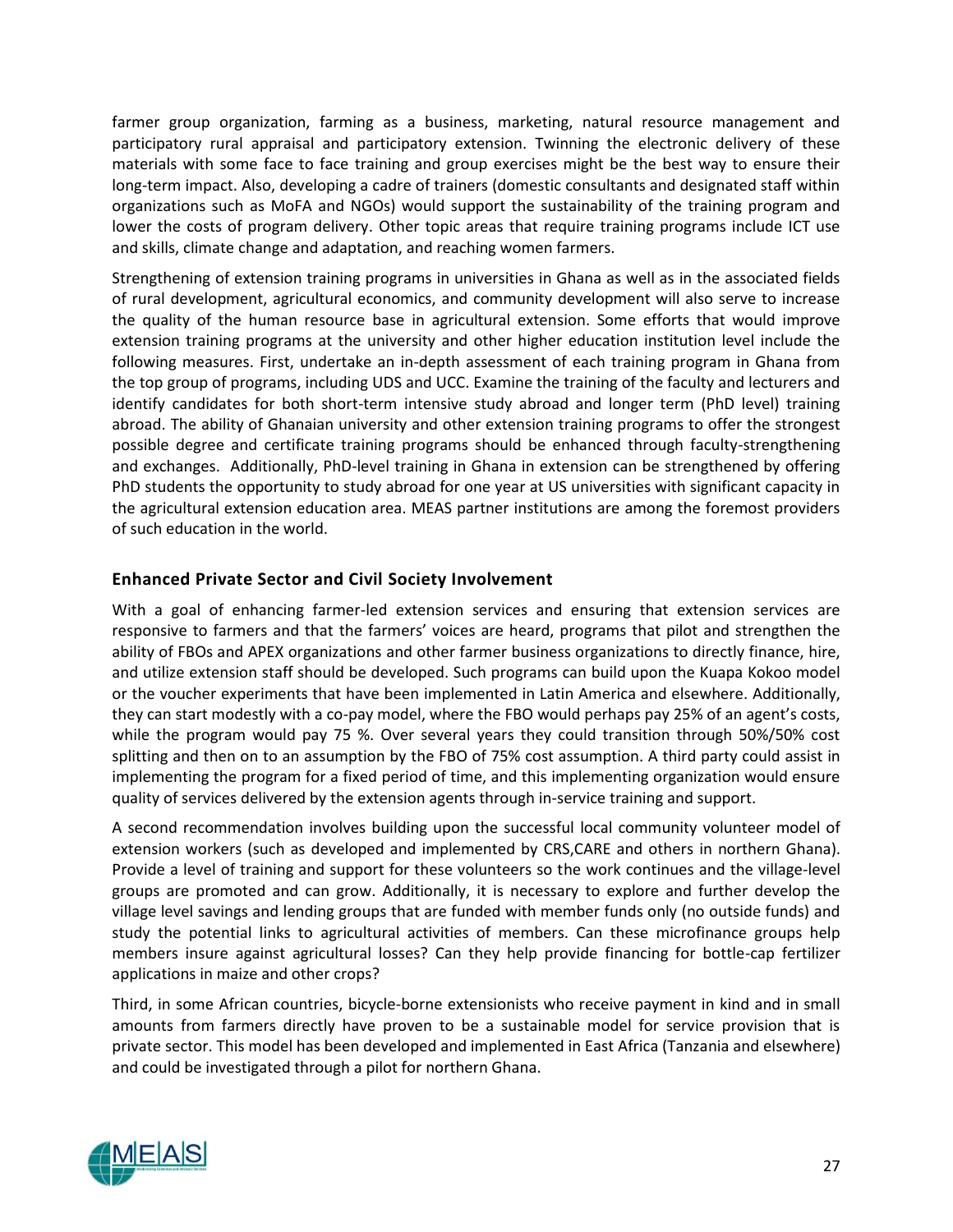Fourth, continue to support private sector extension efforts from seed companies and agricultural marketing firms through complementary investments in freely available training materials and training programs (on the internet and via agricultural fairs, etc.). Additionally, support these private sector extension efforts through targeted action research that will identify impact and any gaps through this approach.

Fifth, the private sector provision of mechanized services constitutes a critical link in the agricultural development chain in northern Ghana. Yet, these small businesses operate in a sparse supply chain for spares and financing and technical and business support. We recommend the implementation of a targeted agricultural mechanization extension program to support these private sector providers and help them build their own business and technical capacity, their capacity as a group to access spares and needed supplies as well as further develop their business lines through the provision of additional mechanized services to farmer group, block farmers, other commercial farms, etc. Such additional lines could include small-scale combine harvesting, threshing, automated irrigated rice planting, and other mechanized services. Such a program might include a public-private partnership with one or more major agricultural implement and equipment companies.

Sixth, strengthen ICT approaches through technical assistance to private sector providers and local NGOs who are implementing ICT extension programs. Such support could extension to Farm Radio and other providers working with video and television and audio and print extension programs. In Bangladesh, MEAS supports a local USAID Forward implementing partner on a major ICT extension program with a set of services including assistance with strategic planning, work with internet agricultural extension program design and implementation, as well as assistance with agricultural video and other technical areas.

## <span id="page-36-0"></span>**Prioritized List of Investments to Improve Extension in Ghana**

To meet the goal of improving overall extension services in Ghana we provide the following list of prioritized intervention. These interventions have been prioritized both on the grounds of leading to observable improvements in the pluralistic extension system in Ghana.

- 1. Policy level technical assistance and consultancy on the areas of developing and communicating the national extension policy, improving coordination and communication, and assisting targeted Districts with the decentralization process to ensure agricultural extension services.
- 2. Deployment of ICT-enabled extension programs (Farmbook and 5 Skills Training) to both MoFA AEAs and NGO and private sector extension workers. This would be done in a fashion that both built extension capacity as well as led to measurable impacts in the FtF target zone. An action research model would be employed (like MEAS is currently conducting with Min of Agriculture in Kenya with CRS) to facilitate learning and a wide number of farmers and farmer groups would be impacted. This would demonstrate capacities of MoFA AEAs and NGO field workers and provide important measurements via the Farmbook platform.
- 3. Learning by doing agricultural media development effort involving video and other products to demonstrate good practices for maize, soya, and rice as well as vegetable and small livestock. This learning by doing training would involve MoFA staff as well as staff from NGOs and private sector providers. The effort would include an M&E component that allowed learning and evidence gathering. Deployment of the media would be a full part of the extension media development program and lessons learned from agricultural media efforts in East Africa would be employed, with sufficient resources allocated to deployment and measurement to produce knowledge gains and improved farmer practices. MEAS and its partners are involved in similar

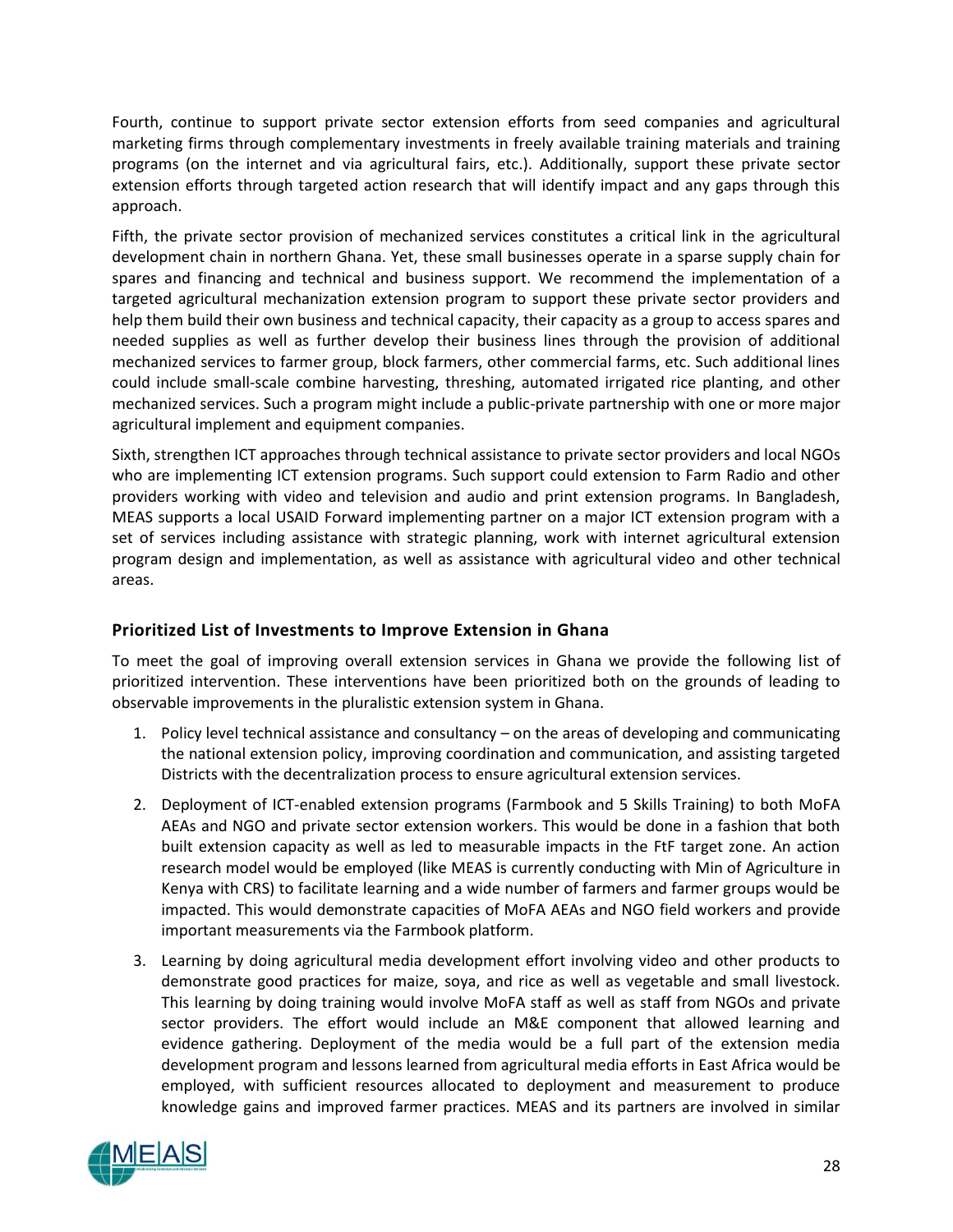efforts in Bangladesh and a number of other countries. The media products would be utilized in extension work by AEAs and they would be shared widely with extension offices and farmer groups and associations. MoFA would also have the ability to post them on the e-Extension web portal they are constructing.

- 4. Action research on natural resource management practices(climate change adaptation and extension, and soil fertility, water management, burning, and other specific topics) and development and deployment of a program and curriculum in the NRM area involving MoFA staff and NGO staff as well as resource people and an outside facilitator.
- 5. Action research on farmer groups in Ghana, particularly in the north, to lead to programs and efforts to strengthen groups and their capacity to do agricultural business together.
- 6. A learning-by-doing program of extension and training services for agricultural mechanization and tractor service providers in northern Ghana. This program would involve mechanization service providers and with a goal of linking them to sources of information and inputs in their supply chain, improving their technical skills and knowledge, as well as building their business practice skills (finance, marketing, budgeting, and planning). MEAS would facilitate a private sector partner(s) along with local agricultural mechanization expertise. The goal of the program would be improved access to mechanization services in the target zone.

This list is truncated and does not include many other necessary investments mentioned in the recommendations section of the report. Some of those recommendations such as work on performance improvement should be pursued if further discussions with MoFA indicate an interest or discussions at the District level indicate the feasibility of pilot testing approaches that would be developed at the local level. Other investments such as strengthened pre-service training should also be on the list. MEAS recently conducted an action-oriented training at KNUST with AGRA on improving field experiences for master's students in technical fields with in agriculture since many of these students find careers in extension and extension-related roles.

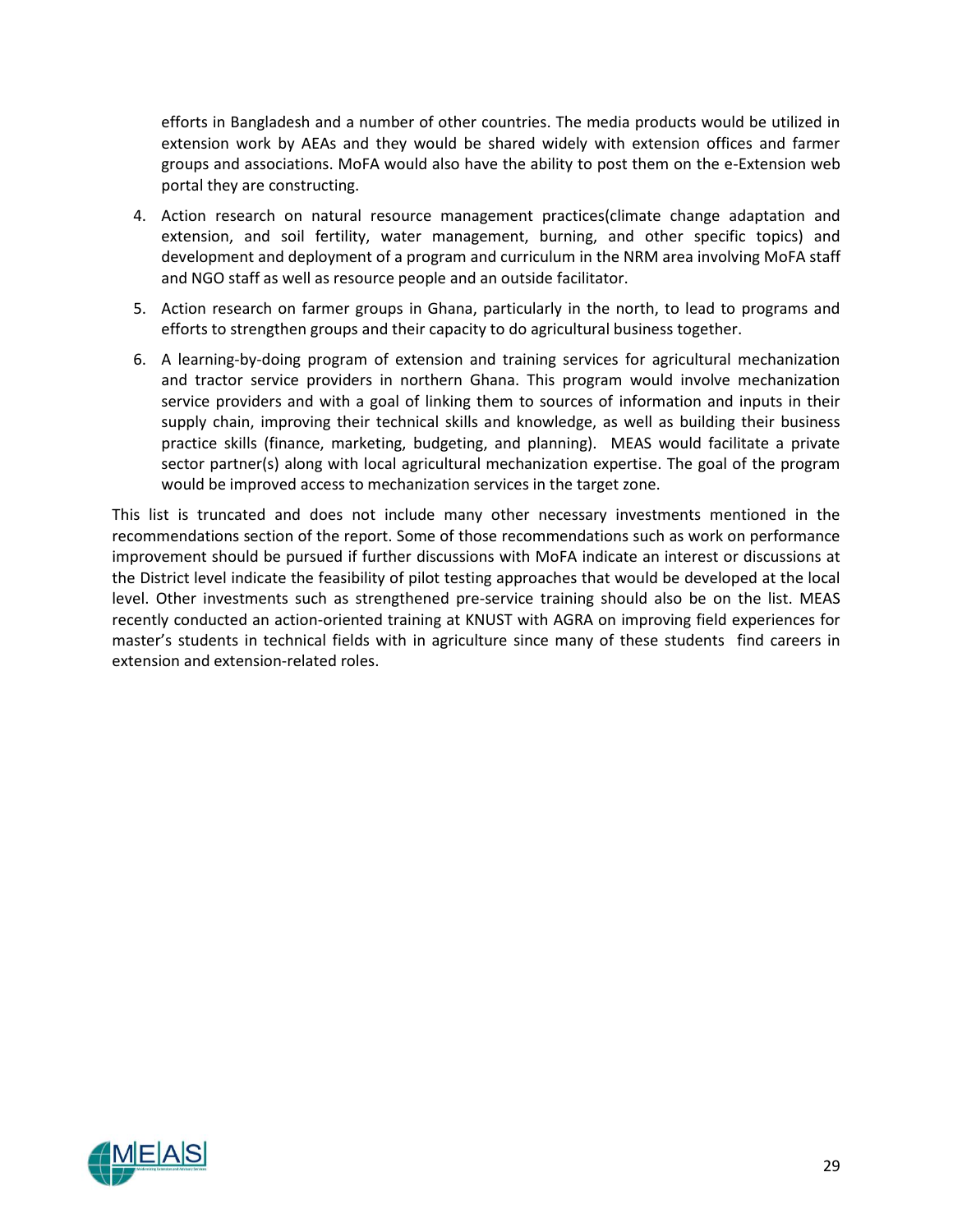## <span id="page-38-0"></span>**ANNEX A: ITINERARY AND MEETING SCHEDULE**

| October 18, 2012: | Dr. Paul McNamara and Oliver Ferguson arrive in Accra                                                                                          |
|-------------------|------------------------------------------------------------------------------------------------------------------------------------------------|
| October 19, 2012: | Meeting with USAID Mission                                                                                                                     |
|                   | Joe Dale arrives in Accra                                                                                                                      |
|                   | Meeting with Catholic Relief Services                                                                                                          |
|                   | Meeting with the Director and Deputy Director in the Directorate of Agricultural<br>Extension Services in the Ministry of Food and Agriculture |
| October 21, 2012: | Canadian International Development Agency                                                                                                      |
|                   | ACDI/VOCA Advance                                                                                                                              |
| October 22, 2012: | University of Development Studies, Nyankpala                                                                                                   |
|                   | Savannah Agricultural Research Institute                                                                                                       |
|                   | Engineers Without Borders - Bolgatonga                                                                                                         |
| October 23, 2012: | Travel to Kumasi                                                                                                                               |
| October 24, 2012: | Kumasi Institute for Tropical Agriculture                                                                                                      |
|                   | Agricultural and Extension Services, District Office - Kumasi                                                                                  |
| October 25, 2012: | Root and Tuber Improvement and Marketing Program                                                                                               |
|                   | <b>KUAPA KOKOO Farmers Union</b>                                                                                                               |
| October 26, 2012: | Joe Dale returns to Accra                                                                                                                      |
| October 28, 2012: | Paul McNamara and Oliver Ferguson return to Accra                                                                                              |
| October 29, 2012: | Jules Keane joins the team in Accra                                                                                                            |
|                   | APEX Farmers Organization of Ghana                                                                                                             |
| October 30, 2012: | Cadbury Cocoa                                                                                                                                  |
|                   | Technoserve                                                                                                                                    |
|                   | <b>World Vision Ghana</b>                                                                                                                      |
|                   | Engineers Without Borders - Ghana Country Forum Initiative                                                                                     |
| October 31, 2012: | Ecumenical Association for Sustainable Agriculture and Rural Development                                                                       |
|                   | Prep Eez Limited                                                                                                                               |
|                   | Esoko Limited                                                                                                                                  |
|                   | <b>CARE</b> International                                                                                                                      |
| November 1, 2012: | Joe Dale and Oliver Ferguson travel to Cape Coast                                                                                              |
|                   | University of Cape Coast                                                                                                                       |
|                   | Olam Cocoa buyer in village near Cape Coast                                                                                                    |
|                   | Development Action Association                                                                                                                 |

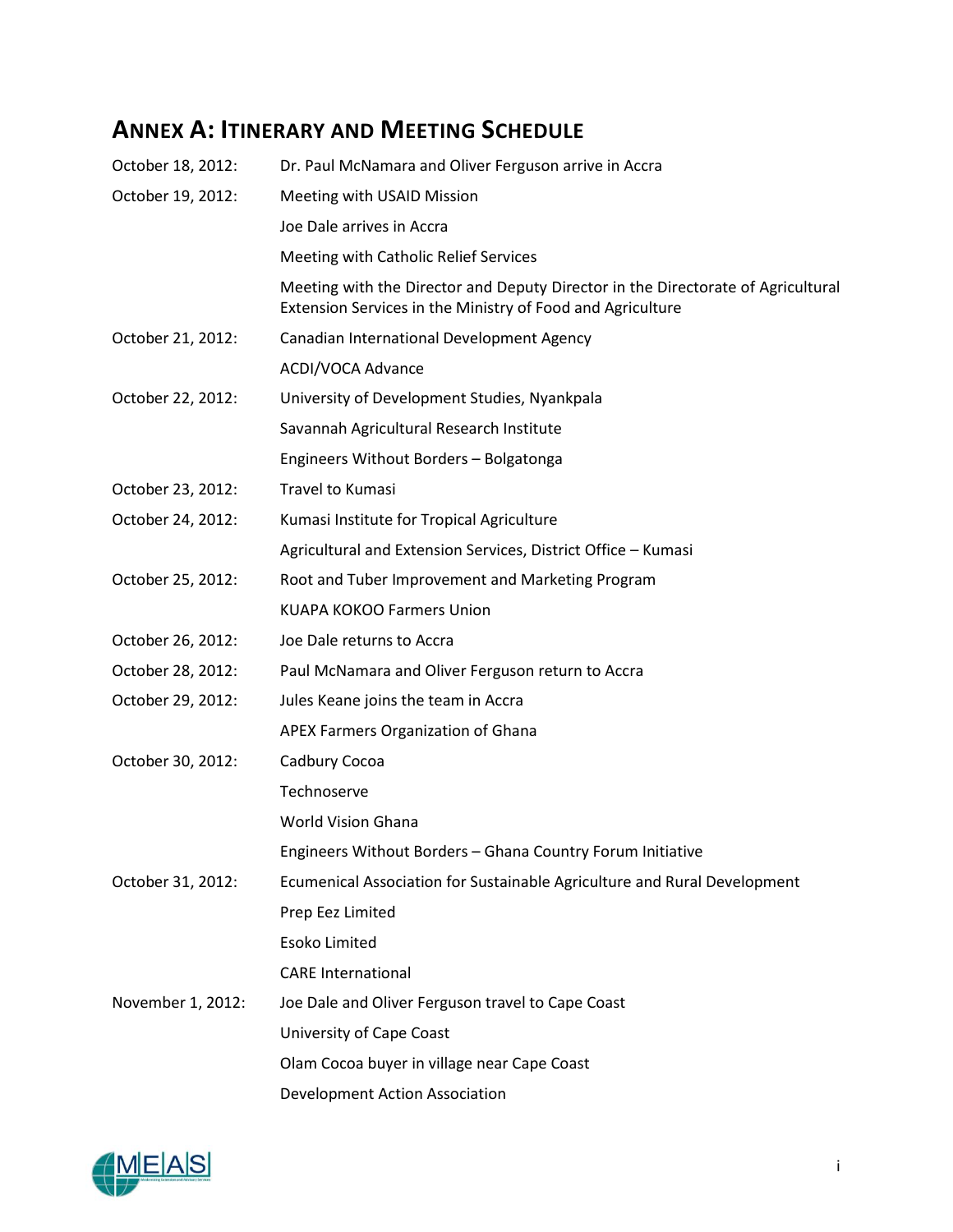| November 2, 2012: | Joe Dale and Oliver Ferguson return to Accra                           |
|-------------------|------------------------------------------------------------------------|
|                   | Paul McNamara travels to Tamale                                        |
|                   | International Fertilizer Development Center                            |
|                   | Ministry of Food and Agriculture - Tamale District Office              |
|                   | Association of Church-Based Development NGO's                          |
|                   | Apex Farmer Organization of Ghana - Tamale                             |
| November 3, 2012: | Oliver Ferguson departs Ghana                                          |
| November 5, 2012: | German Agency for International Cooperation                            |
|                   | Adventist Development and Relief Agency                                |
|                   | Northern Region, Regional Agricultural Development Unit Office, Tamale |
|                   | Tolon-Kumbumgu District Agricultural Office                            |
|                   | Tamale Metropolitan District Agricultural Office                       |
| November 6, 2012: | <b>World Bank</b>                                                      |
|                   | Farm Radio International                                               |
|                   | Stakeholder's Meeting at Orchid Hospitality Management                 |
| November 7, 2012: | Out brief Meeting with USAID                                           |
|                   | Joe Dale and Paul McNamara departs                                     |

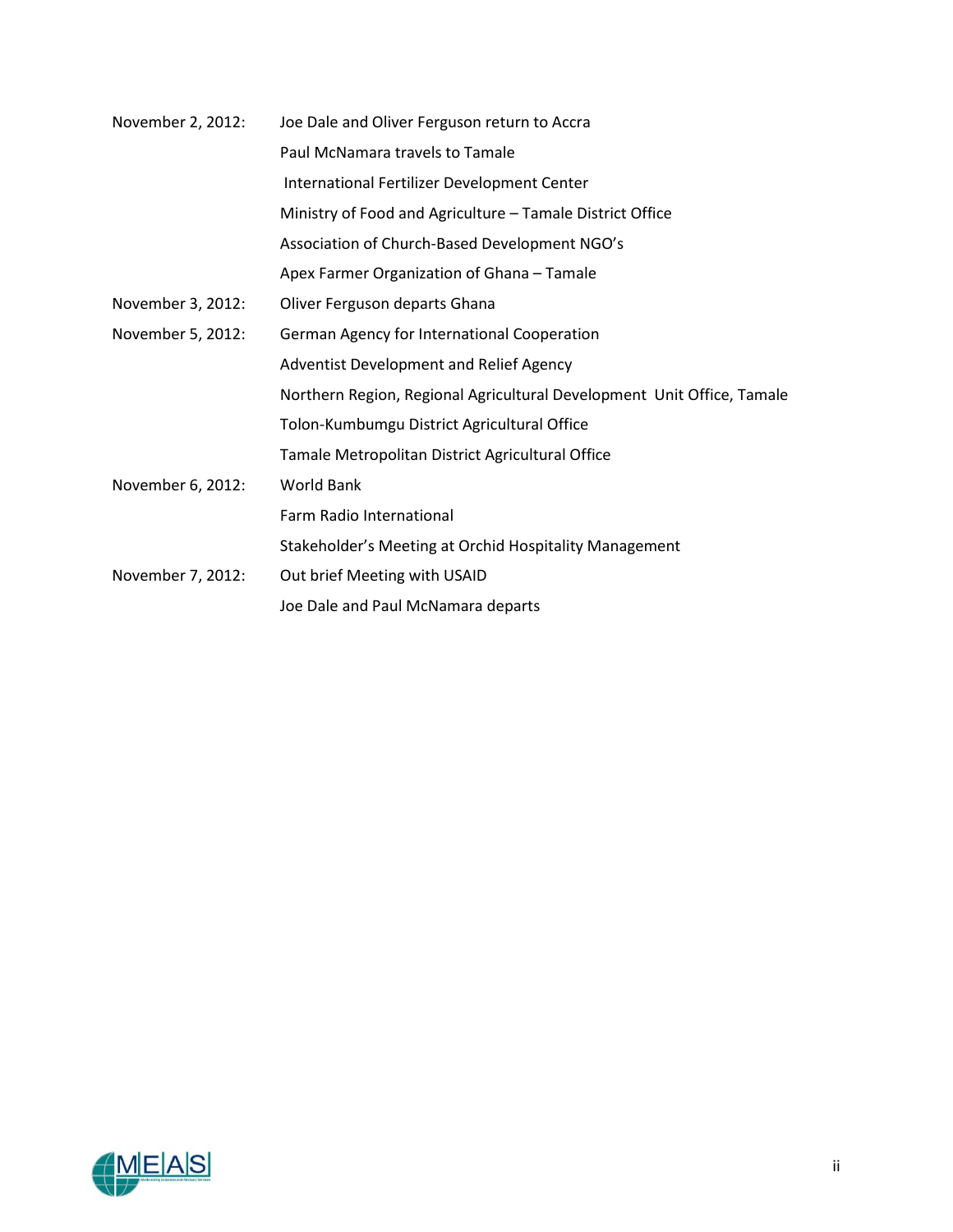## <span id="page-40-0"></span>**ANNEX B: ORGANIZATIONS AND KEY PEOPLE CONSULTED WITH DURING THE SCOPING MISSION**

| Abubakari Abdul-Halim     | Lecturer, Faculty of Agriculture, University of Development Studies at<br>Nyankpala                                      |
|---------------------------|--------------------------------------------------------------------------------------------------------------------------|
| Francis Danso Adjei       | Agricultural Content Editor, Esoko                                                                                       |
| Samuel Baba Adongo        | Deputy Country Director, Technoserve                                                                                     |
| Amit Agrawal              | Senior Vice President, Olam International Ltd                                                                            |
| Samuel Akuamoah-Boateng   | Lecturer, Faculty of Agribusiness and Communication<br>Sciences,<br>University of Cape Cost                              |
| Malex Alebikya            | Director, ACDEP (Tamale)                                                                                                 |
| Paul Amevor               | Manager, Monitoring and Evaluation, Cadbury Cocoa<br>Program<br>Partnership                                              |
| King David Amoah, PhD.    | National<br>Coordinator,<br>Ecumenical<br>Association<br>for<br>Sustainable<br><b>Agricultural and Rural Development</b> |
| Wiberforce Amoh           | Project Officer, Extension and Environment, Cadbury Cocoa Partnership                                                    |
| <b>Grace Antwi</b>        | Farmer Helpline Advisor, Esoko                                                                                           |
| <b>Issac Asare</b>        | Agrodealer<br>Development<br>Center,<br>International<br>Fertilizer<br>Development Center                                |
| Samuel Asante-Mensah      | Director of Agriculture and Food Security, Adventist Development Relief<br>Agency                                        |
| George Bamumbe            | Agricultural staff, ACDEP (Tamale)                                                                                       |
| <b>Kwaku Boateng</b>      | Vice President, Apex Farmer's Organization of Ghana                                                                      |
| Thomas Bonney             | Technical Lead, Soybean, ADVANCE (ACDI/VOCA)                                                                             |
| <b>Thomas Carr</b>        | Chief of Party, ADVANCE (ACDI/VOCA)                                                                                      |
| Victor Attuquaye Clottley | Coordinator, Farmers Capacity Building Project International<br>Fertilizer<br>Development Center                         |
| Don D'Souza               | <b>Engineers Without Borders</b>                                                                                         |
| Mritunday Das             | General Manager, Olam International Ltd.                                                                                 |
| Nicholson Denwar, PhD     | Soybean Researcher, CSIR-Savana Agricultural Research Institute                                                          |
| Dennis Sedem Ehiakpur     | Agricultural staff, ACDEP (Tamale)                                                                                       |
| Benjamin Fiafor           | Regional Field Manager, Farm Radio International                                                                         |

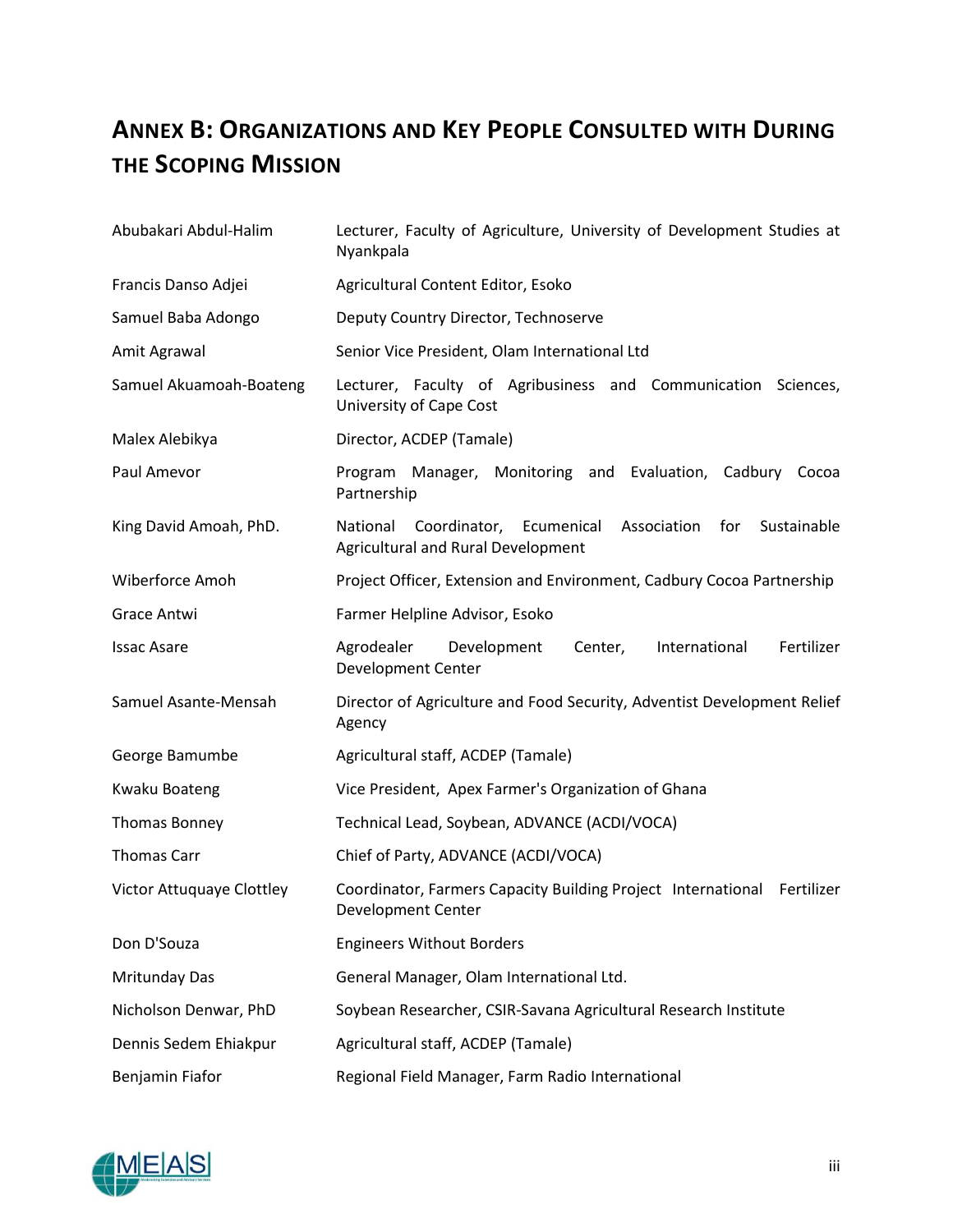| K. Osman Gyasi                    | Agricultural Economist, World Bank                                                                                        |
|-----------------------------------|---------------------------------------------------------------------------------------------------------------------------|
| <b>Stefan Kachelriess Mathess</b> | German Agency for International Cooperation                                                                               |
| Victor Lolig                      | Lecturer, Facultyof Agribusiness and Communication Science, University<br>of Development Studies at Nyankpala             |
| N. Kabo                           | Research Scientist, CSIR-Animal Research Institute                                                                        |
| Alh. Nashiru Kadri                | President, APEX (Tamale)                                                                                                  |
| James Kombiok, PhD                | Principal Research Scientist, CSIR-Savana Agricultural Research Institute                                                 |
| Francis Koo                       | District Agricultural Officer, Tamale Metro. Agricultural Office, MoFA                                                    |
| Kweku Koranteng                   | Technical Lead, Maize, ADVANCE (ACDI/VOCA)                                                                                |
| <b>Bede Kuunyigr</b>              | Agricultural Staff, ACDEP (Tamale)                                                                                        |
| S.K. Nutsugah, PhD                | Director, CSIR-Savana Agricultural Research Institute                                                                     |
| Jepthah Memsah                    | Program Manager for Extension and Environment, Cadbury Cocoa<br>Partnership                                               |
| Godfrey Mitti                     | Senior Programme Coordinator, CARE International                                                                          |
| Dante Mossi                       | Senior Operations Officer, World Bank                                                                                     |
| Baba Musah                        | District M&E Officer, Tolon-Kumbumgu, MoFA                                                                                |
| Hawa Musah                        | District Director of Agriculture, Tolon-Kumbumgu District, MoFA                                                           |
| <b>Rosemond Ohene</b>             | <b>Business and Product Advisor, Esoko</b>                                                                                |
| <b>Ernest Okorley</b>             | Head of Department - Faculty Of Agribusiness and Communication<br>Sciences, University of Cape Coast                      |
| Catherine Phiri                   | northern Ghana Project Director, ADVANCE Project, ACDI/VOCA                                                               |
| <b>Nick Railston-Brown</b>        | Country Director, TechnoServe                                                                                             |
| Annan Samuel                      | Secretary, Apex Farmer's Organization of Ghana                                                                            |
| Gizaw Shibru                      | Director of Operations, Farm Radio International                                                                          |
| Ahmed Tijani                      | Regional Agricultural Development Unit, Northern Region, MoFA                                                             |
| Stephen Yakubu                    | District Director of Agriculture, Tamale Metropolitan Office, MoFA                                                        |
| Kwabana Yeboah                    | Secretary, Vegetable Producers and Exporters Association of Ghana                                                         |
| Richard Yeboah, PhD               | Head of Department - Faculty of Agribusiness and Communication<br>Science, University of Development Studies at Nyankpala |

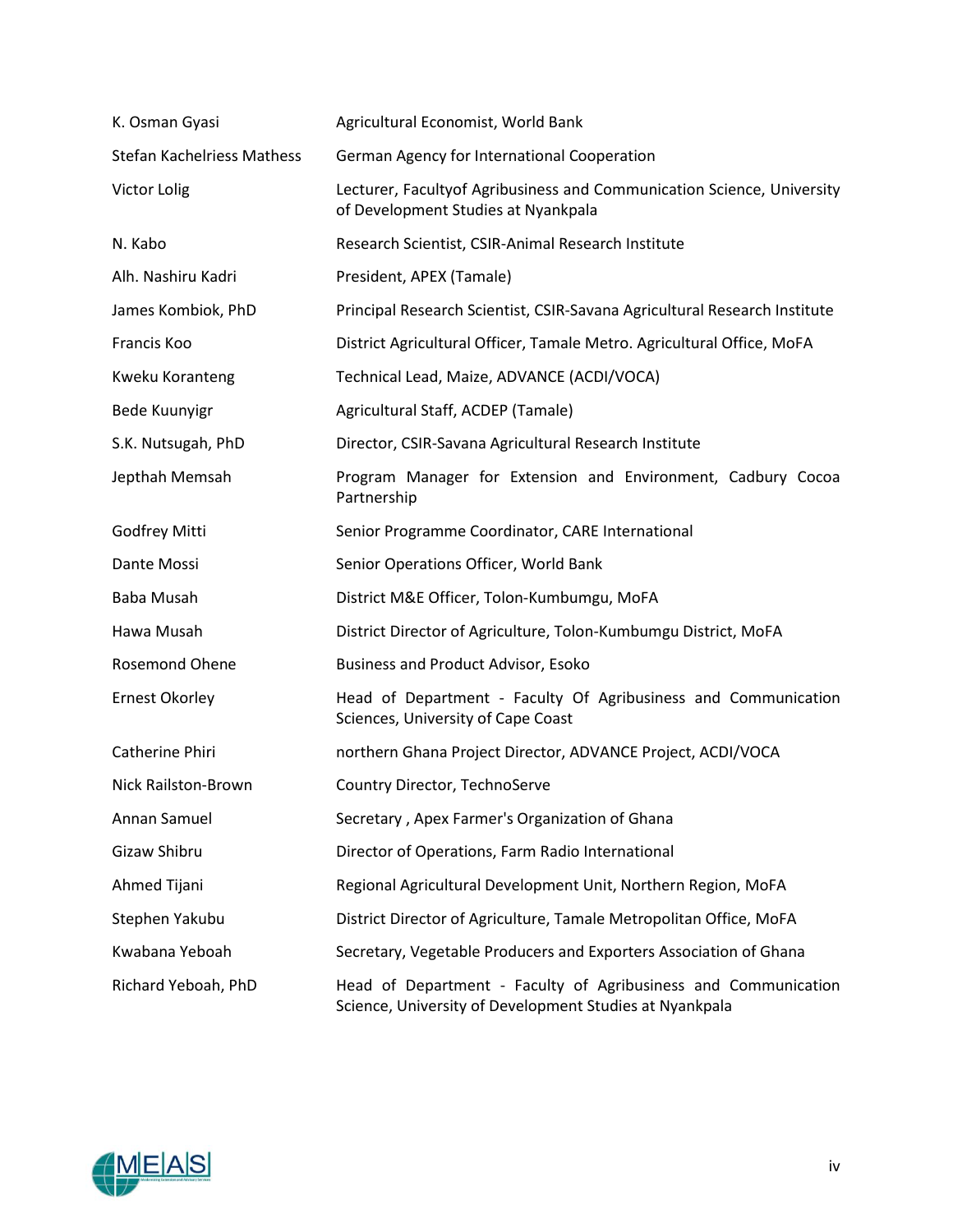## <span id="page-42-0"></span>**ANNEX C: DOCUMENTS REVIEWED**

- Akon-Yamga, Gordon, Boadu, P., Darko Obiri, B., Amoako, J., and Janha Mboob, F. (2011). Agricultural Innovations for Climate Change Adaptation and Food Security in Africa: The Cases of Ghana and The Gambia. African Technology Policy Studies Network.
- Antclife, E. (2011). *Building Ghanaian Leaders in Agriculture.* Engineers Without Borders Canada Briefing Paper.
- Akramov, K., Malek, M. (2012). Analyzing Profitability of Maize, Rice, and Soybean Production in Ghana: Results of PAM and DEA Analysis. Ghana Strategic Support Program Working Paper No. 0028. IFPRI.
- Asamoah A., Antwi-Boasiako, C., and Frimpong-Mensah, K. (2011) *Getting Indigenous Peoples and Marginalized Populations to Share Traditional Knowlegde for Climate Change Adaption and Mitigation: Challenges and Opportunities to Water and Food Security.* Paper Presented at the Innovations in Extension and Advisory Services International Conference. Nairobi, Kenya.
- Asombobillah, R. (2011). *Harnessing the Power of Savings and Lending Communities to Drive Agroenterprise Development in Ghana*. Cracking the Nut Conference June 2011, Catholic Relief Services Baltimore, MD
- Asuming-Brempong, S., Sarpong, D., Asante, F. (2007) *Institutional Bottlenecks of Agricultural Development: The Case of Research and Extension Provision in Ghana.* OECD Development Centre funded Research
- Bell, M., Bohn, A. (2013 publication pending) Rapid Appraisal of the ICT for Agricultural Extension Landscape in Ghana. Prepared for the [New Alliance for Food Security and Nutrition ICT Extension Challenge](http://agrilinks.org/library/final-report-expert-consultation-g8-new-alliance-food-security-and-nutrition-ict-extension)
- Benin, S., Johnson, M., Jimah K, Taabazuing, J., Tenga, A., Abokyi, E., Nasser, G., Ahorbo, G., Owusu, V. (2011). *Evaluation of Four Special Initiatives of the Ministry of Food and Agriculture, Government*  of Ghana. A Draft Report 8<sup>th</sup> November 2011
- Bentley, J., Van Mele, P. (2011). *Report of a study commissioned by the Extension Support Function of the Alliance for a Green Revolution in Africa (AGRA)* Found in Bentley, J., Van Mele, P., Kibwika, P, Atta Diallo, H., Odour, G., Romney, D., Williams, F. (2011) AGRA Extension Support Function Country Reports (Pages 8-42). CAB International
- Bresinger, C., Diao, X., Thurlow, J., Benin, S., Kollovali, S. (2012) *Ghana*. Found in Diao, X, Thurlow, J., Benin, S., Fan, S. Strategies and Priorities for African Agriculture: Economywide Perspectives from Country Studies (Pages 141-164). IFPRI: Washington, D.C.
- Burruss, D., Opoku-Debrah, K. (2012). *Feed the Future (FTF) Institutional Mapping and Assessment (Draft Report)* USAID
- Conley, T., Udry, C. (2005). *Learning About a New Technology: Pineapple in Ghana.* Yale Economic Growth Center Working Paper.
- De Pinto, Alessandro, Ulac Demirag, Akiko Haruna, Jawoo Koo, and Marian Asamoah (2012). Climate Change, Agriculture, and Foodcrop Production in Ghana. International Food Policy Research Institute, Policy Note #3 (September).
- Department of Agricultural Economics and Extension, School of Agriculture, University of Cape Coast (2010). *Extension Access and Adoption of Improved Technologies* Consultancy Report submitted to the Ministry of Food and Agriculture, Directorate of Extension and Advisory Services

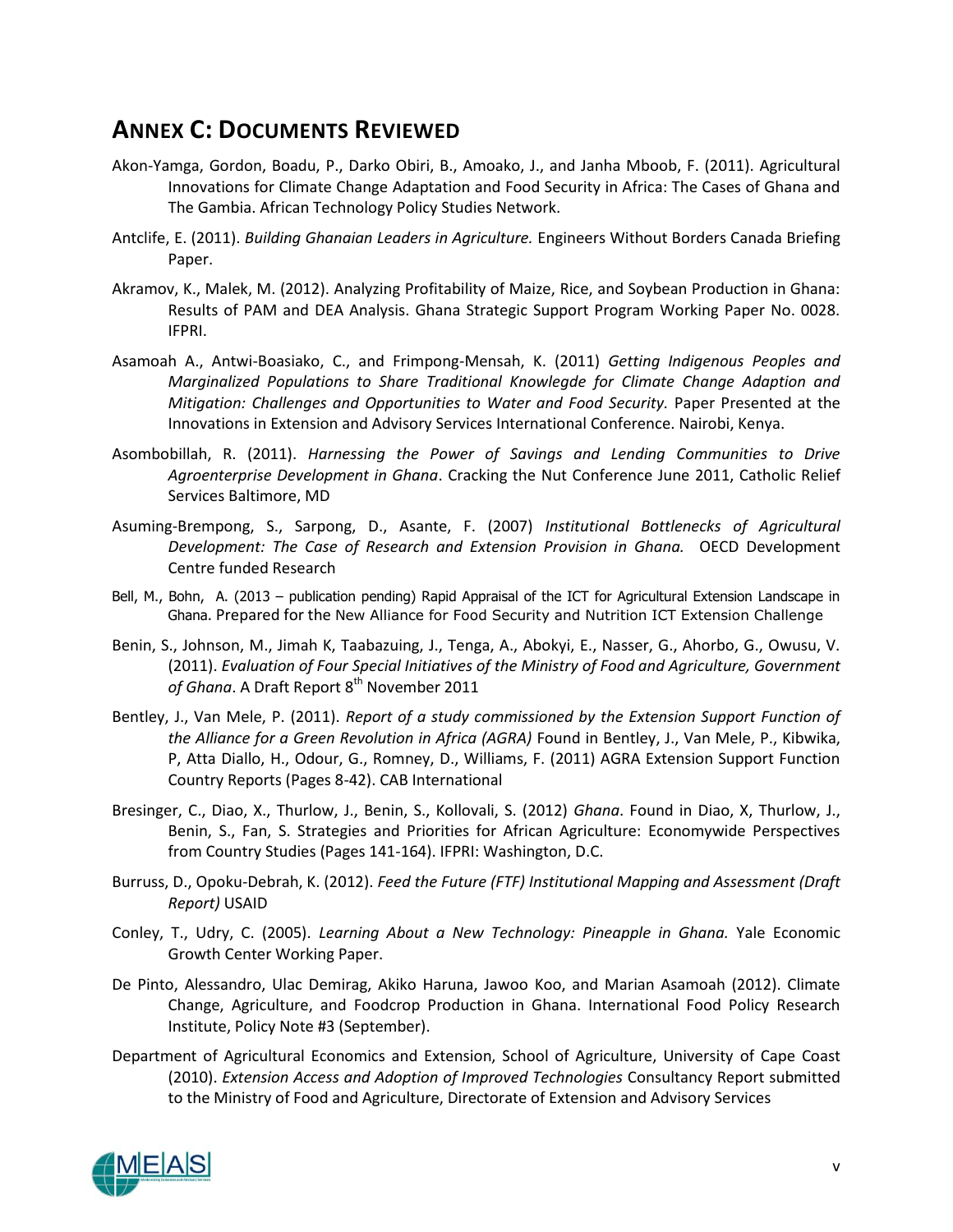- D'Souza, D. (2011). *Closing the Gap: From Technology awareness to Technology Adoption* Engineers Without Borders Canada Briefing Paper.
- Ecumenical Association for Sustainable Agriculture and Rural Development (2012). *Popularizing Comprehensive African Agriculture Development Programme and National Agriculture Policies: the Key to Strengthening Capacity of Small Scale Farmers for Effective Policy Influence*. Issue Brief, 2011/2012 ESACARD/Trust Africa
- Ecumenical Association for Sustainable Agriculture and Rural Development (2011). Mobilizing Stakeholders in the Agricultural Supply Chain to Produce for Ghana School Feeding Programme: Lessons from Linking FBOs/Farmers to GSEP in Greater Accra. ECASARD/SNV May 2011.
- Ecumenical Association for Sustainable Agriculture and Rural Development (2009). Ghana School Feeding Programme Initiative and the Farmers Dream. ECASARD/SNV Ghana, May 2009
- Ecumenical Association for Sustainable Agriculture and Rural Development (2003) *Prolinnova Ghana. Identification and Catalogue of Farmer Innovations*. ESACCRD/Prolinnova International/MoFA
- Forum for Agricultural Research in Africa. (2011). *Transforming African agriculture through research, advisory services, education and training.* CAADP Pillar IV Strategy and Operational Plan (2011– 2013) Forum for Agricultural Research. Accra, Ghana
- Gariba, S. (2009). *Political Decentralization Ghana: Policy Issues, Legislation and the Way Forward*. Presented at the first Annual Parliamentary Workshop on Local Government Reform and Decentralization organized by the Ghana Institute of Management and Public Administration (GIMPA) in Koforidua, November 6-8, 2009
- Gershon, F., Birner, R., Anderson, J.R. (2011) The private sector's role in agricultural extension systems: potential and limitations. Journal of Agribusiness in Developing and Emerging Economies, Volume 1 issue 1, p. 31-54
- Karlan, D. Kutsoati, E., McMillan, M., and Udry, C. (2010) *Crop Price Indemnified Loans for Farmers: A Pilot Experiment in Rural Ghana.* January 15, 2010 Financial Access Initiative, Innovations for Poverty Action.
- Kolavalli, S., Birner, R., Benin, S., Horowitz, L., Babu, S., Asenso-Okyere, K., Thompson, N., Poku, J. (2010) Institutional and Public Expenditure Review of Ghana's Ministry of Food and Agriculture. IFPRI Discussion Paper 01020, August 2010.
- Krausova, M. and Banful, A. (2010). *Overview of the Agricultural Input Sector in Ghana*. IFPRI Disscussion Paper 0102024
- Mason, H. (2011). *Small-Scale Agriculture in Bolgatanga, Ghana – a case study of how to make smallscale sustainable agriculture more profitable*. Environmental Management Series 10/11:4. Department of Business Administration, University of Gothenburg.
- Matthess, A and Baah, F. (2007) *Business relevant cocoa extension: Cocoa Extension Public-private Partnership Ghana.* Ghana Cocoa Board/GIZ.
- Ministry of Food and Agriculture, Republic of Ghana (2007). *Food and Agriculture Sector Development Policy (FASDEP II)*
- Ministry of Local Government and Rural Development, Republic of Ghana. (2010). *Ghana National Decentralization Action Plan: Accelerating Decentralization and Local Governance for National Development.*

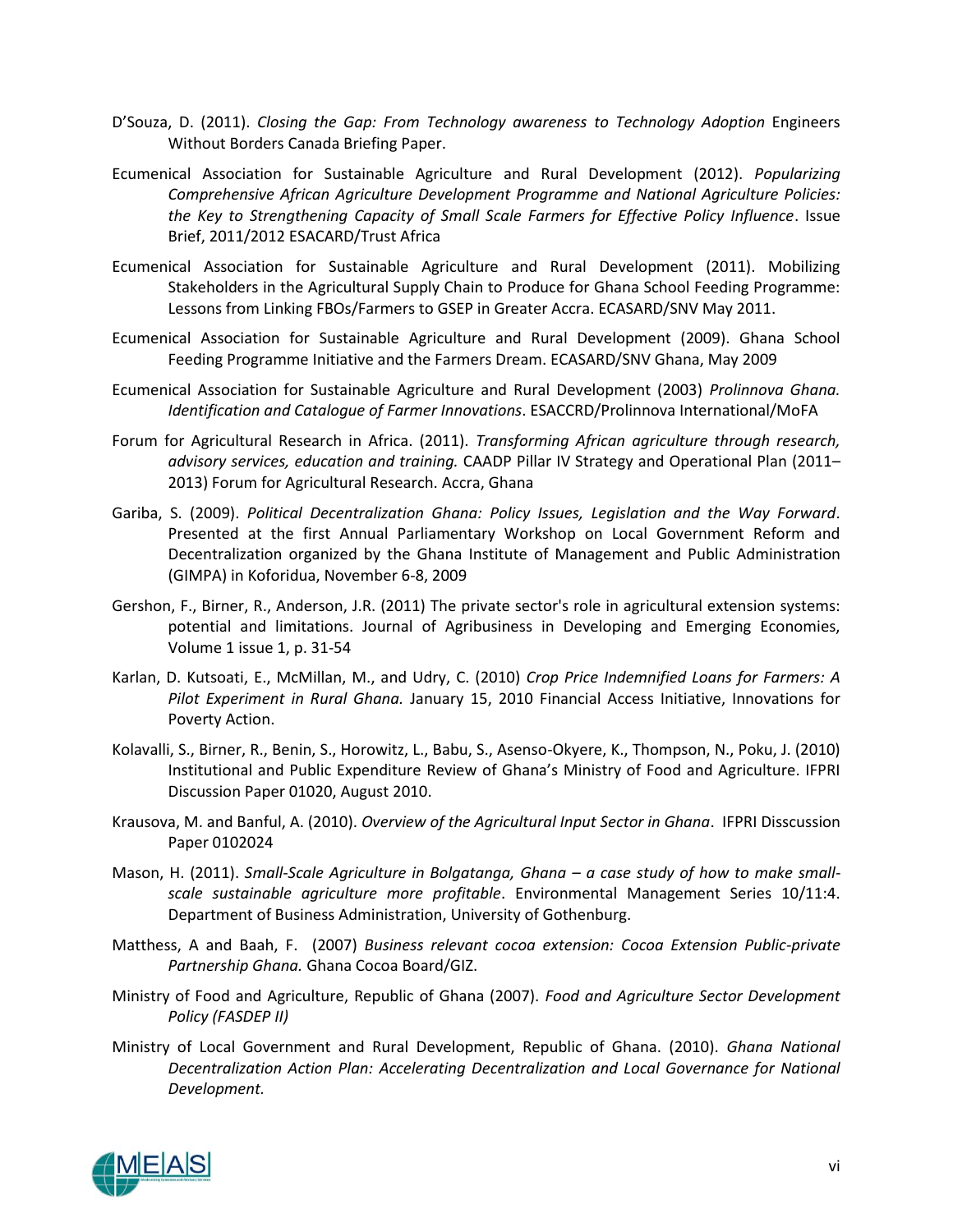- Ministry of Food and Agriculture, Republic of Ghana (2010). *Medium Term Agriculture Sector Investment Plan (METASIP) 2011-2015.*
- Ministry of Food and Agriculture, Republic of Ghana (2012). *Third Quarter MDA Performance Report-2012: Tolon/Kumbungu District*. District Agricultural Development Unit.
- Ministry of Food and Agriculture, Directorate of Agricultural Extension Services (No date) *Agricultural Extension Approaches Being Implemented in Ghana.*
- Miranda, W. (2001) Strengthening Business-oriented Farmer Based Organizations. Engineers Without Borders Canada Briefing Paper.
- Nutsukpo, Delali K., Abdulai Jalloh, Robert Zougmore, Gerald Nelson, and Timothy S. Thomas (2012). West African Agriculture and Climate Change: A Comprehensive Analysis – Ghana. International Food Policy Research Institute (December).
- Osei, R (2006). *Integrated Tamale Fruit Company: Organic Mangoes Improving Livelihoods for the Poor.*  Growing Inclusive Markets Case Study, UNDP.
- Project Coordination Unit, WAAP-Ghana (2011). *West Africa Agricultural Productivity Program (WAAPP) Ghana Annual (January – December 2010) Report*. Ministry of Food and Agriculture.
- Radelet, S. (2010). *Emerging Africa: How 17 Countries are Leading the Way*. Washington, D.C: Center for Global Development.
- Sagoe, Regina (2006). Climate Change and Root Crop Production in Ghana. A Report Prepared for Environmental Protection Agency (EPA), Accra, Ghana. Crops Research Institute.
- Swanson, B. and Rajalahti, R. 2010. Strengthening Agricultural Extension and Advisory Systems: Procedures for Assessing, Transforming, and Evaluating Extension Systems. Washington, DC: The World Bank, Agriculture and Rural Development Discussion Paper 45.
- The World Bank. 2009. Awakening Africa's Sleeping Giant Prospects for Commercial Agriculture in the Guinea Savannah Zone and Beyond. ARD 49046. [http://siteresources.worldbank.org/INTARD/Resources/sleeping\\_giant.pdf.](http://siteresources.worldbank.org/INTARD/Resources/sleeping_giant.pdf)
- USAID (2010). Strategic Review of Feed the Future, August 6, 2012
- USAID (2012) *At a Glance: The Market for Maize, Rice, Soy and Warehousing in northern Ghana.* The Enabling Agricultural Trade Project
- USAID (2011) *Feed the Future Ghana Factsheet*
- U.S. Government Document Ghana FY 2011–2015 Multi-Year Strategy (2011)
- U.S. Government Working Document Ghana FY 2010 Implementation Plan
- Winter-Nelson, A., Aggrey-Flynn, E. (2008*). Identifying Opportunities in Ghana's Agriculture: Results from a Policy Analysis Matrix*. IFPRI.
- WWES Country Profile (2012). *Extension and Advisory Services in Ghana: A Brief History of Public Extension Policies, Resources and Advisory Activities in Ghana.*
- Yonazi, E., Kelly, T., Halewood, N., Blackman, C. (2012) How ICTs are Transforming Africa. In Yonazi, E., Kelly, T., Halewood, N., Blackman, C. (eds). The Transformational Use of Information and Communication Technologies in Africa (pp 19-37). *eTransform Africa Report, World Bank and the African Development Bank and the African Union.*

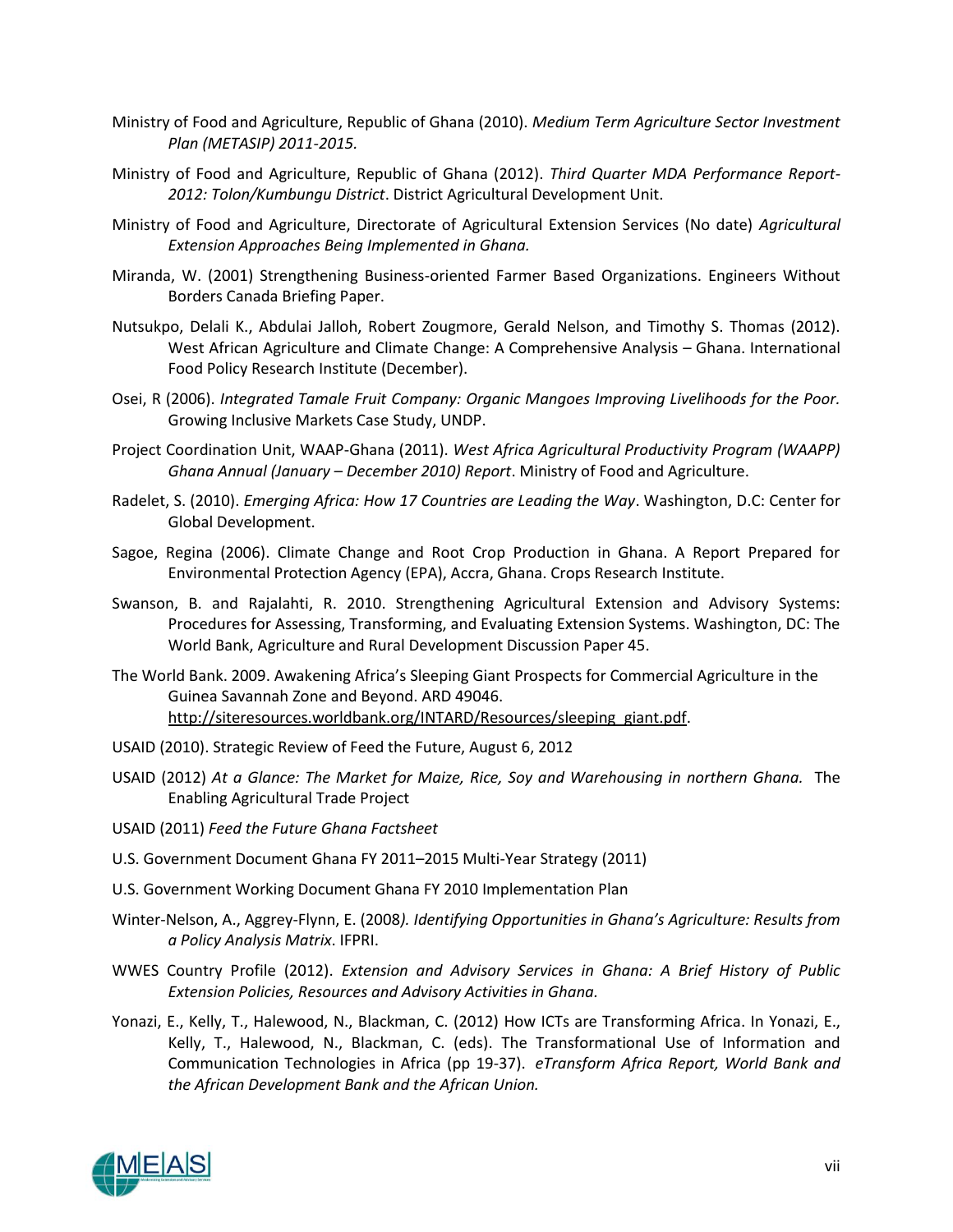Zinnah, M. (2003). *Innovations in Higher Agricultural Education in Africa: The Case of Sasakawa Africa Fund for Extension Education (SAFE) Programme in Selected Universities and Colleges in Sub-Saharan Africa*. Prepared for SEMCIT Seminar Session V, Norway.

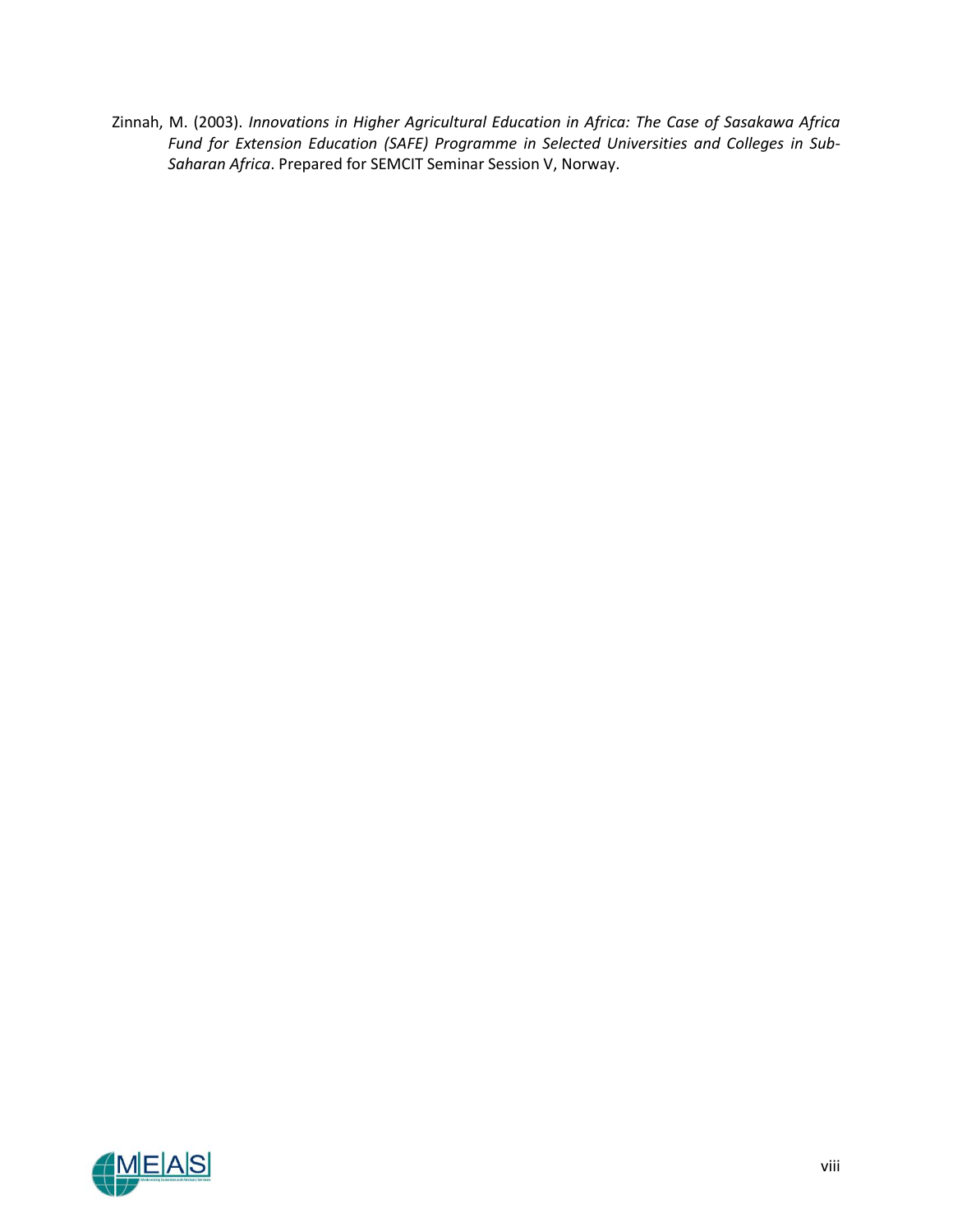## <span id="page-46-0"></span>**ANNEX D: TERMS OF REFERENCE AND SCOPE OF WORK**



**Terms of Reference:** Modernizing Extension and Advisory Services (MEAS)/Ghana

#### **I. Background**

Ghana's agricultural sector holds high potential for generating employment and economic growth in the agriculture sector. It currently provides approximately 30% GDP and employs approximately 60% of the work force. But, the share of agriculture is declining and prospects for rewarding employment are not keeping pace with other sectors. The sector is suffering from low levels of productivity, loss of soil fertility, low returns to labor and a declining share of GDP. In order to achieve food security, economic growth, social stability, and adaptation/mitigation of environmental change, the sector depends on innovation, technologies, management systems, and institutions to meet evolving opportunities and needs. Among others, modern agricultural extension and advisory services play a key role in transforming the agricultural sector by disseminating good agricultural practice strategies and approaches thereby contributing in improving food security and enhancing the livelihoods of the rural poor, especially farm women. At present, Ghana does not have effective, sustainable, and efficient extension, information, and advisory services to rural people. As a result, Ghana has set the objective of modernizing the agricultural sector in an inclusive manner, such as improving the extension and advisory systems, to increase small holder capacity to profitably produce for commercial markets.

In support of the Government of Ghana's (GoG) own commitment to food security by increasing productivity and accelerating agricultural sector growth in a sustainable way, USAID/Ghana through its Feed the Future (FtF) initiative has proposed a focused and high-impact approach to transform the major rice, maize, and soya value chains – with particular emphasis on the north. USAID/Ghana has designed several activities which will assist the Ministry of Food and Agriculture (MoFA) to increase technical, managerial, and policy analysis capacity and enhance private sector investment in the agricultural sector. As part of this activity, USAID/Ghana is buying-in to the Modernizing Extension and Advisory Services (MEAS) project to provide a sequenced set of interventions which should ultimately result in making Ghana's extension services more effective in helping small holders achieve sustainable economic gains.

MEAS is a five year initiative funded by USAID/Washington to lead the strategic analysis of the activities and investments needed to strengthen pluralistic extension systems in various developing countries. MEAS supports development of efficient, effective and sustainable rural extension, information, and advisory service systems. MEAS is a strongly demand‐driven service project that brings resources of US universities and their partners to bear on extension system development. MEAS emphasizes participatory approaches and collaborative development work with public and private commercial as well as not-for-profit extension and advisory service provides in developing countries together with other donors and a broad range of practitioners.

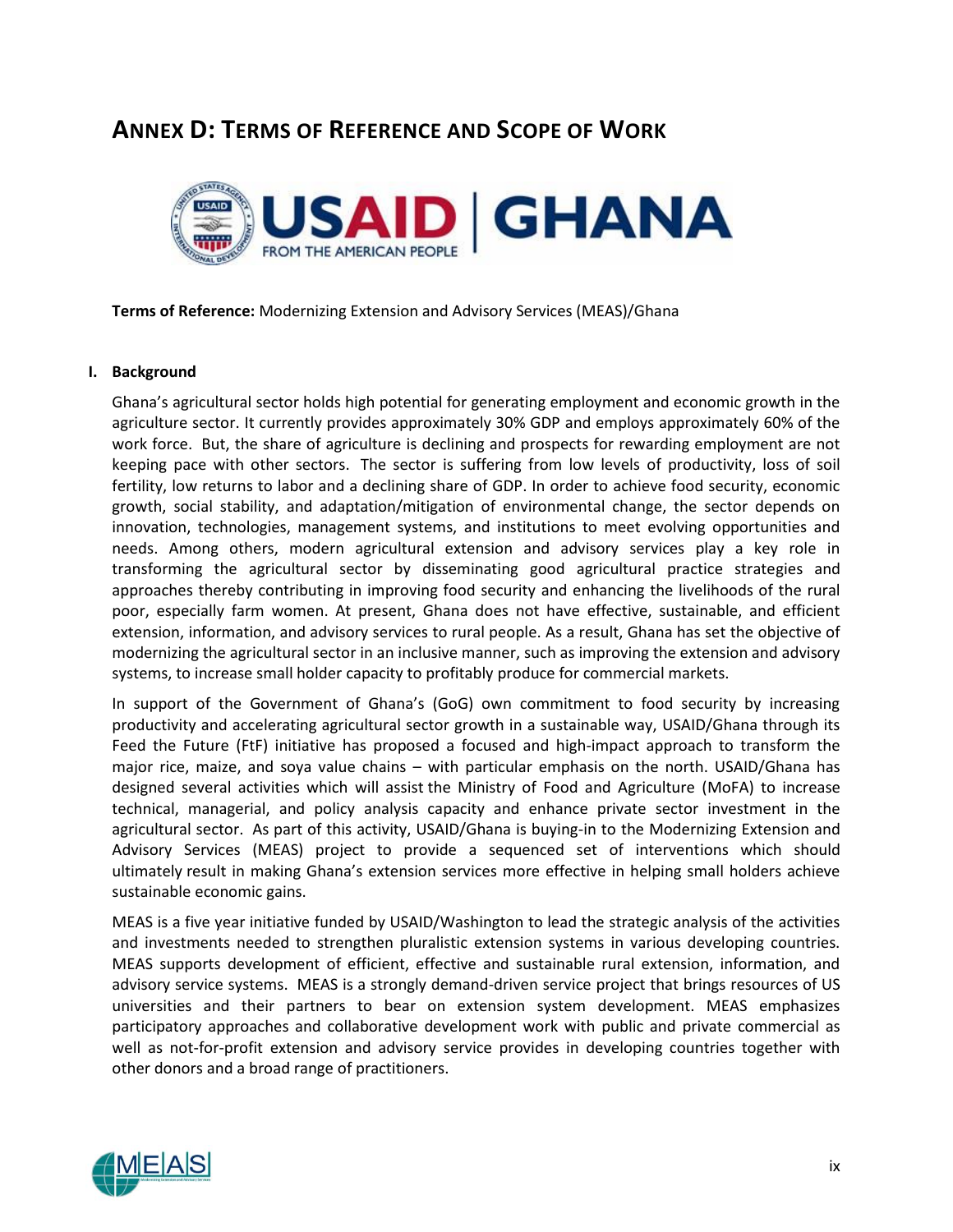USAID/Ghana conceptualizes modernizing extension and advisory services in light of expanding the role of private sector entities, integrating ICTs into rural extension systems, ensuring extension service accountability to farmers/clients, and redefining roles of the government. Principles in MEAS emphasized in new approaches to extension include: local planning and implementation, institutional pluralism, private sector approaches, demand‐driven response to client needs, participatory planning and implementation, cost sharing, effective use of mass media and ICTs, market-orientation, linkages with other government services, and results orientation. The additional resources provided by MEAS will give ongoing guidance to these capacity building activities so that they result in an extension service which is better equipped to conceive and implement programs which target sustainable market led economic growth in the agricultural sector.

## **II. Purpose**

The primary objective of MEAS/Ghana is to assess the pluralistic extension system in northern Ghana, giving specific attention to the organizational structure, coverage, relationships and major advisory services being carried out by the public sector, non-governmental organizations, and farmer associations/firms. MEAS/Ghana will focus on the primary contributions and constraints of these different advisory service providers, as well as how each of these institutions and organizations might be strengthened. The study will give recommendations on establishing efficient, effective, and financially sustainable private sector led rural extension and advisory service systems in northern Ghana.

## **III. Required Project Activities**

The following studies will be supported by USAID/Ghana mission at an estimated budget of \$99,795.18 to:

- (a) Conduct broad assessment of the extension delivery system in northern Ghana to:
	- determine key leaders and front line workers perception of strength and achievements,
	- human and financial resource constraints,
	- **•** structural or management constraints,
	- technology dissemination mechanism including mobile agricultural extension services such as the Esoko model,
	- the robustness of extension-research linkage,
	- strengths and weaknesses.
- (b) Conduct focused assessment of the Directorate of Agricultural Extension Services (DAES) of MoFA to:
	- determine the strategic focus of the directorate,
	- investigate how its mandate is fulfilled in relation to productivity, food security and nutrition,
	- investigate the nature of the directorate's clientele including out-reach,
	- examine the status of demand-driven extension delivery.
- (c) Conduct stakeholder consultations on the performance of public extension in northern Ghana (involving Private Sector, academia, NGOs, FBOs, CBOs, etc.)
	- Solicit future direction of extension education in Ghana
	- Obtain private sector feedback on public extension system
	- Test robustness of the public extension system to meeting specific demand for sub-sectors such as high-value crops, livestock, fish and other products, such as floriculture
	- Validate the effectiveness of the extension-research linkage
	- Validate feasibility of demand-driven, private extension system